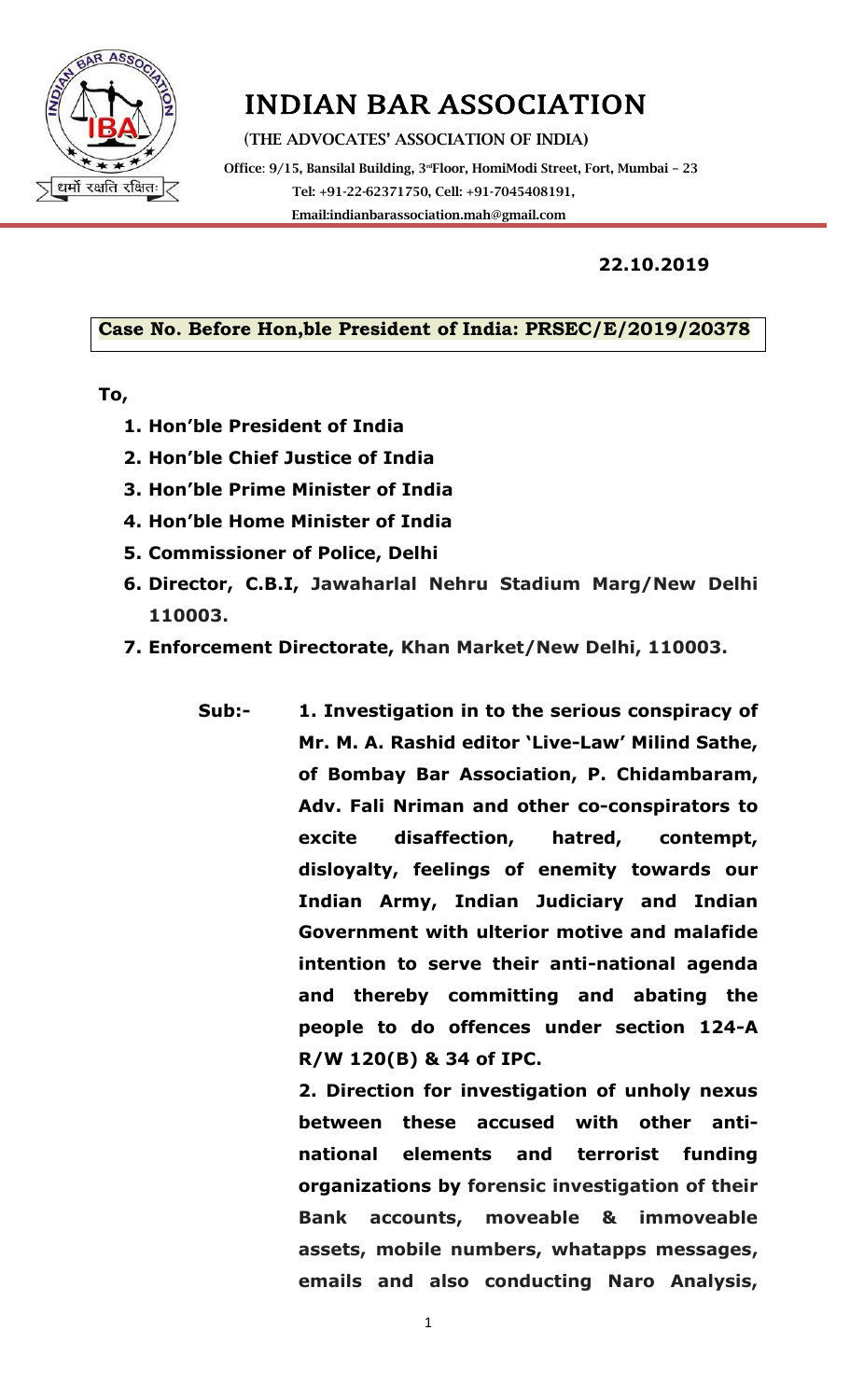### **Brain Mapping & i. e. Detector Tests. Ref:- Earlier complaints against Adv. Fali Nariman, Adv. Milind Sathe ,Adv. P. Chidambaram.**

- Sirs,
	- **1.** By way of this representation, I am giving sound proofs of antinational activities of high profile accused **'The Urban Naxals'** commonly known as the '**Tukde Tukde Gang'** with request of immediate action against them.
	- **2.** The relevant charges are as capulized as under;
	- **3.** That, petitioner believes that Hon. Supreme Court Collegium considering all aspects in its collective wisdom recommended the name of Justice Akil Kureshi as CJ of Tripura High Court and in the said back-drop the petitioner coming across irresponsible nay motivated news-items, interviews, resolutions by the respondents in scandalizing the Hon. SC Collegium members or attempting to lower their authority–*interalia* stated hereunder:
	- **4.** Live Law Publication dt/- 22nd Sept, 2019 authored by Nilashish Ray Chaudhary under the editorship of MA Rashid annexed as **Exh-A**. The title of the news item - *'Justice Kureshi Saga: Death Knell for Independence of Judiciary'.* The petitioner believes that over the course of landmark judgments viz. **S. P. Gupta v. Union of India – 1981, Supreme Court Advocates-on Record Association vs Union of India** & **In re Special Reference 1 of 1998**, the court evolved the principle of **judicial independence** to mean that no other branch of the state - including the legislature and the executive - would have any say in the appointment of judges. Hence, to term the recommendation of the collegium regarding Justice Akil Kureshi's appointmentas CJ of Tripura High Court titled as -*Death Knell for Independence of Judiciary* prima-facie not only is an attempt to ascribe motives to the Hon'ble Supreme Court Collegium's recommendations, but also instigates questions of credibility and ability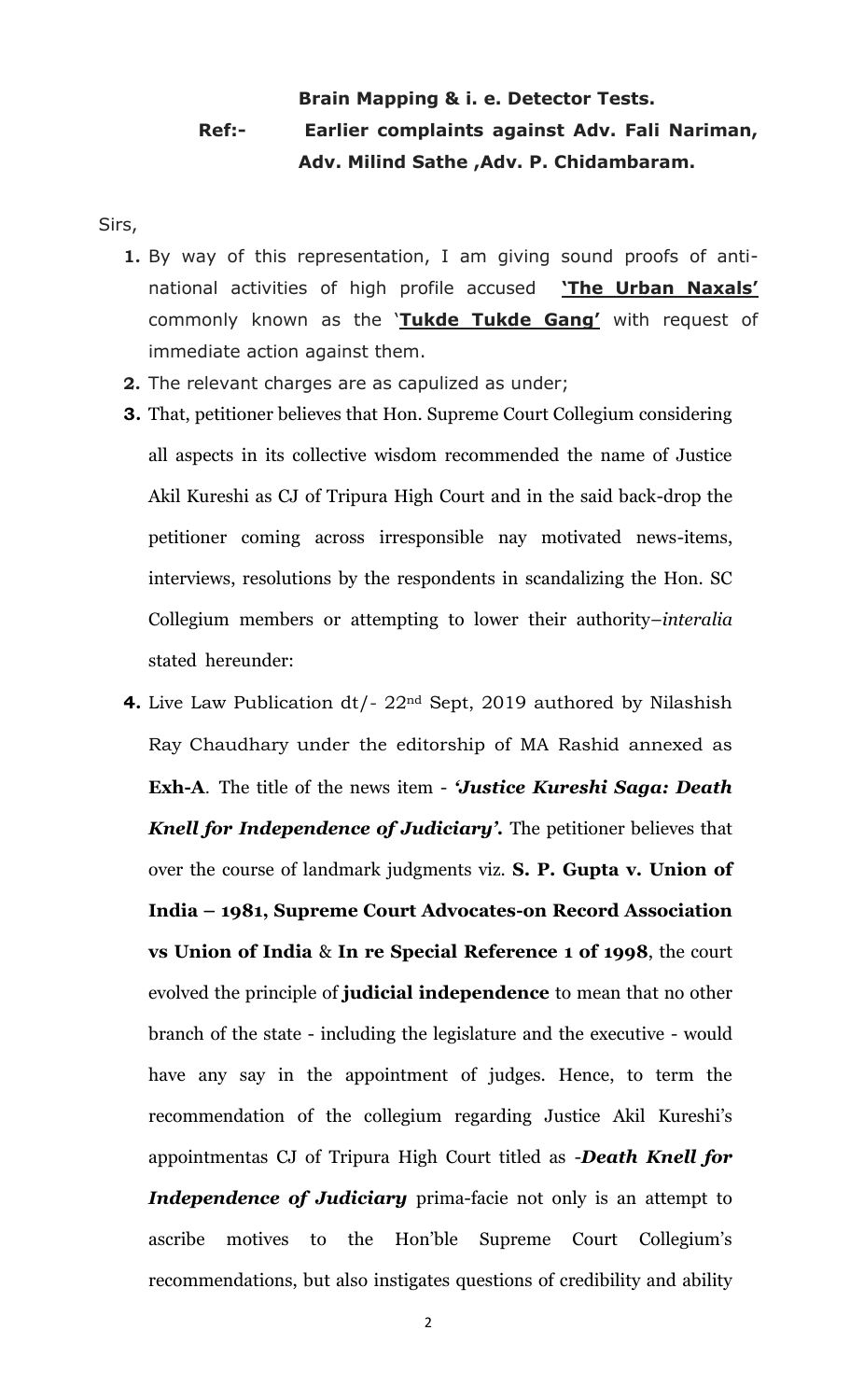of the Hon'ble members of the collegium to take a fair, **INDEPENDENT** & considered decision – an act prima-facie scandalizing and tending to lower the dignity of both Hon'ble Supreme Court Collegium & the Hon'ble Judges who are members of the Collegium; R/w the title of the news-item, the overall tenor of the article under Exh-A is loathsome contumacious attempt of meddling with the Collegium's recommendation excerpted as follows: '*This unprecedented deviation raises serious concerns about how unrelenting the government could have been in its opposition to the appointment and whether the Collegium is willing to accede to the Government's stand, if need be. Another serious question that arose was whether the Collegium chose to avoid a constitutional crisis by modifying its recommendation, since it apprehended non-compliance by the centre in case of reaffirmation*.' Accused Editor M. A. Rashid without disclosing the evidences, conjectured and surmised nay sowed baseless doubts about Collegium's independence to the point of even MA Rashid & Nilashish Ray Chaudhary deciding on the **apprehensions** being experienced by the Hon. Collegium members –

*Though the Collegium never stated of any apprehension perceived or otherwise rather was categorical that based on communications from the government and accompanying material etc…it modified its earlier recommendation concerning Justice Kureshi as Chief Justice of MP HC to Chief Justice of Tripura HC* –

**5.** To the Complainant's understanding there is nothing deviant giving rise to such a callous remark as to lack of independence of the judiciary in modifying its recommendation – more fully the Collegium didn't alter its recommendation baselessly but made it crystal transparent, that it's modification was based on communications from the government and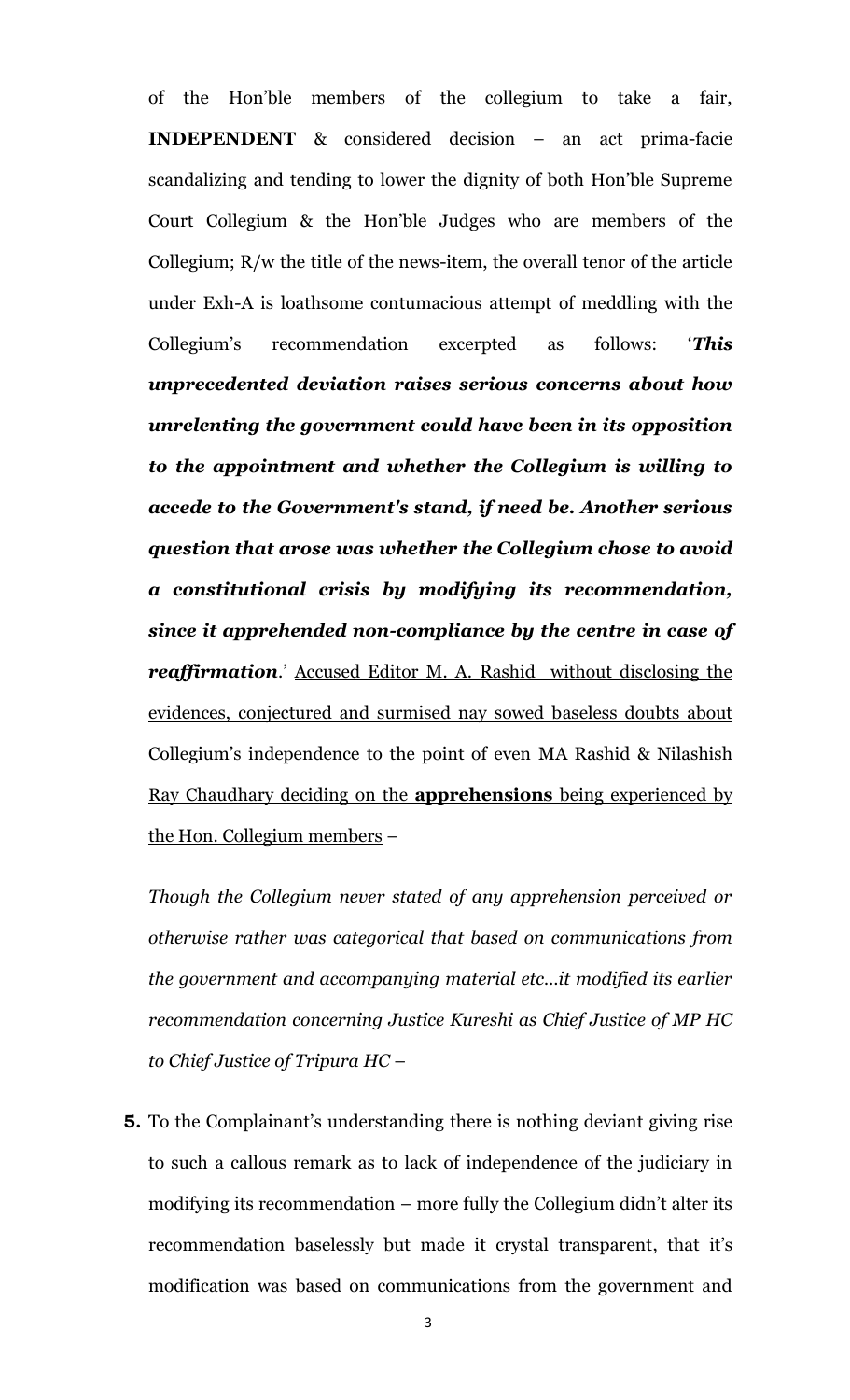accompanying material – This justified modification of the Collegium, but for ill-motivated concern of M. A. Rashid & Nilashish Ray Chaudhary to disgrace the Hon. Collegium Members termed it as - *Death Knell for Independence of Judiciary***– NOTHING CAN BE MORE CONTEMPTUOUS...**Perusing the news-item, prima-facie it appears the same is designed to place not only Hon'ble Tripura High Court, but also some other High Courts from the North-East region of the country on a lower pedestal vis-à-vis other High Courts and recommendation of a judges appointment in such courts puts them in '**JEOPARDY'**. Pertinent to extract further relevant portions of the said scandalous news item -*'Interestingly, this is not the first time that J Kureshi's appointment as Chief Justice of a High Court has been jeopardized'* – terming the recommendation of Justice Akil Kureshi as the **CHIEF JUSTICE OF TRIPURA HIGH COURT** if termed as **jeopardy** brings out the manifest ill-motivated prejudice of M. A. Rashid & Nilashish Ray Chaudhary harbors against The Hon'ble Tripura High Court or for that matter such other High Courts in North-East region. It is most unfortunate of M. A. Rashid & Nilashish Ray Chaudhary, in their mis-directed attempt to bring disrepute to the Hon'ble Supreme Court members, made a very instigating comment to castigate nay scandalize the Hon'ble members of the SC, alluding them of *in-seriatim* jeopardizing appointment of Justice Akil Kureshi as Chief Justice of a particular High Court. The petitioner fails to understand as to how INDEPENDENCE OF JUDICIARY HAS BEEN DEATH KNELLED in passing the resolution of Sept  $5<sup>th</sup>$ , 2019 by the Hon'ble Collegium modifying its earlier recommendation of May 10<sup>th</sup>, 2019. The transparency of the Collegium is in outright manifest - *A decision which was taken after taking into account 2 communications along with accompanying material from the Govt. dt/- 23rd Aug' 2019 & 27th Aug' 2019*.It is a matter of fact that Judicial appointments are made under the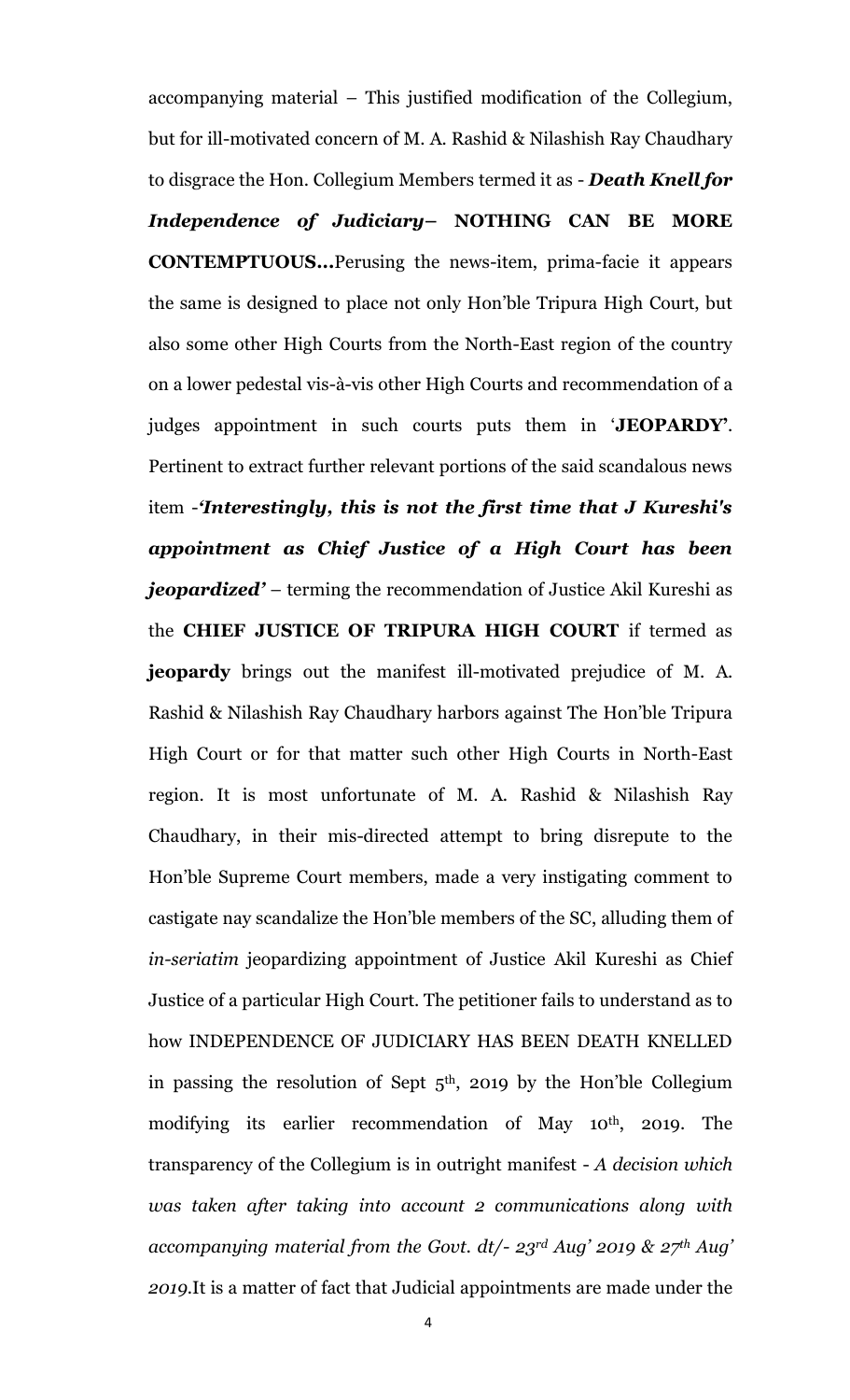existing laid out Procedure wherein the Collegium recommends a name to the Centre, **which either approves it or sends it back to the Collegium, with written reasons for reconsideration**, and the Collegium reconsidered and modified its earlier resolution – so except for an attempt to browbeat or scandalize the Hon. Collegium members, M. A. Rashid & Nilashish Ray Chaudhary had none other intent.

- **6. The petitioner firmly believe that the Hon'ble SC Collegium in its collective wisdom** decided upon to recommend Justice Kureshi's name as Chief Justice of Tripura High Court, a belief which gets reinforced by the observation of the Hon'ble Supreme Court – '*Interference in administration of justice does not augur well for the institution'*. The petitioner is none to opine the professional competency of Justice Kureshi, but certainly has come across a complaint to the Hon. President of India, bearing registration No. PRSEC/E/2019 dt/ 26th July, 2019 which brings out instances of pin-pointed precision of Justice Akil Kureshi's competency/injudicious conduct and the petitioner has evidences that M. A. Rashid &/or Nilashish Ray Chaudhary are aware of the said complaint; M. A. Rashid & Nilashish Ray Chaudhary irresponsibility nay predilection to run down the Collegium and the government is corroborative of the fact, that M. A. Rashid &/or Nilashish Ray Chaudhary were in full know of the nefarious attempt of Sr. Advocate Yatin Oza, of the colorful dexterous PUBLIC INTEREST LITIGATION arraying battery of top-notch lawyers, to brow beat the collegium in reiterating/seeking implementation of its earlier recommendation, essentially seeking elevation of Justice Akil Kureshi as CJ of MP High Court.
- **7.** The petitioner fails to understand as the venerable lawyers who possesses the capability to mould the best of minds but petitioner wonders as to how a third party writ petition in service matters is maintainable; the writ-petition itself is a deplorable and sensationalizing attempt to lower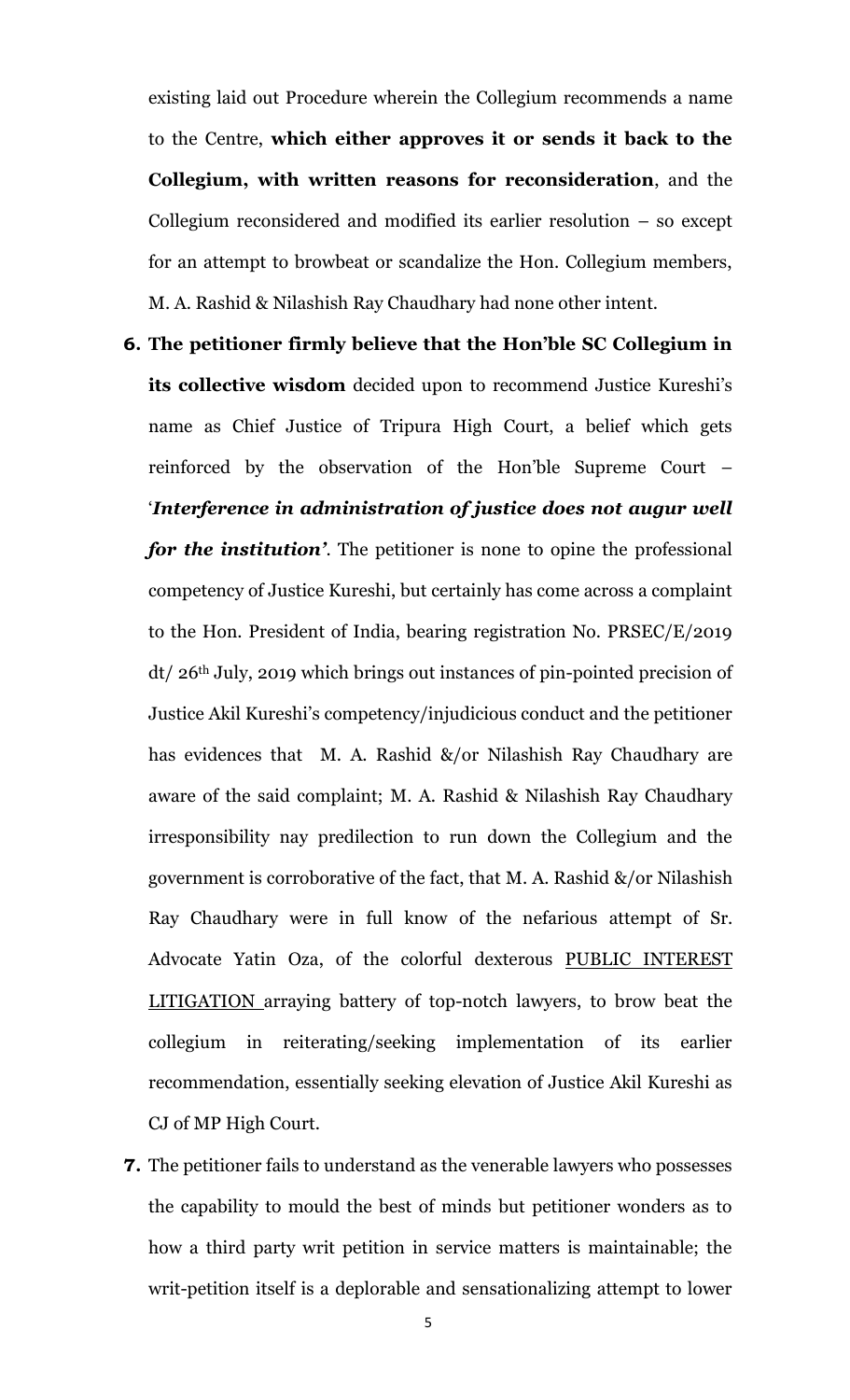the authority of Hon'ble Supreme Court and the faith of Indian Public Opinion in Judiciary at large, which M. A. Rashid & Nilashish Ray Chaudhary as front-line legal news portal was duty bound to fairly report and more fully when the M. A. Rashid was aware of the complaint against Justice Akil Kureshi.

- **8.** The petitioner now refers to some sarcastic insinuations on the part of the Respondent M. A. Rashid, Nilashish Ray Chaudhary in their article under Exh – A, an attempt to act as a PR organization of Justice Kureshi; the article reads *'J Kureshi is the senior-most judge of the Gujarat High Court, though currently on transfer in Bombay High Court on transfer, where he is very popular and well***respected amongst members of the Bar**. The petitioner begs to know - what sort of survey was conducted by M. A. Rashid & Nilashish Ray Chaudhary or whether any popularity contest of judges of Bombay High Court was conducted by them which certified Justice Kureshi as very popular & well-respected, though there stands a complaint against him with corroborating evidences and rulings of various Hon'ble Courts; *so but for an ill-motive to brow beat the Hon. SC Collegium it had no motive in ascribing popularity ratings to Justice Akil Kureshi, obliquely insinuates other Hon'ble judges of Bombay High Court as not so popular or not so well-respected, which apart from not only far from truth, but also a subtle affront to other Hon'ble members of the Judiciary*.
- **9.** M. A. Rashid & Nilashish Ray Chaudhary has left no stone unturned to lower the dignity of other Hon'ble High Courts. The relevant extract of the news is –*The other concern one must raise is in light of recent events concerning the Madras High Court Chief Justice, J VK Tahilramani, whose resignation was accepted by the President on September 20. Since J Kureshi has been recommended for the Tripura High Court and J Tahilramani*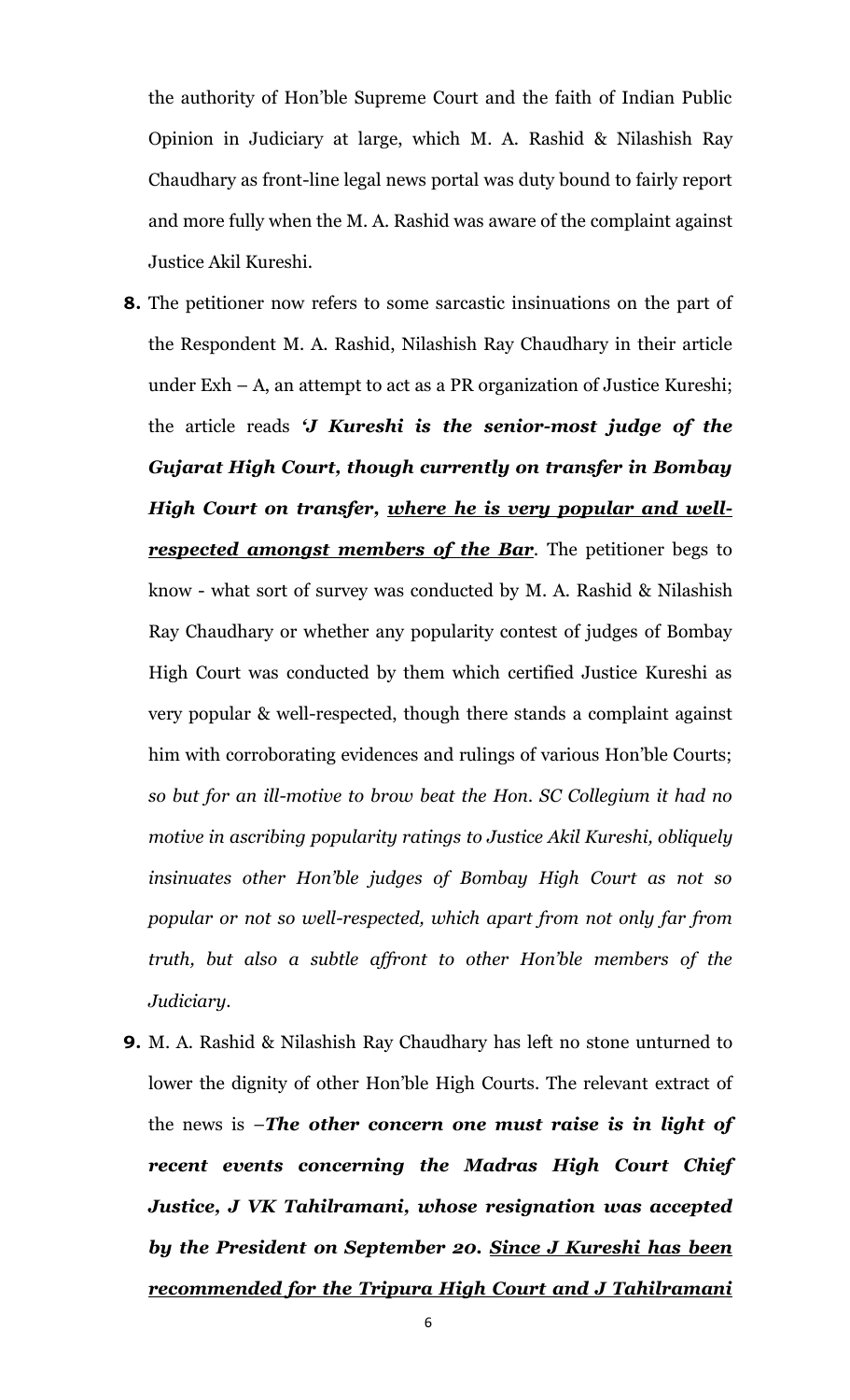# *was to be transferred to Meghalaya, is it safe to assume that judges who are out of favour will be sent to states where courts are smaller, and matters fewer?*

**10.** M. A. Rashid & Nilashish Ray Chaudhary continues its diatribe of demeaning the judicial appointment system, rather indulging contumacious allegations to run down the collective wisdom of the Hon. Collegium Members of their recommending Justice Akil Kureshi as CJ of Tripura HC – M. A. Rashid & Nilashish Ray Chaudhary's selective preference of reporting and lowering the authority of Hon'ble Tripura HC gets further exposed of the fact that Justice Ajay Rastogi prior to his being appointed as Judge of Supreme Court was the CJ of Tripura High Court, the court which brazenly M. A. Rashid & Nilashish Ray Chaudhary tried to subtly and obliquely malign-, to the point of even getting incendiary - The news-item reads – '*If a judge is not considered fit, based on merit, to discharge the duties of the Chief Justice of a High Court, should it matter whether that court is larger or smaller, whether it has more or less matters to deal with? If a judge lacks merit, according to the Government or the Collegium, is it not counter-productive to send them to head any court, regardless of the state? So if the Government has sent the Collegium two communications, which presumably highlight the reasons behind their disinclination to appoint J Kureshi as the CJ of the MP High Court, which presumably would to be based on merit, why is the same judge deemed fit to be the CJ of Tripura HC? Surely the competence of a judge would be the reason behind their appointment, but if a judge is deemed to not be competent enough to hold the office, surely they can't be thought of as competent enough for the same office in another part of the country. Or is it to be assumed that a judge who is not fit to preside over a HC in*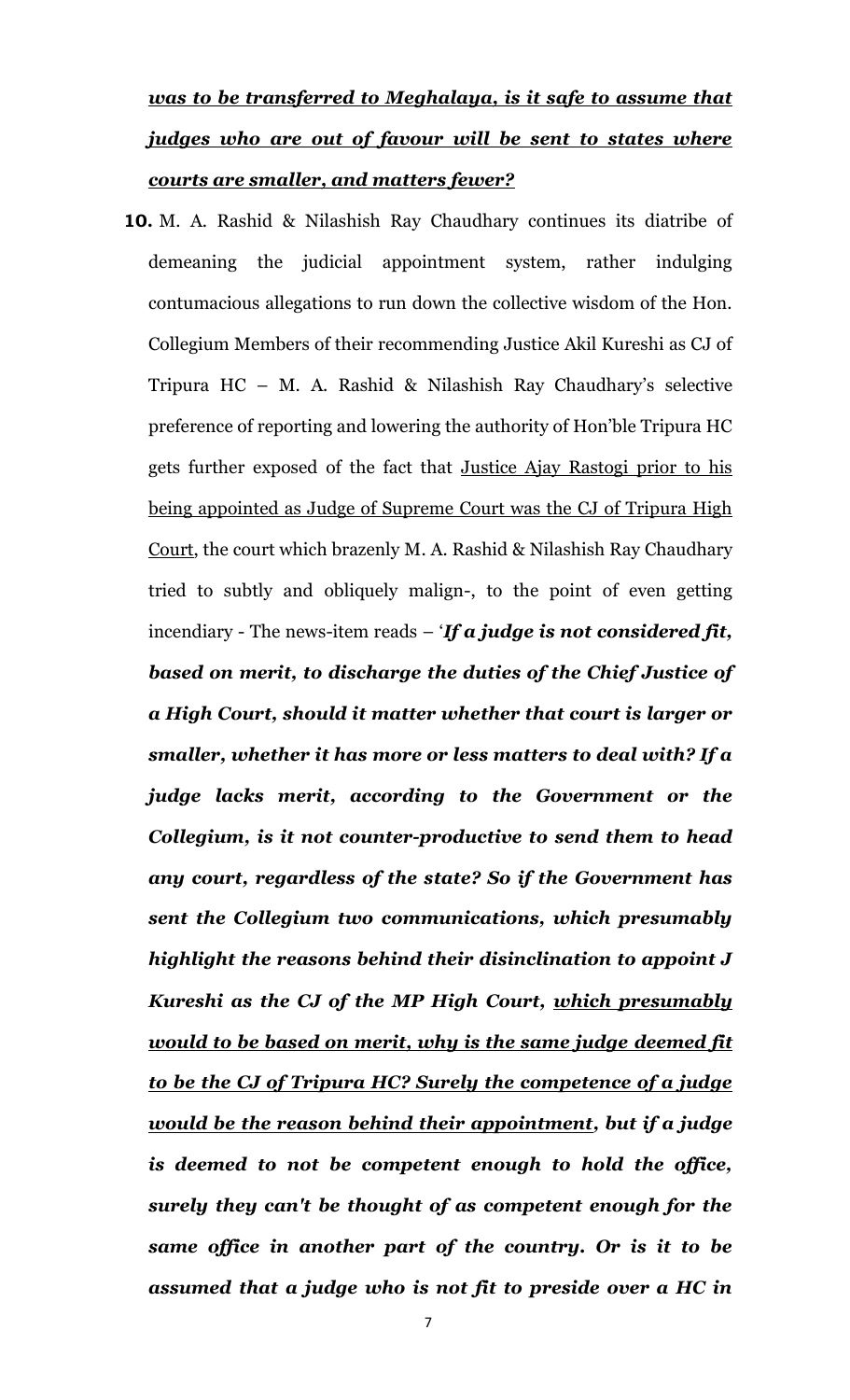*Madhya Pradesh, Gujarat or Tamil Nadu is a good fit to administer justice in Tripura or Meghalaya?'* It is further argued that M. A. Rashid & Nilashish Ray Chaudhary are well-aware that Gujarat High Court Bar Association Writ Petition is subjudice before the Hon'ble Supreme Court & Hon'ble members of the same Bench adjudicating the petition are also member of Hon'ble Collegium. Thus, the entire news item under Exh- A is mischievous, motivated to browbeat the judges, more particularly the CJI of India, Sh. Ranjan Gogoi. There are instances of Justice Kureshi apparently acquiescing scandalous remarks concerning Hon'ble Justice Ranjan Gogoi's personal wealth, constituting part of Contempt Petition  $-230/19$ in the Civil Appellate Jurisdiction of Hon'ble Bombay High Court.

**11.** The scandalous & out-of-context naming & shaming Hon'ble CJI Justice Ranjan Gogoiis not an isolated incident but a continuum of concerted efforts viz. calling the members of the collegium as '*IMPOTENT'* by Sr. Advocate Yatin Oza *vide* Youtube link <https://www.youtube.com/watch?v=kVk36xAXXF4&>. The temerity of Sr. Advocate Yatin Oza in asking the CJI to disclose income of his son & son-in-law is outrageous to assault the independence of judiciary [https://www.business-standard.com/article/news-ani/disclose](https://www.business-standard.com/article/news-ani/disclose-incomes-of-your-son-son-in-law-president-gujarat-bar-association-to-cji-119042300083_1.html)[incomes-of-your-son-son-in-law-president-gujarat-bar-](https://www.business-standard.com/article/news-ani/disclose-incomes-of-your-son-son-in-law-president-gujarat-bar-association-to-cji-119042300083_1.html)

[association-to-cji-119042300083\\_1.html](https://www.business-standard.com/article/news-ani/disclose-incomes-of-your-son-son-in-law-president-gujarat-bar-association-to-cji-119042300083_1.html)). The petitioner feels that the Respondent from M. A. Rashid, Nilashish Ray Chaudhary & Sr. Advocate Yatin Oza are acting in tandem to scandalize the authority & dignity of Hon'ble SC, thus ought to be prosecuted U/s 12 of Contempt of Courts Act.

**12.** As stated in the earlier para(s), the petitioner holds that no Writ petition by a third party lies in respect of service matters which was correctly as opined by the Hon'ble Former Chief Justice of Bombay High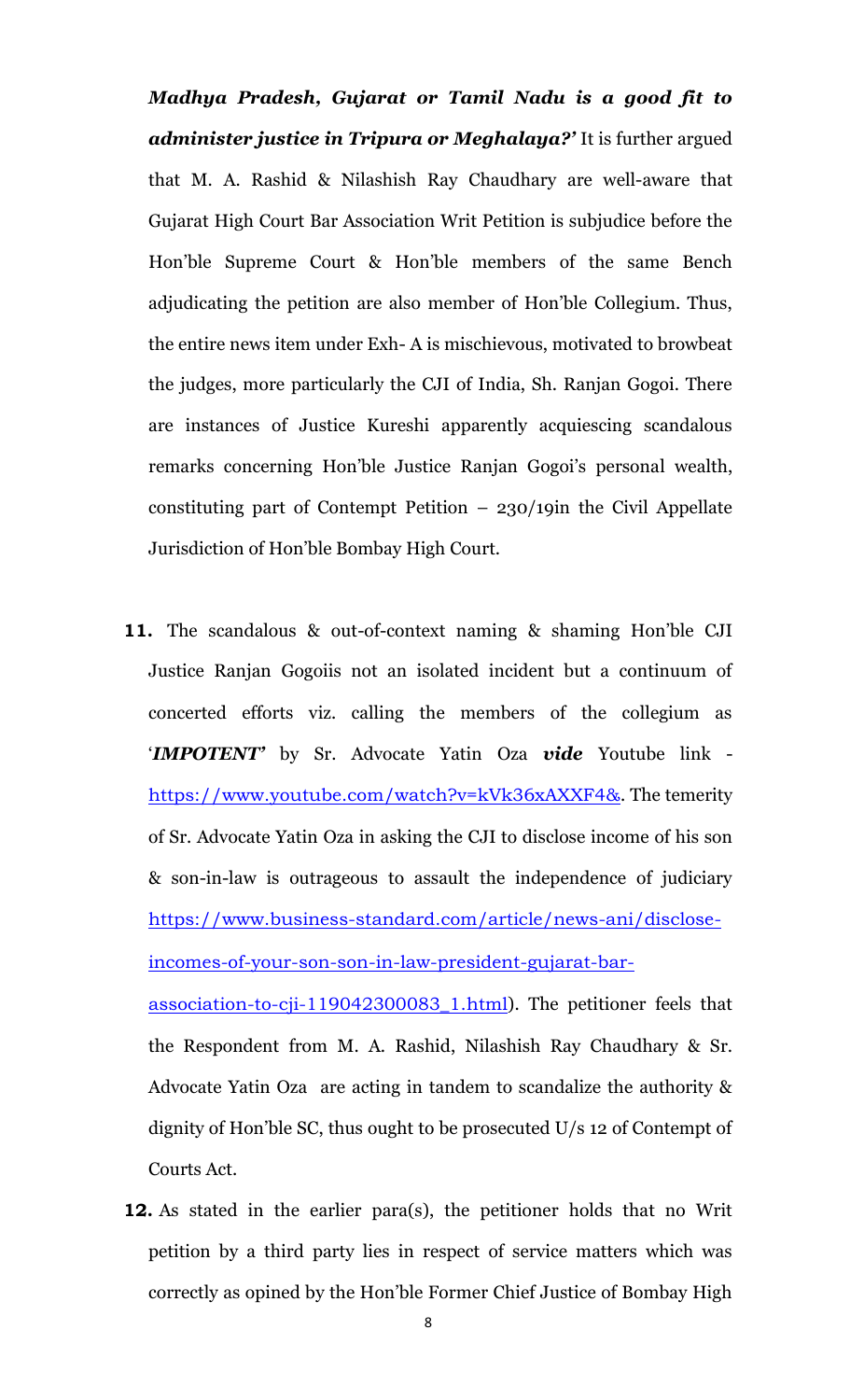Court Mohit Shah (reference vide complaint against Justice Akil Kureshi complaint No: PRSEC/E/2019/14516) – *that apart from the aggrieved none else can file a writ petition*, which again substantiates the charges against Sr. Advocate Yatin Oza, that misusing his official position, a vexatious & frivolous writ-petition has been instituted by him to browbeat the Hon. SC Collegium; More shocking though, that Sr. Advocate like Fali Nariman, Darius Khambatta & such other such Sr. Advocates appeared, it is important to know as to how the Respondent(s) have organized the funding of such Advocates  $-$  since each of their per appearance fees can take away the last shirt of a commoner and a battery of them appearing in tandem - some of these advocates are outright defenders of the mass killers like Warren Anderson, known Anti-Nationals, TUKDE-TUKDE gang &other terroristsympathisers and strangely all of them ganged up thru frivolity to force the collegium in elevating Justice Akil Kureshi as CJ of Bombay HC – it is a known fact that Sr. Advocate Yatin Oza was a lawyer to Shri. Amit Shah and that he defended his case, since he believed Sh. Amit Shah deserving exculpation so at someone's behest or personal animosity Sr. Advocate Yatin Oza is shadow boxing and scandalizing the Hon. Judges highest court of India- rowdily calling them as impotents or alluding them as corrupt in asking bank details of their relatives – what more remains to scandalize the venerable CJI. The conduct of the respondent(s) and the punishment ought to be inflicted onto them, the petitioner feels is to be weighed of a recent order by the Bench of Hon'ble Justices R F Nariman & Vineet Saran where Advocate Mathews Nedumpara was convicted of brow-beating the judges for uttering the name of Sr. Adv. Fali Nariman to buttress his point concerning designation of Sr. Advocates. It is in this back-drop, Sr. Advocate Yatin Oza castigating the Supreme Court collegium as impotents and furthermore, M. A. Rashid, & Nilashish Ray Chaudhary publishing an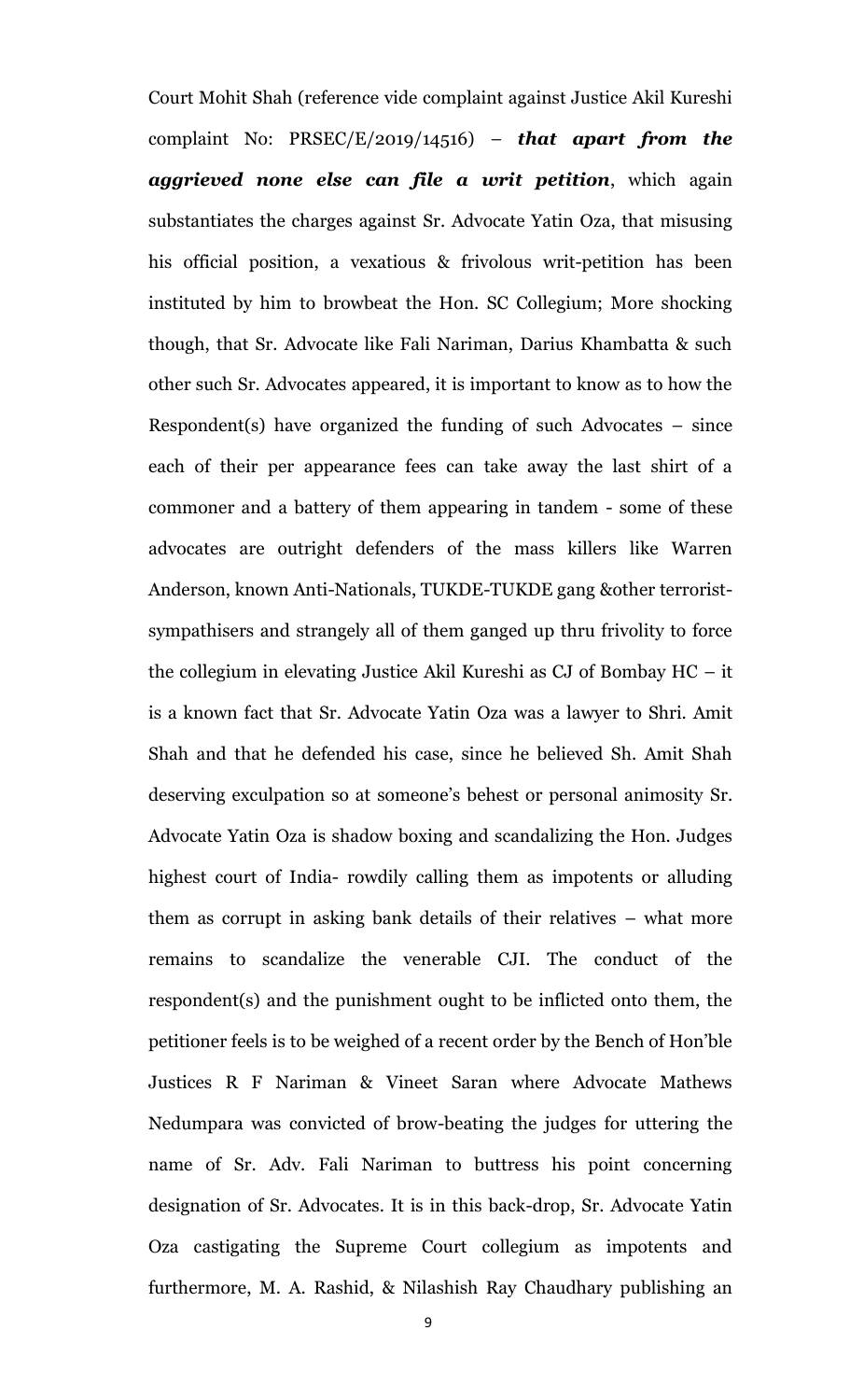outright contumacious news item under Exh- A. It is pertinent to examine as to who are the vested elements in spreading disinformation and contumacious remarks about Hon'ble Supreme Court judges comprising the collegium.

**13.** Bombay Bar Association – majors of whom are famous for flexing themselves with the Hon. Judges – and Sr. Advocate Milind Sathe, in a recent past before some of the advocates was brazen to state –*Ye bambai key ke judge humarey talve pey jittey hai aur judge kare putation uskey order sey nahi hota who hum canteen mein decide kartey... Dekhanahi Times of India – Kathawala ki news kya chhape. Judge kaun kahan posting lega ye koi Chief Justice nahi karta yeh hum decide kartey, darjano sey kathwala* (Justice SJ Kathawala) *ke transfer ki arji lagi, nau saal sey humney usko bambai ki property ke cases mein bittha rakhey, majal hai koi Chief Justice ki, usko bambai sey bahar transfer karey…)* [**The judges of Bombay High Court are at our largesse. And the reputation of a judge is not decided by his orders but are decided by us in the canteen, haven't you seen the news item praising kathawala we got published in Times of India, there were dozens of representations to transfer Justice Kathawala, but for around nine years we continued to have his same assignment – No Chief Justice dares to transfer him out of Bombay…**] It is in this background the contemptuous UNANIMOUS RESOLUTION PASSED AT THE EOGM OF BOMBAY BAR ASSOCIATION ON THURSDAY, 26TH SEPTEMBER 2019 AT 2.30 PM published on the same day by M. A. Rashid at 7 PM, the nexus with respondent-1 is thus too glaring to be ignored – The resolution reads:

WHEREAS the Collegium by its Resolution dated 10th May 2019 recommended the appointment of Justice A. A. Kureshi as the Chief Justice of the Madhya Pradesh High Court;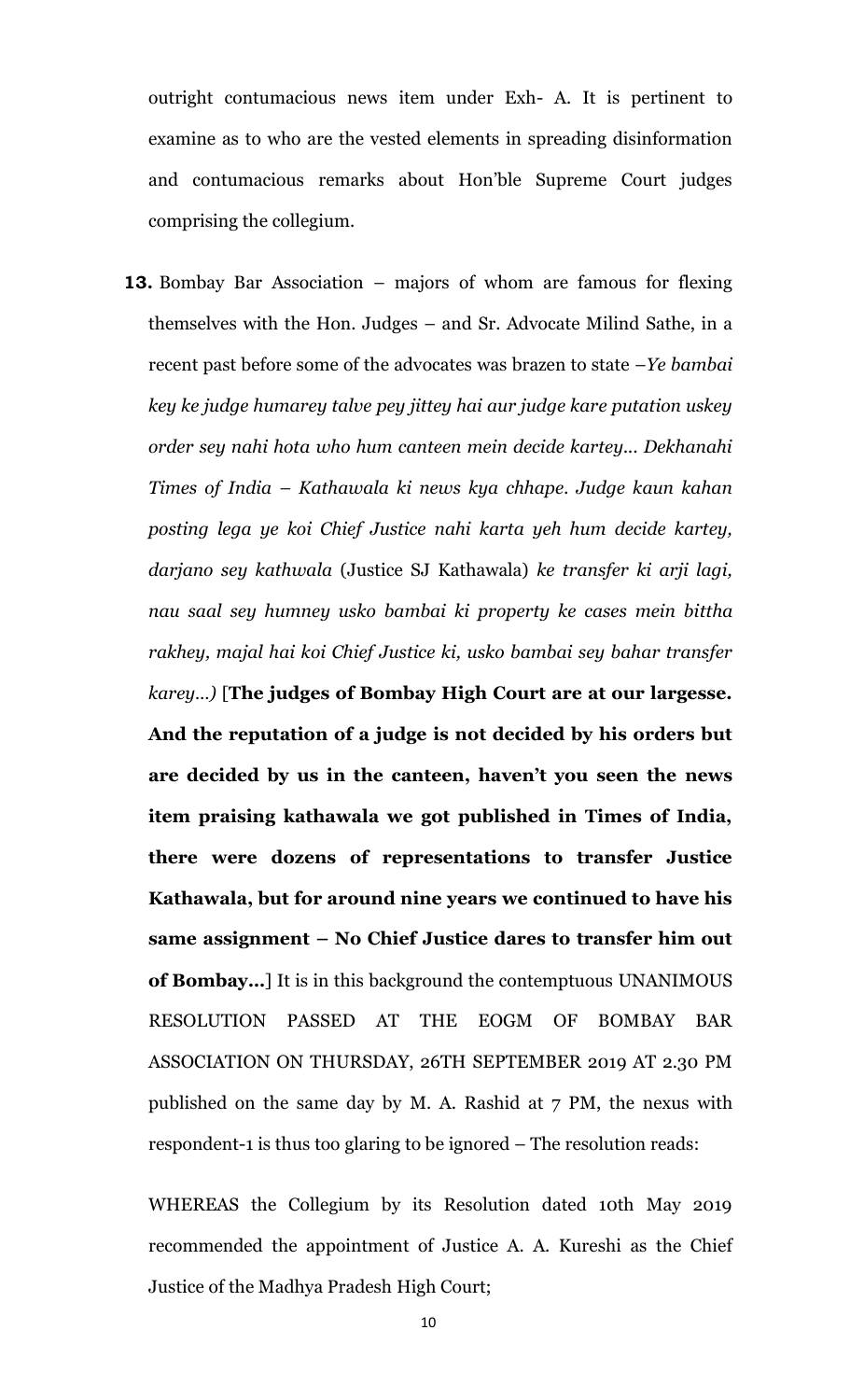WHEREAS the Government failed to act upon the Collegium's recommendation for a period of four months;

The Bombay Bar Association therefore resolves as follows:

#### RESOLVED THAT:

This Association expresses serious concerns and **strongly disapproves the Colleguim's manner of decision-making pertaining to the elevation of Justice A. A. Kureshi as Chief Justice of the Tripura High Court** and the modification of earlier recommendation **at the behest of the Government of India.**

This Association believes that the modification of the Collegium's **recommendation in the case of Justice A. A. Kureshi, at the behest of the Government undermines the independence of the judiciary and would have an adverse effect on the functioning of the judiciary as a whole and the ability of judges to discharge their constitutional functions without fear or favour**. This Association views with grave apprehension the opaque procedure adopted by the Collegium relating to the elevation of Justice A. A. Kureshi as Chief Justice. This Association believes that the disclosure of reasons behind the Collegium's recommendations (and any modifications thereof) is necessary, and would subserve the interests of the judiciary and the administration of justice.

This Association further strongly disapproves the manner in which the Government has interfered with the Collegium's decision-making in respect of the appointment of Justice A. A. Kureshi in particular and appointments, elevation or transfer of Judges in general thereby threatening the independence of the judiciary.

The resolution perse is discerningly contemptuous of the authority of the collegiums of the Hon. Supreme Court -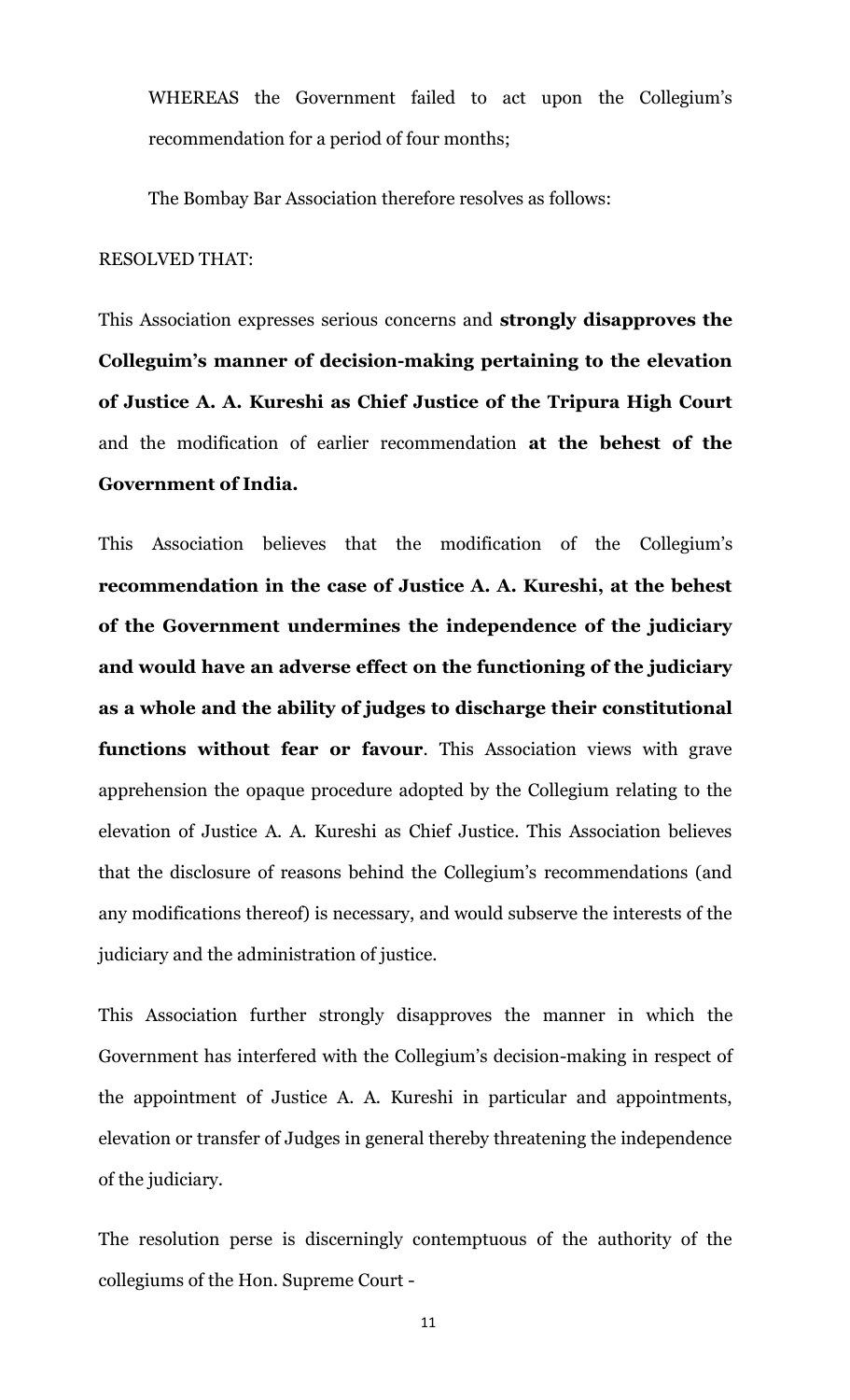**14.** The Hon. Collegium explicitly stated that it modified its recommendation based on the communication of the government and the accompanying material – except for the emboldened bragging attitude of M. A. Rashid, they deciding the reputation of judges not by their decision but by their canteen gossip, else nothing explains the contemptuous statements in disparaging the Collegium –

*This Association expresses serious concerns and strongly disapproves the Colleguim's manner of decision-making pertaining to the elevation of Justice A. A. Kureshi as Chief Justice of the Tripura High Court and the modification of earlier recommendation at the behest of the Government of India.*

- **15.** Except for spite and malice, what record Sr. Advocate Milind Sathe, Sr. Advocate Nitin G Thakker & Advocate Birendra Saraf (office bearers of Bombay Bar Association) had in their possession to put a contemptuous statement in public domain that the decision to recommend Justice Kureshi as CJ of Tripura High Court is at the behest of Government of India.
- **16.** Furthermore without even caring to bother the impact of their contemptuous publication of resolution, apart from intending to brow beat the Hon. Collegium members in tending to undermine the authority of Supreme Court, the wording of resolution is ex-facie contemptuous -

*This Association believes that the modification of the Collegium's recommendation in the case of Justice A. A. Kureshi, at the behest of the Government undermines the independence of the judiciary and would have an adverse effect on the functioning of the judiciary as a whole and the ability of judges to discharge their constitutional functions without fear or favour.*

12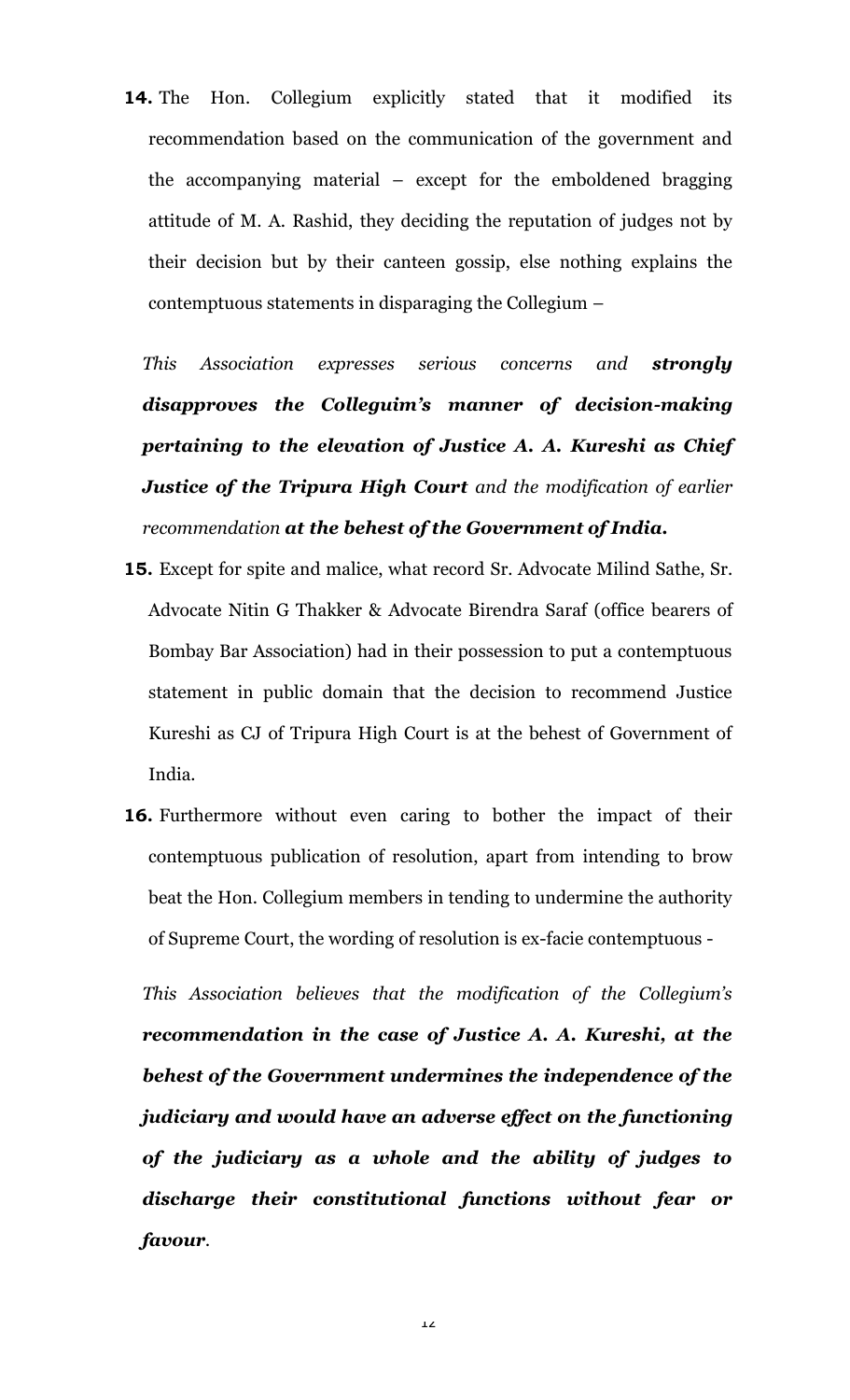#### **17. CHARGE AGAINST ACCUSED M. A. RASHID OF 'LIVE LAW'**

# **17.1 #CHARGE 1# MISUSE OF LIVE LAW TO CREATE PREJUDICE AGAINST GOVERNMENT, POLICE, ARMY AND TO HELP THE ACCUSED:-**

In a sedition case at JNU Hon'ble Delhi High Court had made it clear that, it is a gross sedition to raise slogan against Indian Army & in favor of Pakistan.**[ Kaniaya Kumar Vs. Stat e2016 SCC OnLine Del 1362]**

Thereafter, Delhi Police filed Charge-Sheet in the Court. Then accused Mr. M.A. Rashid of Live Law, with an ulterior motive to create prejudice in the mind of Ld. Judge hearing the case and also in the mind of witnesses and Indian Army had published an article on 17 January, 2019 titled as;

### *"JNU SEDITION ROW: WHY CHARGES AGAINST KANHAIYA AND OTHERS WILL NOT STAND"*

The said article was by suppression of and against the finding of Hon'ble Delhi High Court in the same matter **2016 SCC OnLine Del 1362.** Publishing such article is a gross Contempt of Court as it is having tendency prejudice the pending trial.

#### In **Re: P.C.Sen (1969) 2 SCR 649** it is ruled as under;

*"15. In The William Thomas Shipping Co., in re. H. W. Dhillon & Sons Ltd. v.The Company, In re. Sir Robert Thomas and Ors., [1930] 2 Ch. 368 it was observed that, the publication of injurious misrepresentations concerning parties to proceedings in relation to those proceedings may amount to contempt of Court, because it may cause those parties to discontinue or to compromise, and because it may deter persons with goods causes of action from coming to the Court, and was thus likely to affect the course of justice. But Maugham, J. observed :*

*"There is an atmosphere in which a common law judge approaches the question of contempt somewhat different from that in which a judge who sits in this (Chancery) Division has to approach it. The common law judge is mainly thinking of the effect of the alleged contempt on the mind of the jury and also, I think, he has to consider the effect or the*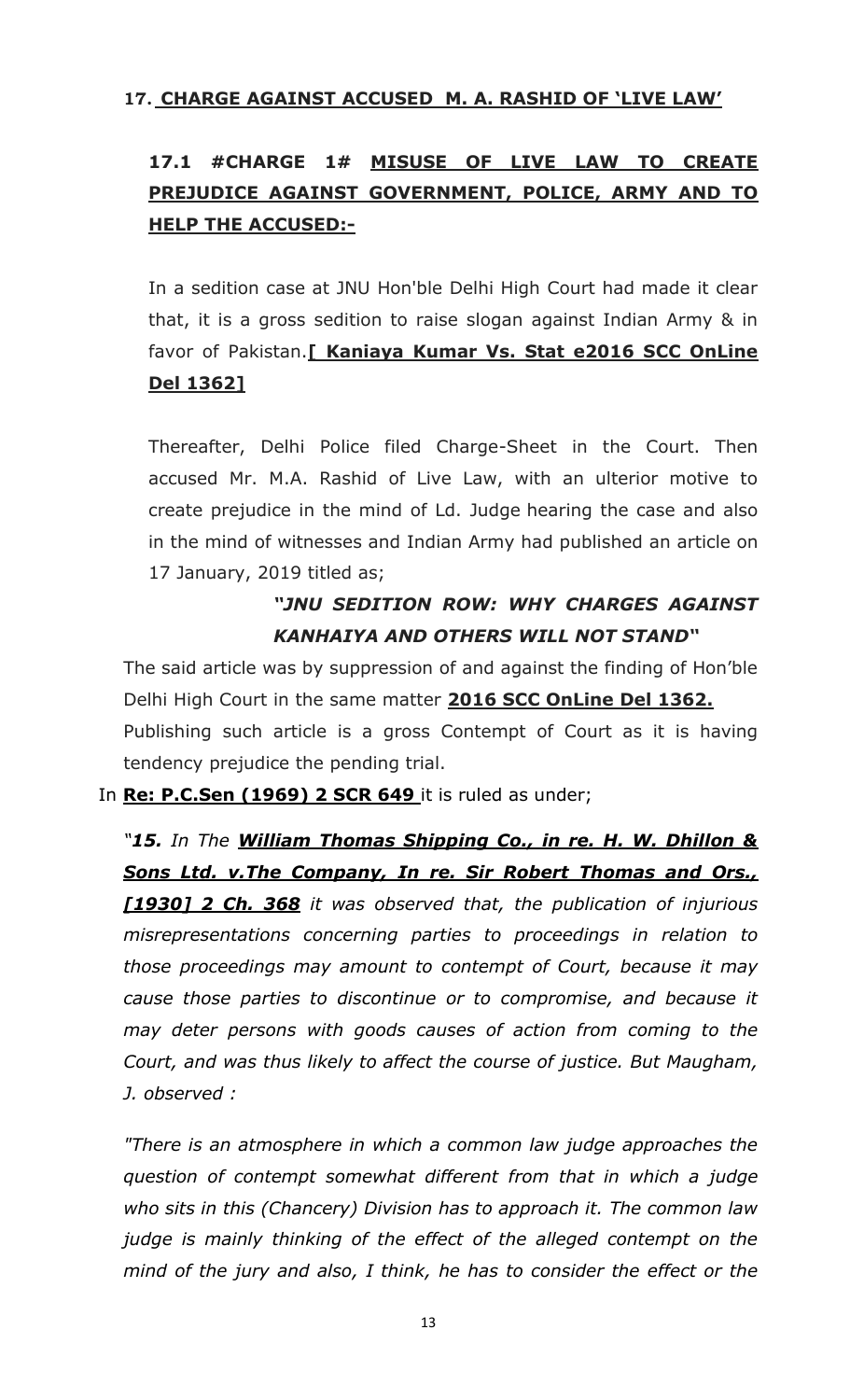*possible effect of the alleged contempt in preventing witnesses from coming forward to give evidence. In these days, at any rate, a Judge who sits in this Division is not in least likely to be prejudiced by statements published in the press as to the result of cases which are coming before him. He has to determine the case on the evidence, of course, and with regard to the principles of law as he understands them; and the view of a newspaper, however intelligible conducted it may be, cannot possibly affect his mind. Accordingly, a Judge in the Chancery Division starts on the footing that only in the rarest possible case is it likely that the publication by a newspaper of such a statement as I have here to consider will affect the course of justice in the sense of influencing, altering or modifying the judgment or judgments which the Court will ultimately have to deliver;"*

*But our Courts, are Courts, which administer both law and equity. Assuming that a Judge holding a trial is not likely to be influenced by comments in newspapers or by other media of mass communication may be ruled out--though it would be difficult to be dogmatic on that matter also--the Court is entitled and is indeed bound to consider, especially in our country where personal conduct is largely influenced by opinion of the members of the caste, community, occupation or profession to which he belongs, whether comments holding up a party to public ridicule, or which prejudices society against him may not dissuade him from prosecuting his proceeding or compel him to compromise it on terms unfavourable to himself. That is a real danger which must be guarded against : the Court is not in initiating proceedings for contempt for abusing a party to a litigation, merely concerned with the impression on the Judge's mind or even on the minds of witnesses for a litigant, it is also concerned with the probable effect on the conduct of the litigant and persons having similar claims.*

*16. In Regina v. Duffey and Ors. Ex Parte Nash, [1960] 2 Q.B.D. 188 the Court of Appeal in England had to consider the question whether comments made upon a person after his conviction and before his appeal was heard may be regarded as contempt of Court.*

*Where a proceeding which is tried on evidence in the Court of First Instance, or in the Court of Appeal on questions of fact as well as of*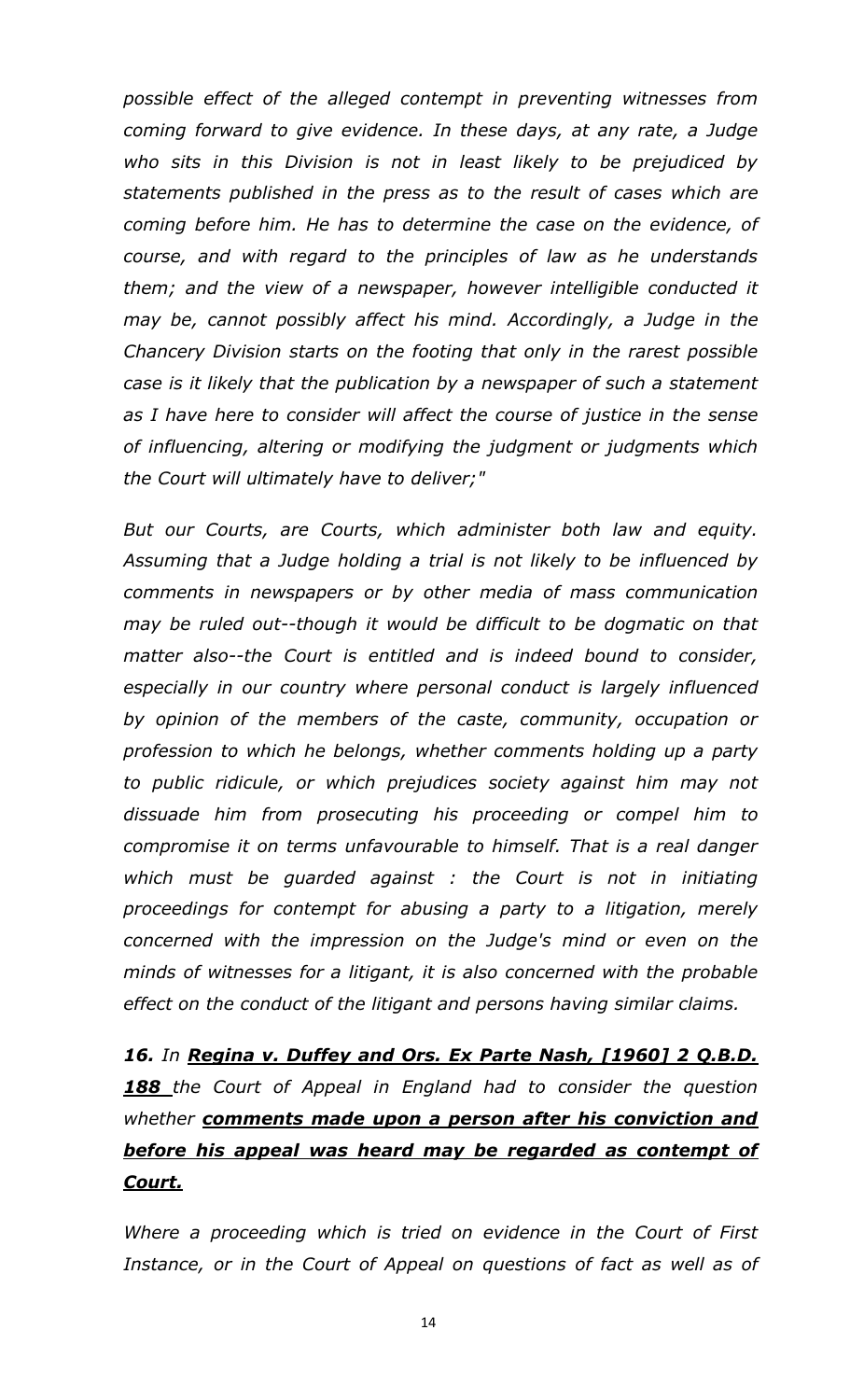law, it would be an over-statement to assert that a Judge may not be *influenced even "unconsciously" by what he has read in newspapers.*

*17. No distinction is, in our judgment, warranted that comment on a pending case or abuse of a party may amount to contempt when the case is triable with the aid of a jury, and not when it is triable by a Judge or Judges.*

*18. The speech was ex facie calculated to interfere with the administration of justice. In the circumstances the order of Banerjee, J., observing that the Chief Minister had acted improperly and expressing disapproval of the action does not call for any interference by this Court."*

**17.2**. Prejudicing the public in favour of or against a party in pending case by writing an article in the Press is contempt. The reason is that such articles tend to prejudice the mind of the court, to deter witness from giving evidence, to induce a party to abandon his defence and to possibly affect the decision of the court, though as a rule courts are not affected. Such writings tend to prejudice the public opinion by incubating the public with definite opinion about the matter. The result may be that public confidence in court might be lost if the result was otherwise than the opinion formed. In the instant case of **Mankad Probodh Chandra v. Sha Panlal Nanchand, AIR 1954 Kutch 2,** a police officer was searched by the anti-corruption police on suspicion of bribery against the officer. Meantime a newspaper published a series of articles under the guise of publishing information, suggesting that the officer had accepted the bribe, that the trap was cent per cent successful, that the acceptance of the bribe of Rs. 100 had been ill-ominous to others and hence would be so in the case of that the officer also, that the officer had become nervous, he had no other hope of escape except invoke the aid of God, that attempts were being made by the friends of the officer to tamper with the witnesses and that at the instance of some outside agency the Court had advanced the date of the hearing of the case against the officer.

**17.3**. This kind of news conveying was held as flagrant contempt, scandalizing the Court and prejudicing the public mind against the office. The editor, the printer and the publisher are responsible for such publication and cannot escape the consequences by pleading that it was factual news as they bona fide got it or that they had no intention to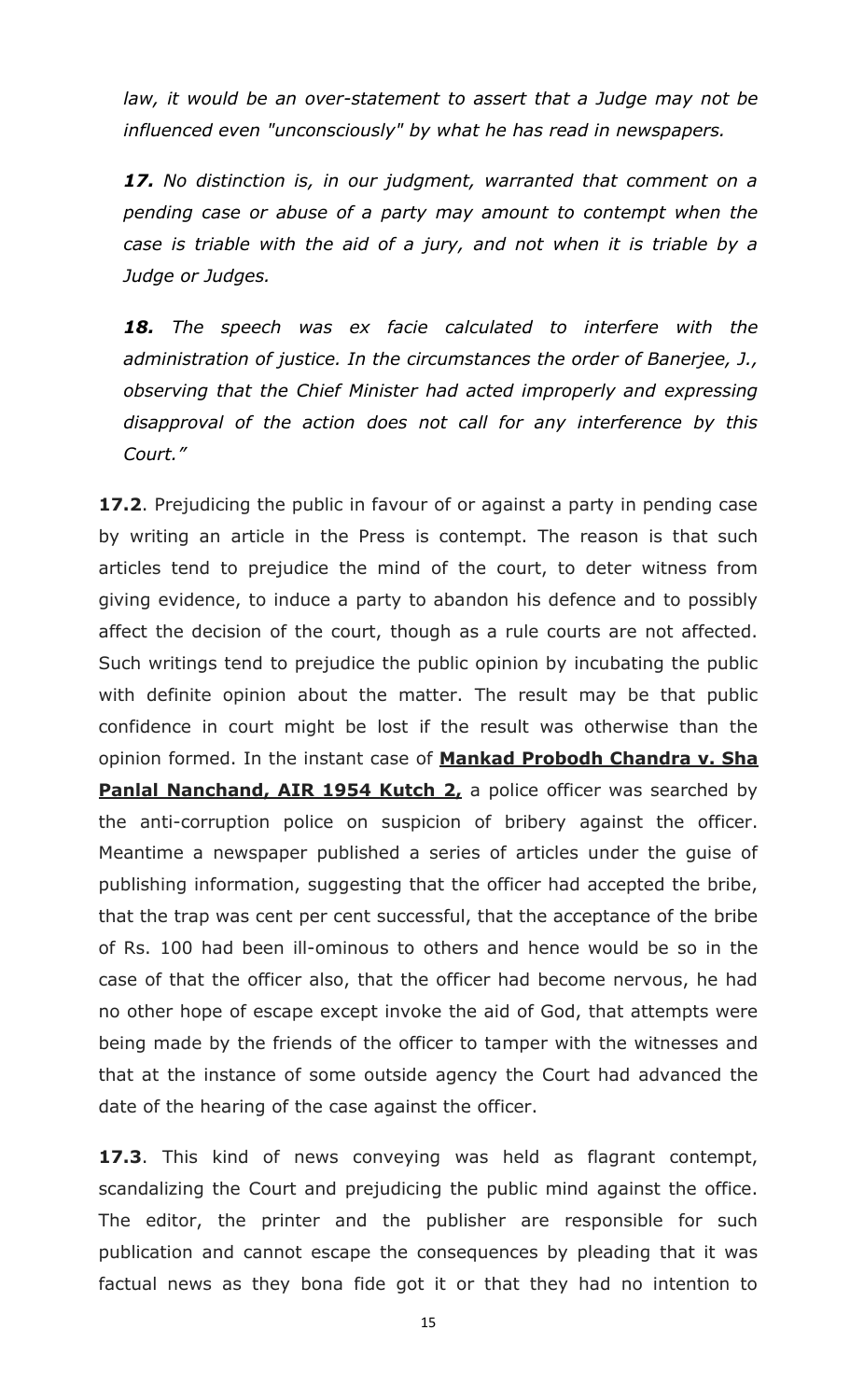offend the Court proceedings; intention does not come in at all in such matters. It is the result or the consequence of such publication that counts. There was no doubt that it created disastrous results in interfering with the course of justice.

**17.4**. The law of contempt throws a ring of protection around the entire course of litigation. Party, witness, Judge or counsel are all integral parts of that process. Anything which tends to impair the legitimate freedom of any these cannot but result in obstructing the course of justice. In **Gaini Ram Vs. Ramnath Dutt, AIR 1955 Raj 123 (DB),** a superior official gave a charge-sheet to his subordinate who was figuring as a witness in a pending case. His evidence was not yet over. The departmental chargesheet asked him to explain certain statements made by him as a witness. It was held that the action of the superior official was clear interference with the course of justice. He was hampering evidence being given, as he put the witness under departmental censure for the lacuna in the evidence. The Court is thereby deprived of Valuable testimony being given without fear or favour.

**17.5**. A person can convicted of Contempt of Court for interfering with the course of justice if it has shown:

*a) That, something has been published which is either clearly intended or at least is calculated to prejudice a trial which is pending;*

*b) That, the offending article was published with the knowledge of the pending cause or with the knowledge that the cause was imminent; and*

*c) That, the matter published tended substantially to interefere with the due course of justice or was calculated to create prejudice in the public mind.*

It has to be borne in mind that an offending act, though not influencing the Judge's mind, may affect the conduct of parties to the proceeding which is likely to affect the course of true justice **[Awadh Narain Singh Vs. Jwa1a Prasad, AIR 1956 Pat 321 (03)].**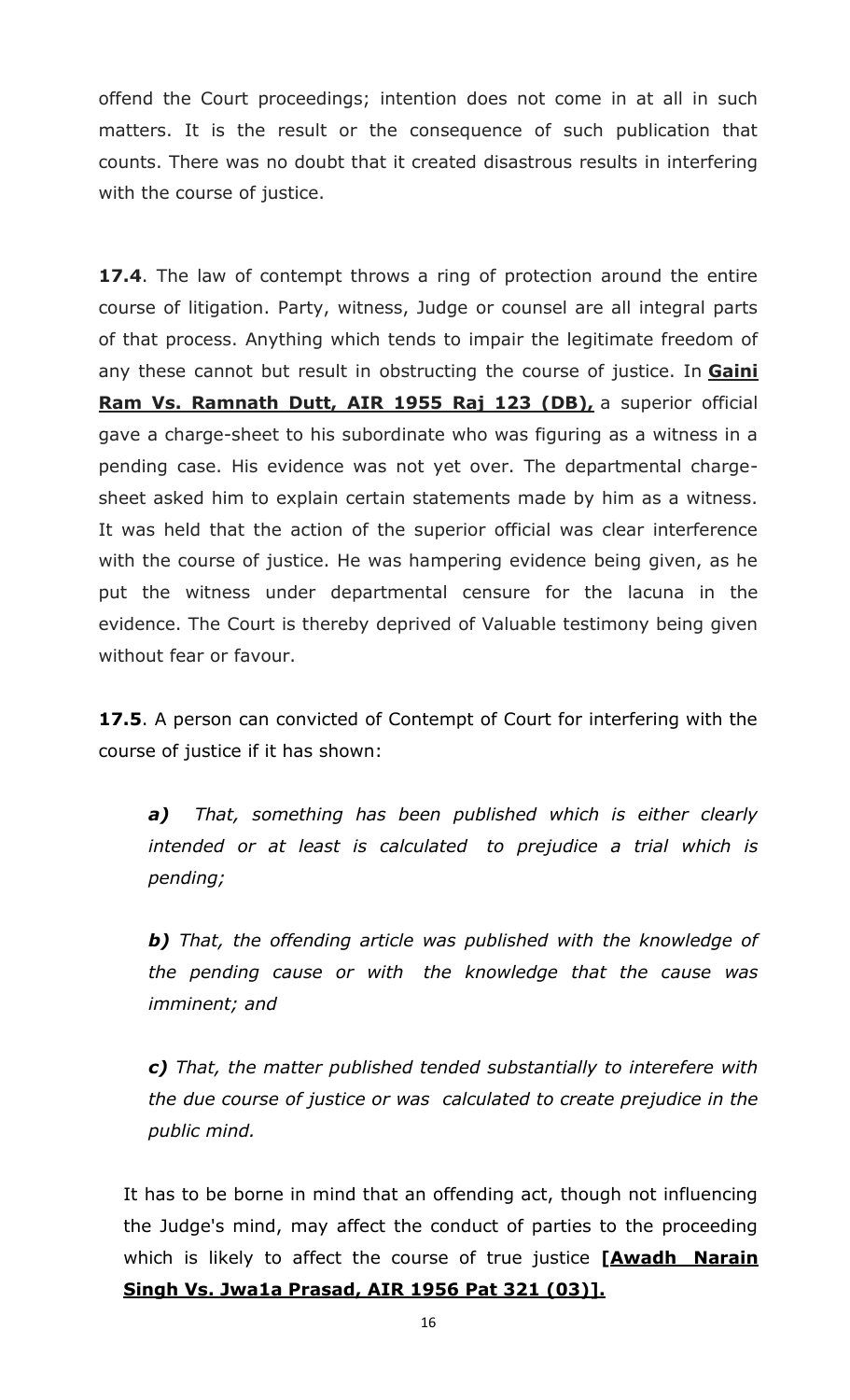**17.6. MEDIA TRIAL:** Hon'ble Supreme Court in MP Lohiya's case 2005 Cri. LJ. 1416. Specifically observed that when the matter is subjudice then there could be no media trial. This is contempt of court and also against the constitutional mandate. Hon'ble High Court in the case of **D.N. Prasad** 

**Vs. Principal Secretary to the State 2005 Cri. L. J. 1901** Specifically prohibited the media to take interview of the accused.

2) Selective Reporting in **"Live-Law"** against Supreme Court guidelines:-

Shri. M. A. Rashid in 'Live Law' only publishes the article against government such as;

- *i) JUSTICE KURESHI SUGA : DEATH KNELL FOR INDEPENDENCE OF JUDICIARY [DT:- 22ND SEPTEMBER,2019]*
- *ii) WHY THE GOVERNMENT'S MOVE ON ARTICLE 370 IS UNCONSTITUTIONAL [DT.6TH AUGUST , 2019]*
- *iii) RE- WRITING ARTICLE 370: THE LEGAL TEST AHEAD [DT.8TH AUGUST , 2019]*
- *iv) THE EFFECT OF ABROGATING ARTICLE 370, WILL IT INCREASE OR DECRESE THE J&K AUTONOMY [DT.4TH AUGUST , 2019]*
- **v)** *JNU SEDITION ROW: WHY CHARGES AGAINST KANHAIYA AND OTHERS WILL NOT STAND* **[Dt. 17th January,2019**]

**17.7**. Accused Mr. M. A. Rashid never published any article appreciating the government, police, Indian Army, Judiciary or any state agencies. This ex-facie shows the malafides and ulterior motives of Shri. M.A. Rashid and his portal 'Live-Law'. It needs investigation about his connection with terrorist organization.

**17.8**. The unholy nexus between Adv. Milind Sathe of Bombay Bar Association & Shri. M. A. Rashid is ex-facie clear more particularly from 2 instances related with the Bombay Bar Association & Adv. Nilesh C. Ojha , Adv. Mathews Nedumpara.

"Live- Law" published an article to support Bombay Bar Association in Cri. Contempt petition No. 03 of 2017 when Adv. Nilesh Ojha sent notice, the said "Live law" removed that article.

**17.9.** Secondly, when Advocate Mathews Nedumpara was declared guilty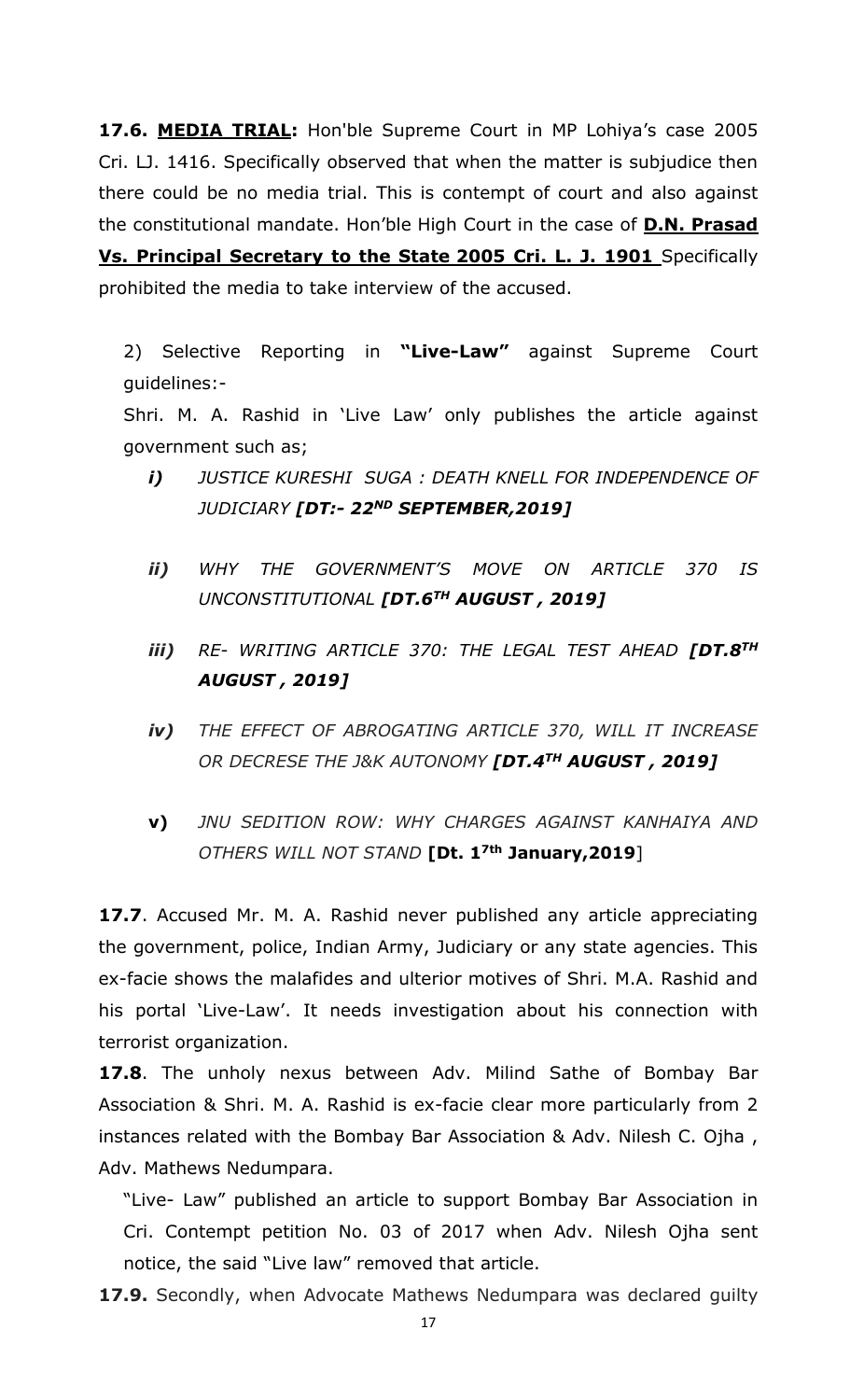in **SMCP No. 01 of 2019** and it was welcomed by BBA the "Live-Law" published an article. But when Supreme Court vide order dated 2<sup>nd</sup> September, 2019 discharged Advocate Mathews Nedumpara in connected matter observing that, the allegations of BBA & BILS are baseless, the "Live Law" did not published the said news. This is ex-facie proof of conspiracy between Adv. Milind Sathe of BBA & M.A. Rashid of Live Law. It is also against the rules of 'Press – Council of India' mandated by Hon'ble Supreme Court .

**17.10.**The law of conspiracy under section 120 (B) of I.P.C. is made clear in recent judgment in the case of **Raman Lal - Vs - State 2001 Cr.L.J. 800** where it is rule as under.

*"Conspiracy – I.P.C. Sec. 120 (B) – Apex court made it clear that an inference of conspiracy has to be drawn on the basis of circumstantial evidence only because it becomes difficult to get direct evidence on such issue – The offence can only be proved largely from the inference drawn from acts or illegal ommission committed by them in furtherance of a common design – Once such a conspiracy is proved, act of one conspirator becomes the act of the others – A Coconspirator who joins subsequently and commits overt acts in furtherance of the conspiracy must also be held liable – Proceeding against accused cannot be quashed."* 

**17.11.** Hon'ble Bombay High Court in the case of **CBI Vs. Bhupendra Champaklal Dalal 2019 SCC OnLine Bom 140** it is ruled as under;

#### **"CHARGE FOR THE OFFENCE OF CRIMINAL BREACH OF TRUST :-**

*Hon'ble Apex Court in the case of Ram Narain Poply Vs. Central Bureau of Investigation, AIR 2003 SC 2748, wherein the Hon'ble Apex Court has, at length, dealt with the charge of criminal conspiracy, in the backdrop of the similar allegations, in a case arising out of the decision of this Court in the matter of Harshad Mehta and others. While dealing with the essential ingredients of the offence of criminal conspiracy, punishable u/s. 120 B [IPC,](https://indiankanoon.org/doc/1569253/) the Hon'ble Court was, in paragraph No.349 of its Judgment, pleased to hold that, "349. Privacy and secrecy are more characteristics of a conspiracy, than of a loud discussion*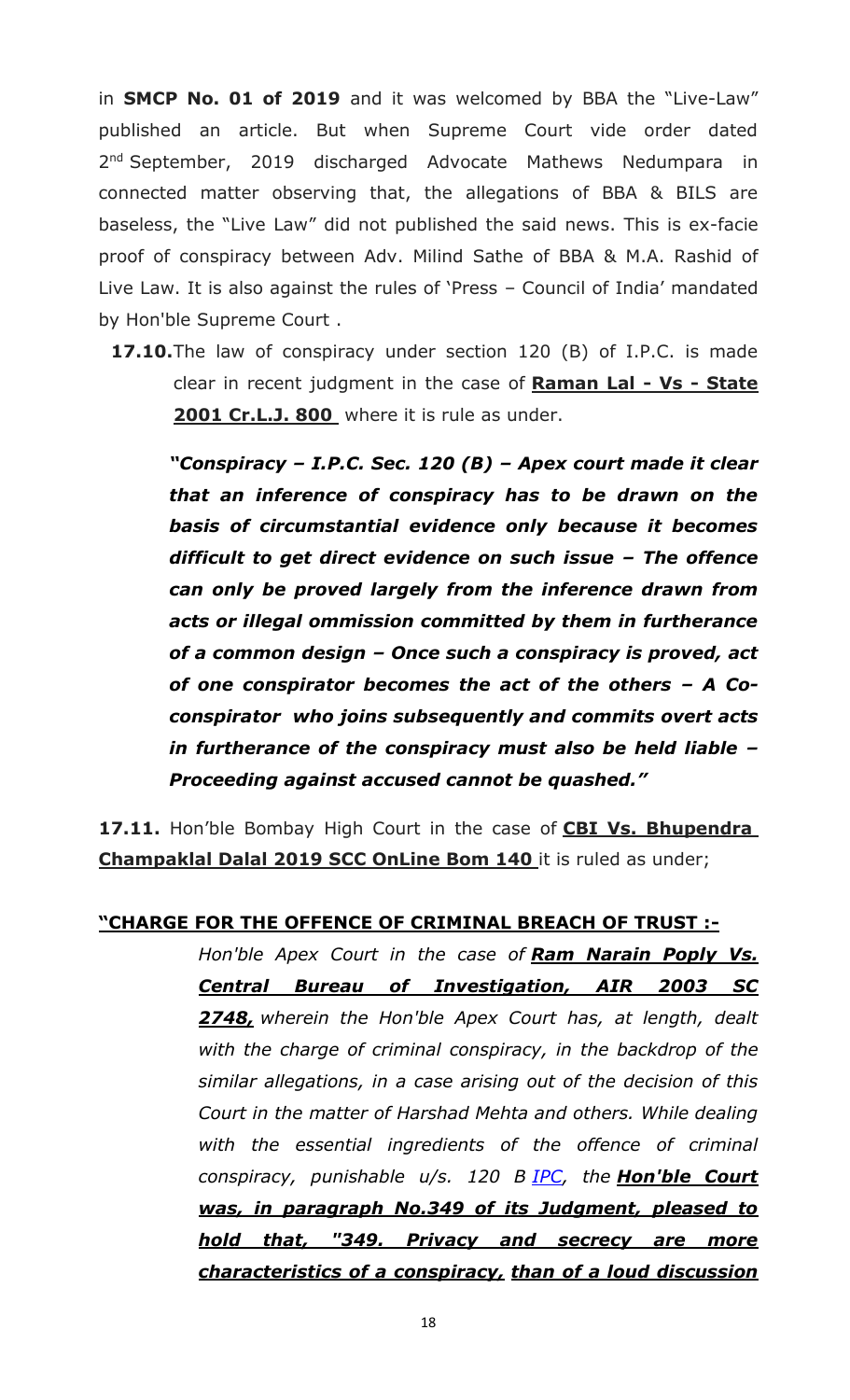*in an elevated place open to public view. Direct evidence in proof of a conspiracy is seldom available, offence of conspiracy can be proved by either direct or circumstantial evidence. It is not always possible to give affirmative evidence about the date of the formation of the criminal conspiracy, about the persons who took part in the formation of the conspiracy, about the object, which the objectors set before themselves as the object of conspiracy, and about the manner in which the object of conspiracy is to be carried out, all this is necessarily a matter of inference."*

#### *[Emphasis Supplied]*

*177. This Court can also place reliance on another landmark decision of the Hon'ble Apex Court in the case of State of Maharashtra Vs. Som Nath Thapa, (1996) 4 SCC 659, wherein the Hon'ble Apex Court was pleased to observe as follows :-*

*"24. The aforesaid decisions, weighty as they are, lead us to conclude that to establish a charge of conspiracy knowledge about indulgence in either an illegal act or a legal act by illegal means is necessary. In some cases, intent of unlawful use being made of the goods or services in question may be inferred from the knowledge itself. This apart, the prosecution has not to establish that a particular unlawful use was intended, so long as the goods or service in question could not be put to any lawful use. Finally, when the ultimate offence consists of a chain of actions, it would not be necessary for the prosecution to establish, to bring home the charge of conspiracy, that each of the conspirators had the knowledge of what the collaborator would do, so long as it is known that the collaborator would put the goods or service to an unlawful use." [\[See State of Kerala v. P. Sugathan,](https://indiankanoon.org/doc/186305/) (2000) 8 SCC 203, SCC p. 212, para 14]"." [Emphasis Supplied]*

*178. While dealing with the offence of criminal conspiracy in respect of the financial frauds, the Hon'ble Apex Court in the case of Ram Narain Poply (supra), in paragraph No.344, was pleased to observe that,*

*"344. .................... The law making conspiracy a crime, is designed to curb immoderate power to do mischief, which is gained by a combination of the means. The encouragement*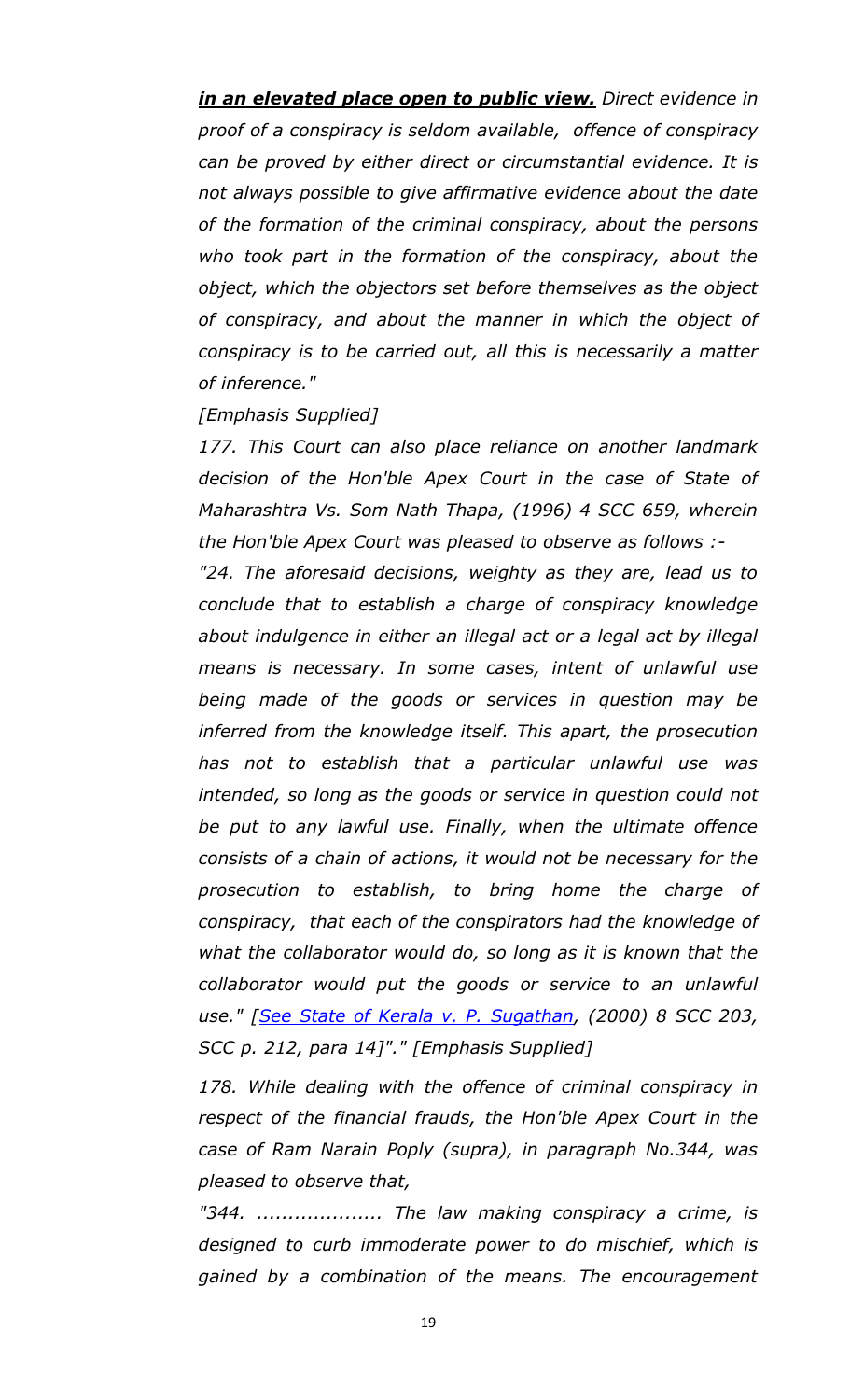*and support which co-conspirators give to one another rendering enterprises possible which, if left to individual effort, would have been impossible, furnish the ground for visiting conspirators and abettors with condign punishment. The conspiracy is held to be continued and renewed as to all its members wherever and whenever any member of the conspiracy acts in furtherance of the common design." [Emphasis Supplied]*

*179. In the context of [Section 10](https://indiankanoon.org/doc/1946503/) of the Indian Evidence Act, it was held by the Hon'ble Apex Court, in paragraph No.348, that, the expression "in furtherance to their common intention" in [Section 10](https://indiankanoon.org/doc/1946503/) is very comprehensive and appears to have been designedly used to give it a wider scope than the words "in furtherance of" used in the English Law : with the result anything said, done or written by co- conspirator after the conspiracy was formed, will be evidence against the other before he entered the field of conspiracy or after he left it. Anything said, done or written is a relevant fact only.*

*186. The Hon'ble Apex Court has further quoted with approval in paragraph No.101, the observations made in the case of State (NCT of Delhi) Vs. Navjot Sandhu @ Afsan Guru, (2005) 11 SCC 600, wherein it was held that, "The cumulative effect of the proved circumstances should be taken into account in determining the guilt of the accused rather than adopting an isolated approach to each of the circumstances."*

**17.12.** That, the '**Press Council of India's guidelines'** made mandatory by Hon'ble Supreme Court & Hon'ble High Court are as under;

### **18. SERIOUS CRIMINAL OFFENCES COMMITTED BY ADVOCATE MILIND SATHE**

#### **18.1. # CHARGE 1 # GROSS PROFESSIONAL MISCONDUCT :-**

In PIL No. 28 of 2017 **Kamlakar Shinoy Vs. MHADA**, the said Adv. Milind Sathe appeared for MHADA to submit that, MHADA is protecting rights of State Government from builders. Surprising part was that in a connected matter he had earlier represented Builder against MHADA in **Writ Petition No. 2646 of 2014** and **Writ Petition No. 639 of 2011**.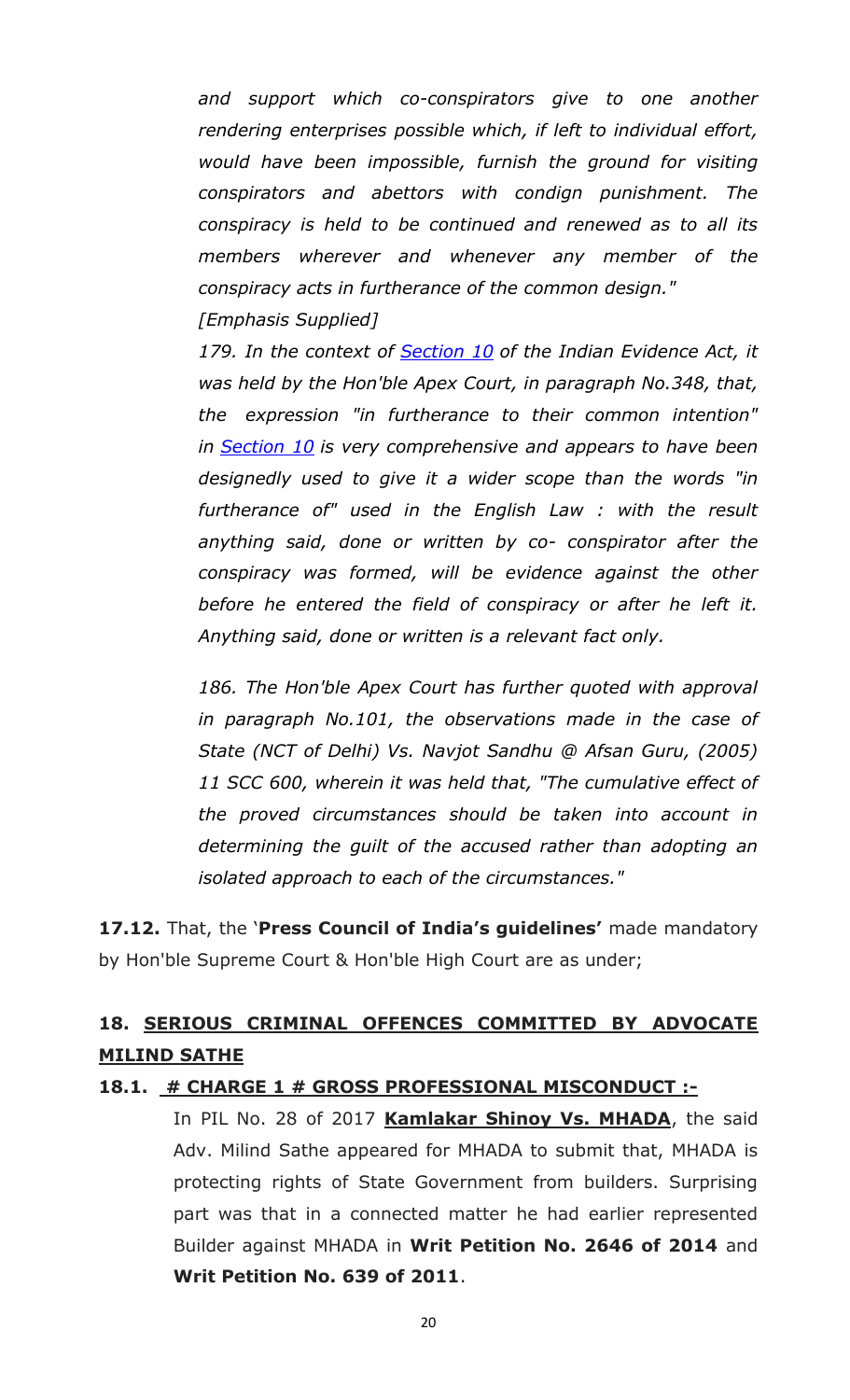Division bench of Hon'ble Bombay High Court had taken a note that, his submission was an attempt to save accused thereby meaning that not to protect the rights of the State.

This is a Gross professional misconduct on the part of Advocate Milind Sathe as he is barred to appear for MHADA as he earlier appeared for builder against MHADA. It is also an offence under section 409 of IPC about misappropriation of public funds to appoint such lawyer.

Section 409 of IPC reads as under;

*409. Criminal breach of trust by public servant, or by banker, merchant or agent.—Whoever, being in any manner entrusted with property, or with any dominion over property in his capacity of a public servant or in the way of his business as a banker, merchant, factor, broker, attorney or agent, commits criminal breach of trust in respect of that property, shall be punished with 1[imprisonment* for life], or with imprisonment of either description *for a term which may extend to ten years, and shall also be liable to fine.*

**18.2.** Hon'ble Bombay High Court in the case of **Prerna Vs. State 2002**  ALL MR (Cri.) 2400 it is ruled as under;

*"37. Advocates Act (1961) , Ss. 30,35 – Advocate appearing for a pimp or brothel keeper – Should not appear in the same case for the victims rescued from brothels. An advocate is barred from appearing for opposite party – Matter forwarded to Bar Council."*

**18.3.** In **State Vs. Lalit Mohan Nanda AIR 1961 Ori 1** it is ruled as under;

*"Advocate cannot appear for opposite party - It is well settled that counsel ought not to appear for the clients whose interests may conflict. Thus it is not the actual conflict but the possibility or likelihood of conflict of interest with his former client, which matters; and such possibility is sufficient consideration which should prevail with counsel not to appear for the opposite party.*

*12. So, when an Advocate has reason to believe that his*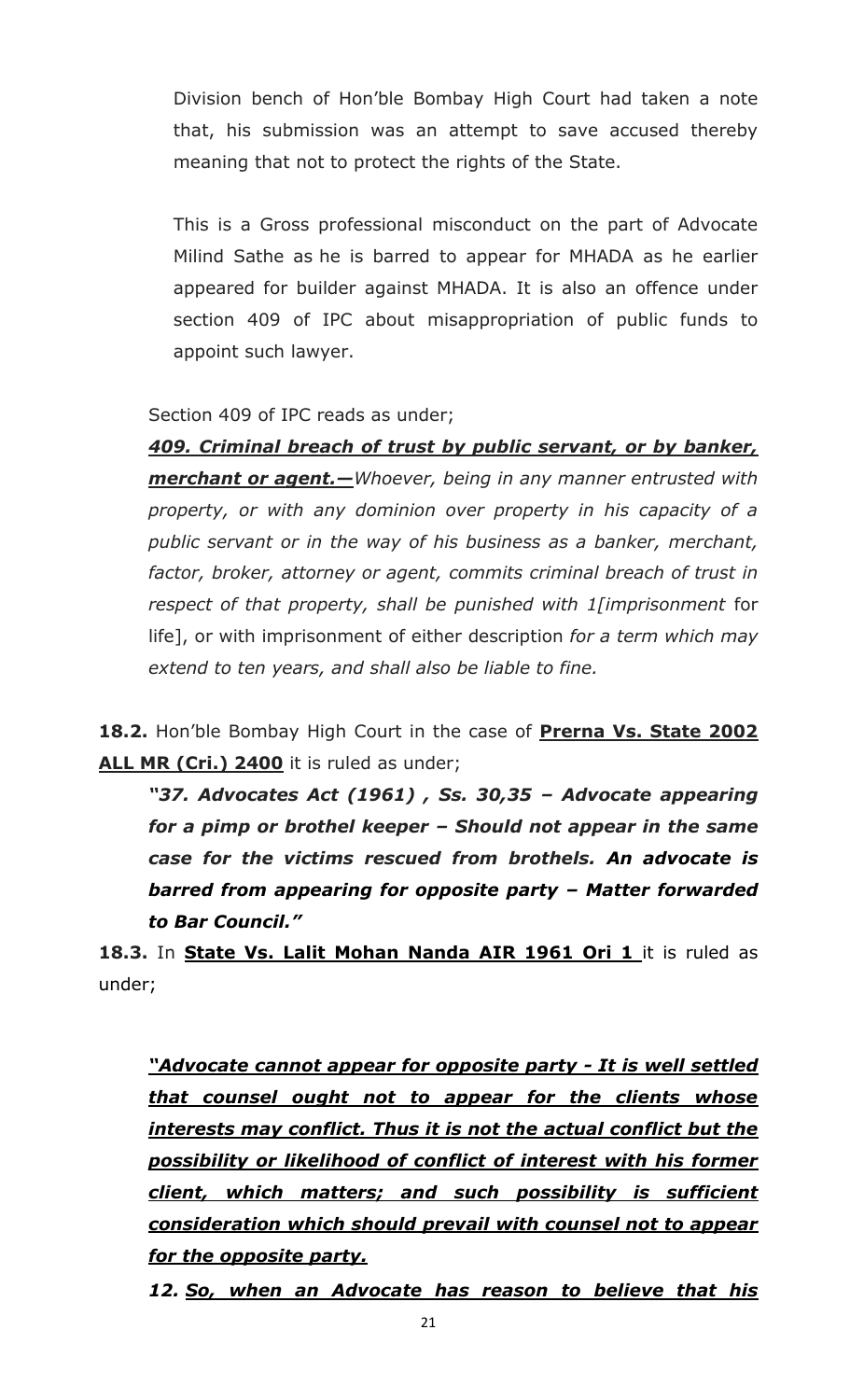*appearance for the opposite party may be prejudicial to his former client in the later litigation, as in the present case, it is unconscionable to appear for the opposite party in such litigation. In such matters it is not the actual prejudice which should decide the conduct of the Advocate. It is the tendency to prejudice his former client which is sufficient.*

*5. It will be sufficient to observe that neither the learned District Judge, to whom the reference was made for enquiry and report, nor the Bar Council considered the matter in the light of the provisions of the rules applicable to this Court, made under [Section 15\(a\)](https://indiankanoon.org/doc/1235589/) of the Indian Bar Councils. Act relating to professional conduct of Advocates. What apparently weighed with them was that they found that there was no actual prejudice or any loss caused to Pareswar by reason of the appearance of Mr. Nanda for the opposite party Nilagiri. They both over-looked the clear provisions of the rules relating to professional conduct made under the [Bar](https://indiankanoon.org/doc/214169/)  [Councils Act.](https://indiankanoon.org/doc/214169/) It is on this ground alone that the findings of both the learned District Judge and the Bar Council cannot be relied upon for decision of the case.*

### **18.4. # CHARGE 2 # REPRESENTING A CASE WHERE HE HIMSELF IS A DE- FACTO PETITIONER**:-

In Criminal Contempt Petition No. 03 of 2017 **"Bombay Bar Association Vs. Advocate Nilesh C. Ojha"** the said Advocate Milind Sathe himself was President of Bombay Bar Association (BBA) and who passed the resolution to file said petition.

But in Court hearing he represented the case of Petitioner as on advocate which isbarred by "Bar Council of India Rules". This objection by Respected Advocate Nilesh Ojha was taken note by Hon'ble Bombay High Court in judgment dated 22 February, 2017 **Bombay Bar Association Vs. Advocate Nilesh Ojha 2017 SCC OnLine Bom 4553.** It is observed as under;

*"3. The first Respondent appearing in person has raised various objections. The first objection is that the Petitioners are not registered associations and in any event, there is no resolution passed by both the associations authorising its office bearers to file this contempt petition. His second submission is that the present*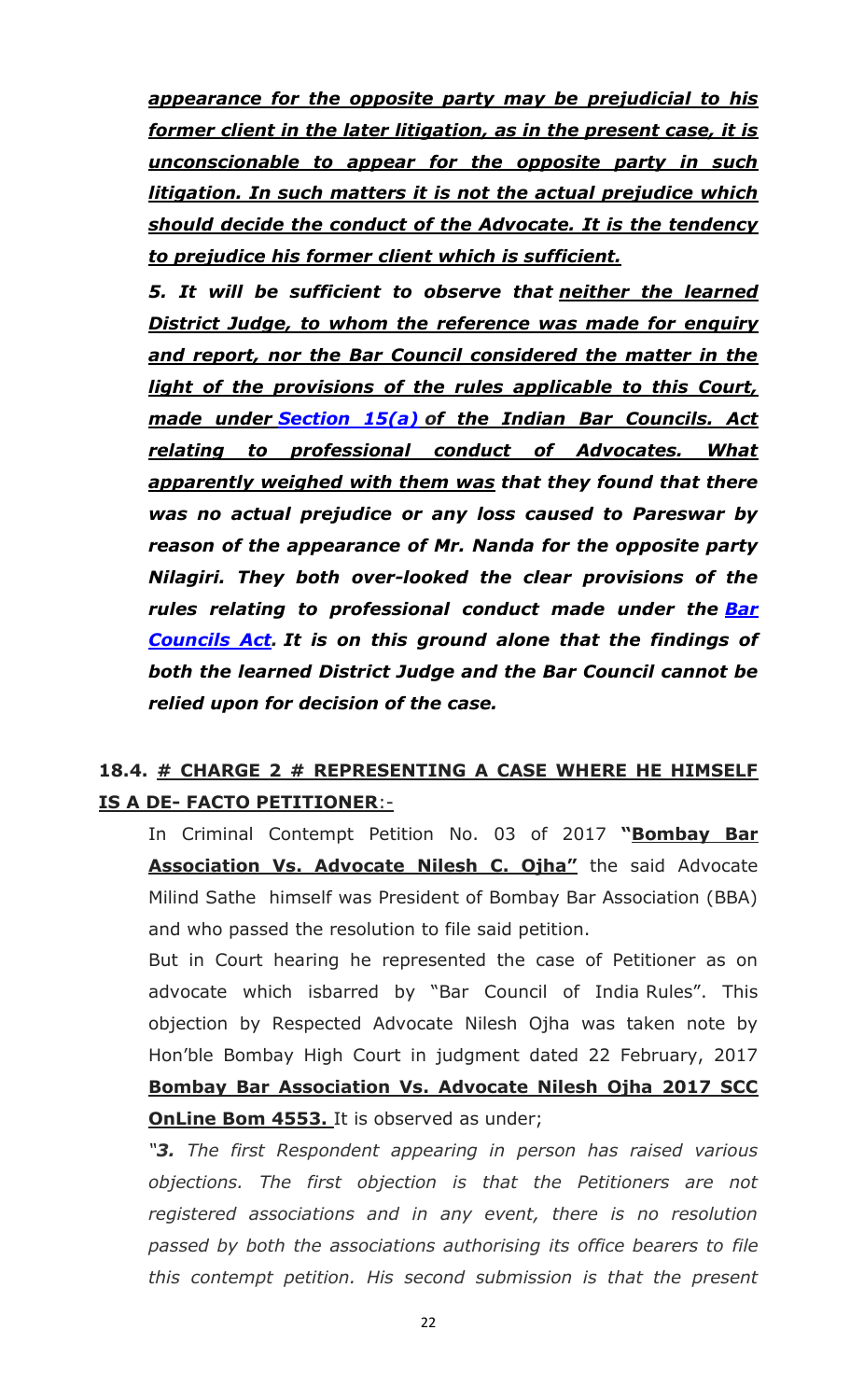*Petitioners are guilty of making false statements and they are guilty of commission of very serious offences. His submission is that an action should be taken against the Petitioners in that behalf. He states that he is filing a separate application for that purpose. He pointed out that if the learned counsel who argued the Petition on behalf of the Petitioners are the members of one of the two associations, they are guilty of gross professional misconduct. He relies upon a decision of Madras High Court in the case of S. Sengkodi v. State of Tamilnadu represented by its Chief Secretary to Government [2009 3 CTC 6](https://www.casemine.com/judgement/in/560903c6e4b014971115c745) decided on 18 March 2009 in Habeas Corpus Petition No. 142/2008.* 

*5. As far the allegations of professional misconduct are concerned, it is not for this Court to go into the said aspect and it is for the concerned Respondents to take out appropriate proceedings in accordance with law before the appropriate forum."*

On the similar issue recently Hon'ble Supreme Court had held that, it is a gross professional misconduct.

**18.5.** Hon'ble Supreme Court in the case of **Central Bureau of Investigation Vs. Mohd. Parvez Abdul Kayuum 2019 SCC OnLine SC 867** it is ruled as under;

# *"The appearance on behalf of the CPIL by a lawyer who is in the Executive Committee of the said Centre, cannot be said to be proper as it is defined misconduct under the rules. This is in breach of Rule 8 of the aforesaid Rules.*

*266. "During the course of arguments, we had put a query to Mr. Prashant Bhushan, learned counsel appearing on behalf of CPIL, how he can appear as counsel in the case filed by CPIL as he admittedly is a member of the executive committee of CPIL. In view of the rule of professional ethics framed by the Bar Council of India contained in section I of Chapter II of Part VI, Rule 8 is extracted hereunder:*

*"8. An advocate shall not appear in or before any court or tribunal or any other authority for or against an organisation or an institution, society or corporation if he is a member of the Executive Committee of such organisation or institution or society or corporation. "Executive Committee", by whatever name it may be called, shall include any Committee or body of persons which, for the time being, is vested with the general management of the affairs of the organisation or institution, society or corporation: Provided that this*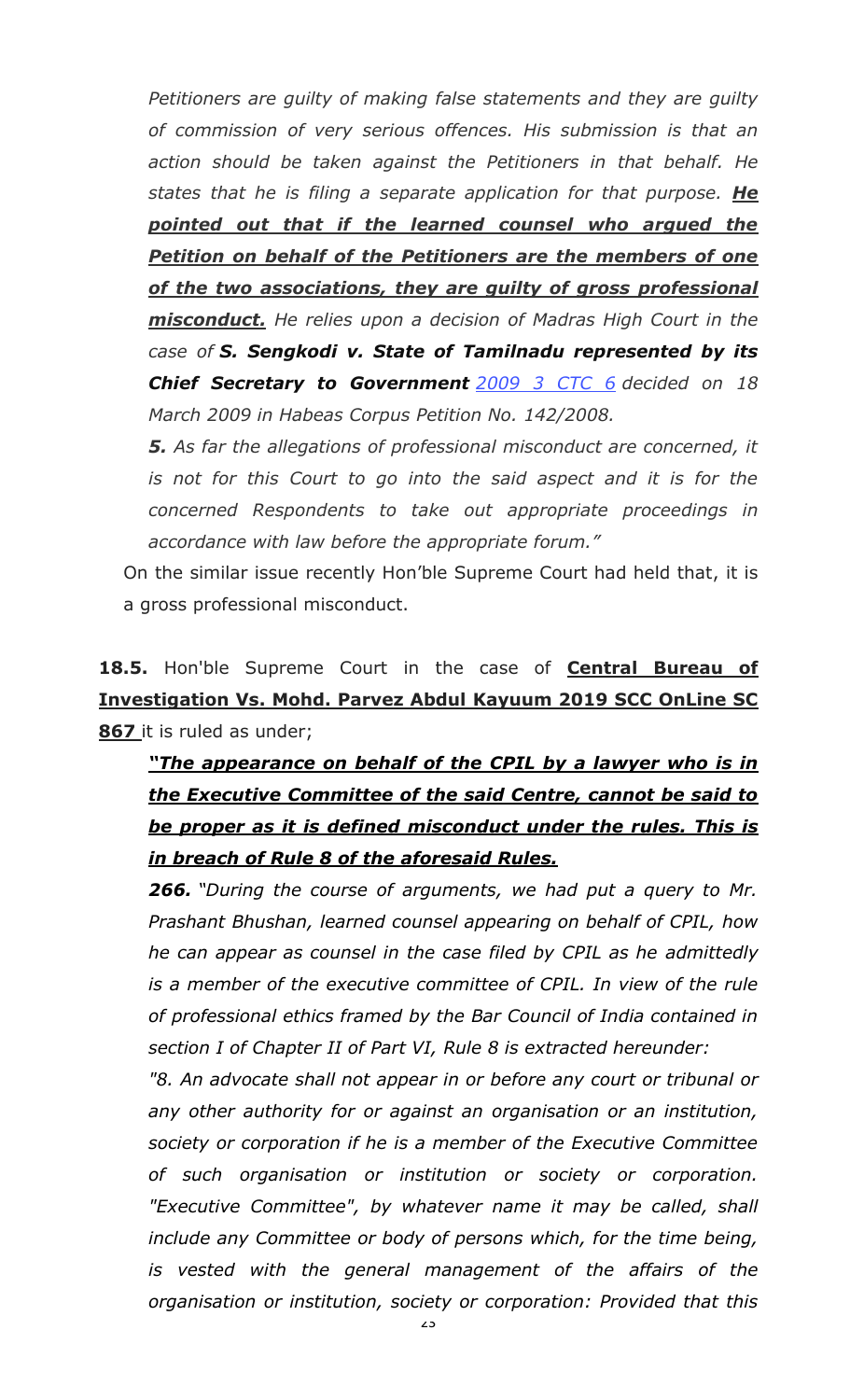*rule shall not apply to such a member appearing as amicus curiae or without a fee on behalf of a Bar Council, Incorporated Law Society or a Bar Association."*

*267. Rule 8 makes an exception only if such a member is appearing as an amicus curiae or without a fee on behalf of a Bar Council, Incorporated Law Society or a Bar Association. There is no exception to a body like CPIL. Mr. Prashant Bhushan learned counsel has stated that he had questioned the vires of Rule 8 by way of filing a writ petition in the High Court. In order to save vires of aforesaid Rule 8, the statement was made in the Court by the Bar Council that they are going to amend the rules, however, he submitted that the Bar Council has not amended the rules in spite of making the statement. The rule is arbitrary and ultra vires as such he can appear.*

*268. We are not happy with the entire scenario. There cannot be any justification to appear in violation of Rule 8, on the ground that the rule is arbitrary or ultra vires. The rule is not so far declared to be illegal or ultra vires by the Court. The Rule 8 is binding on the members of the Bar unless and until the rule in question is amended or declared to be arbitrary or ultra vires for any reason, it is to be observed scrupulously by members of the Bar. Rules of professional ethics are meant to be observed by all concerned. In case their observance is done in a breach that too before this Court and that too knowing its implication on the aforesaid canvassed untenable ground, no one can prevent breach of rules of ethics. If the Bar Council after making a statement has not amended the rule, the rule ought to have been questioned afresh in an appropriate petition. The appearance on behalf of the CPIL by a lawyer who is in the Executive Committee of the said Centre, cannot be said to be proper as it is defined misconduct under the rules. This is in breach of Rule 8 of the aforesaid Rules. We need not say any further on this. However, until it is declared ultra vires, we hold that the advocates are bound to observe the same.*

*269. Resultantly, we find that the petition cannot be said to have been filed bona fide."*

**18.6.** In **R. Muthukrishnan Vs. Union of India 2014 SCC OnLine Mad 737** it is ruled as under.

*"[Advocates Act](http://indiankanoon.org/doc/262262/) - the Advocate cannot appear or plead before*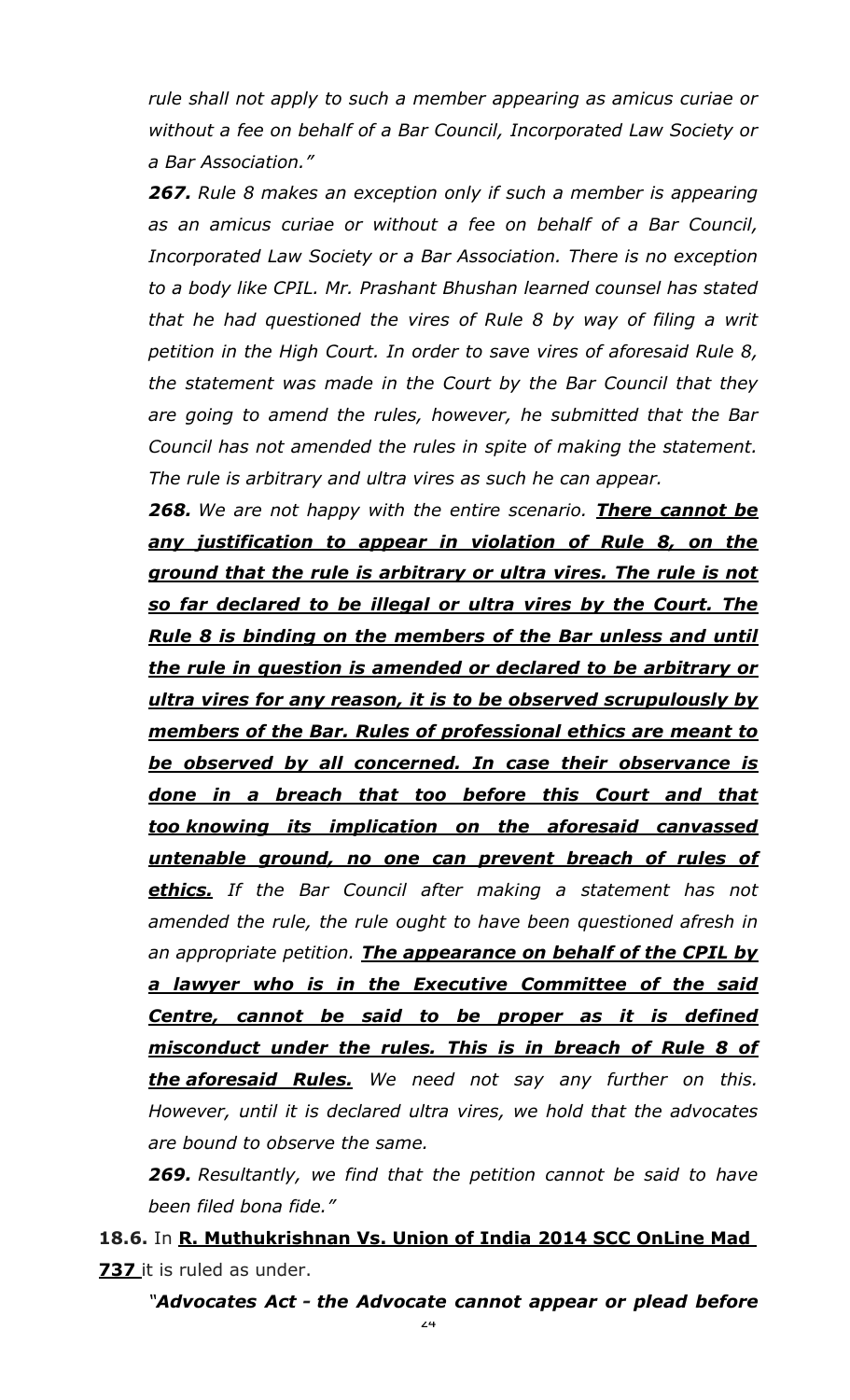*a court of law in dual capacity, one as party and other as an Advocate - he , himself is either espousing his own cause in the proceedings cannot claim any privileges available to Advocates appearing for the litigants before the Court and cannot be permitted to appear in robes before the Court - Advocate is the agent of the party, his acts and statements, made within the limits of authority given to him, are the acts and statements of the principal, i.e., the party who engaged him – Bombay High Court in the case of High Court on its own [Motion vs. N.B.Deshmukh](http://indiankanoon.org/doc/1441997/) reported in 2011 (2) Mh.L.J., 273, taken the above view.*

**18.7.** In **S. Sengkodi Vs. State 2009 Writ LR 318** it is ruled as under;

*"Advocate can not represent a case in which he is interested - an advocate will not be allowed to enter in to the shoes of client - Bar Council of India Rules, wherein Rule 9 contemplated that 'an Advocate should not act or plead in any manner in which he is himself peculiarly interested' and Rule 18 mandated that 'an advocate shall not, at any time, be a party to fomenting litigation'*

*- Held , If such a situation is permitted, then, there may not be any client - Advocate relation but only a client and defacto client relationship between the party and his counsel, resulting in adversely affecting the dignity and decorum of the noble profession and further running contrary to the Standards of Professional conduct and etiquette, prescribed under the Bar Council of India Rules, wherein Rule 9 contemplated that 'an Advocate should not act or plead in any manner in which he is himself peculiarly interested' and Rule 18 mandated that 'an advocate shall not, at any time, be a party to fomenting litigation'. If an Advocate is permitted to enter into the shoes of his client, definitely, he would become a person of 'peculiarly interested' and there is every possibility of his fomenting the litigation, which is against Rules 9 and 18 of the Bar Council of India Rules. Thus, viewing this legal aspect from this angle also, we are not in a position to accept the plea urged on the part of the petitioner that she can enter into the shoes of her client."*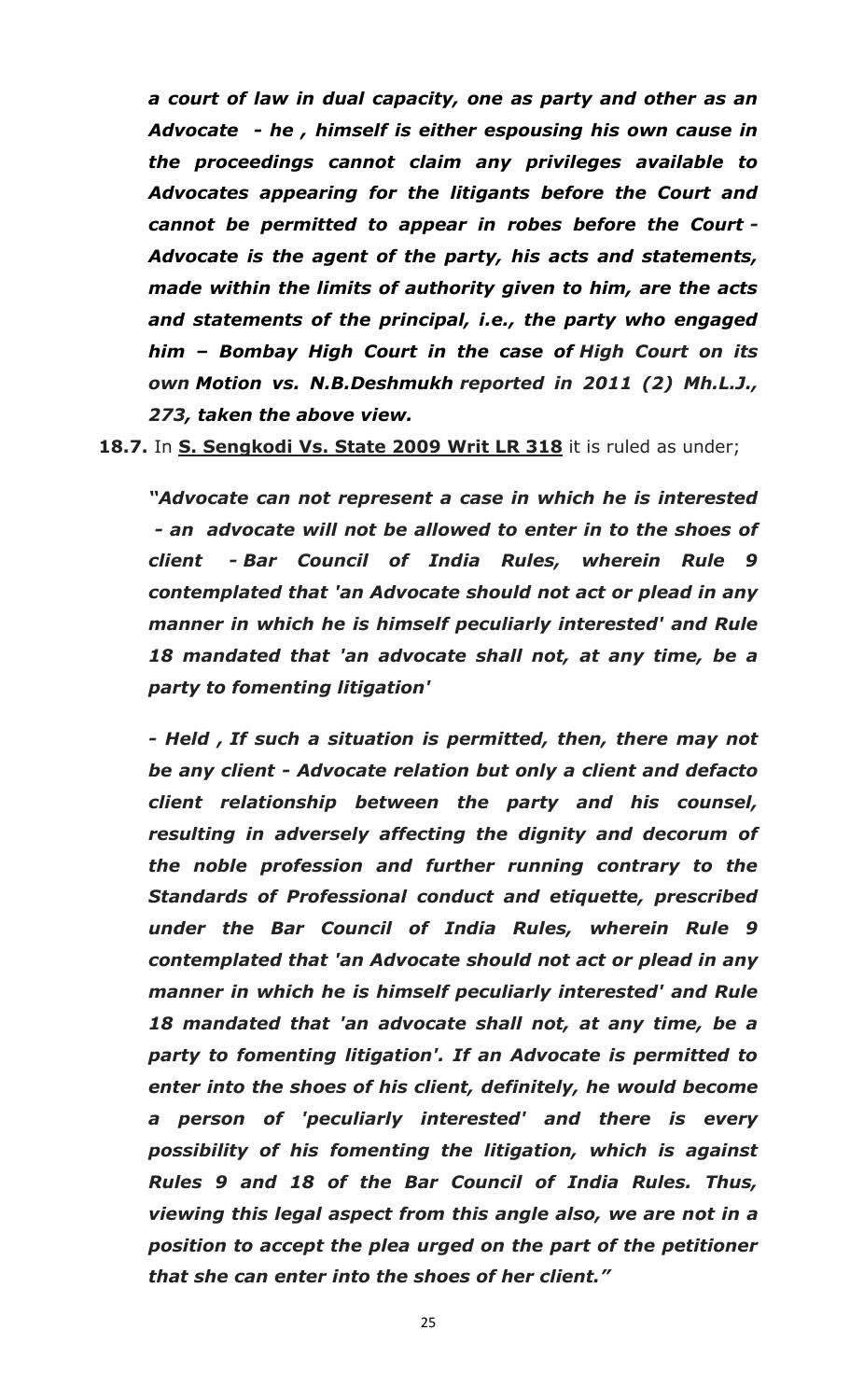## **18.8. # CHARGE 3# FILLING OF FRIVOLOUS PETITION TO SAVE A JUDGE FROM SERIOUS CHARGES OF FRAUD ON POWER BASED ON STING OPERATION:-**

Advocate Milind Sathe is always involved in making false & frivolous communication to interfere with the enquiry against some selected Judges of his choice. Some instances are capulized as under;

**3.1** That, Adv. Milind Sathe & his associates of Bombay Bar Association (BBA), Bombay Incorporated Law Society (BILS), are consistently taking a stand which is in para 4 of their letter dated 23.03.2019 which reads as under ;

*"4. The allegation made in the complaints against the Learned Judges of Supreme Court of India under reference are false, vexatious and designed to intimidate and browbeat the judges. The allegations are in respect of their acts in discharging judicial duties. The remedy of a person aggrieved by such a judicial order is to take legal recourse by filing an appeal or other appropriate proceedings and a judge cannot be asked to be prosecuted for passing orders in judicial proceedings, which a person perceives as wrong or contrary to law. This is also clearly impermissible in view of the provisions of the Judge (Protection) Act, 1985 passed by Parliament. In fact, the Indian Bar Association has gone to the extent of saying that the order was passed by the bench of the Hon'ble Supreme Court for ulterior reason of protecting a High Court Judge. The said allegation is false, scandalous, and scurrilous"*

The fundamental fallacy in abovesaid para need to be set as rest. The law regarding prosecution of a Judge for passing order contrary to law is well settled.

**18.9.** Full Bench of Hon'ble Supreme in the case of **Union of India Vs. K. K. Dhawan (1993) 2 SCC 56 (Full Bench)** had ruled that, if any Judge passes any order to favor or disfavor anyone then he is not acting as a Judge and he should be prosecuted and removed from the post of a Judge by ordering proper enquiry, it is ruled as under;

**"***If any Judge acts negligently or recklessly or in order to*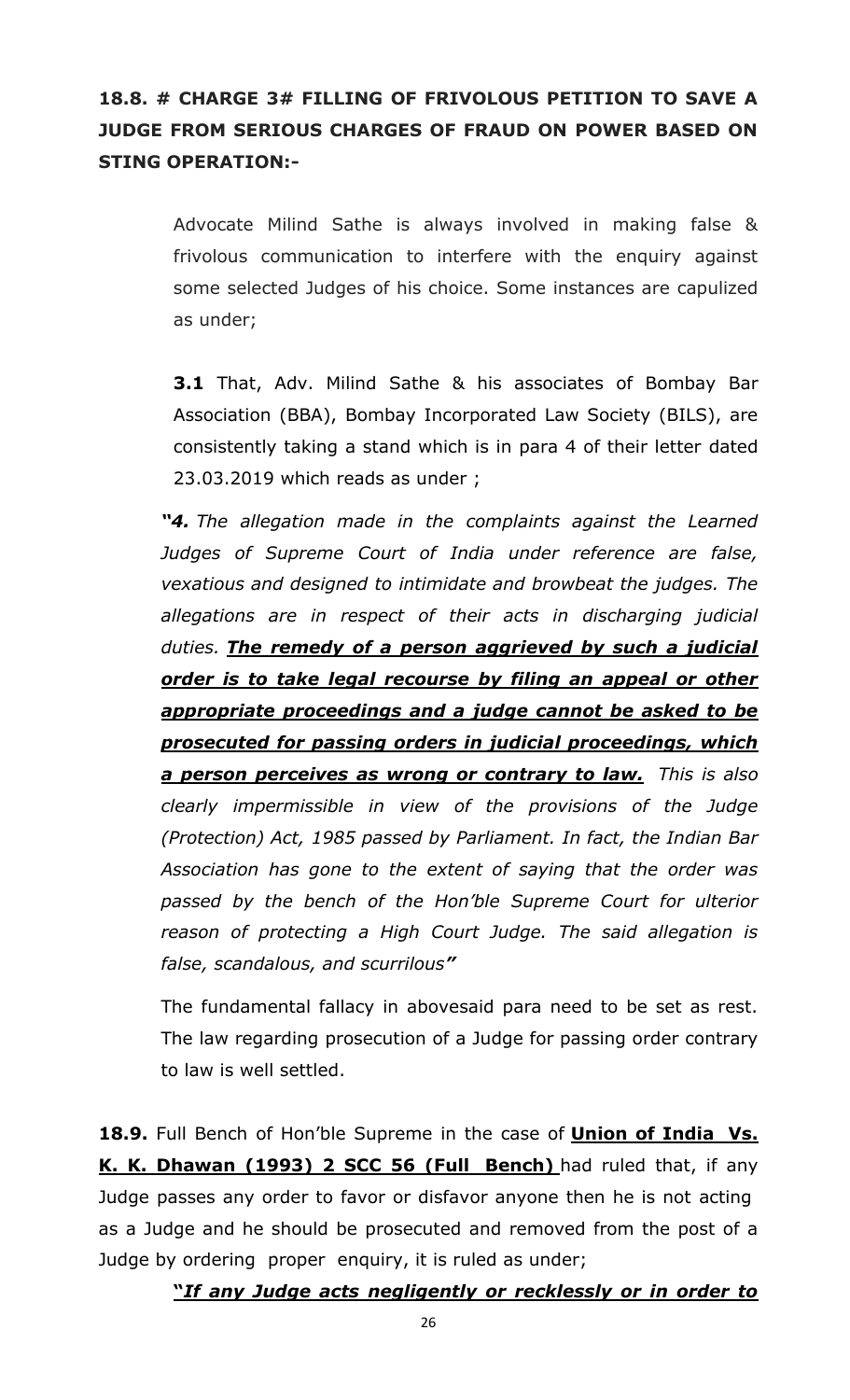*confer undue favour on a person is not acting as a Judge. And he can be proceeded for passing unlawful order apart from the fact that the order is appealable. Action for violation of Conduct Rules is must for proper administration.*

*It is not objectionable to initiate criminal proceedings against public servant before exhausting the disciplinary proceedings, and a fortiori, the prosecution of a Judge for criminal misconduct before his removal by Parliament for proved misbehaviour is unobjectionable.*

*"……….But we know of no law providing protection for Judges from criminal prosecution. Article 361(2) confers immunity from criminal prosecution only to the President and Governors of States*  and to no others. Even that immunity has been limited during *their term of office. The Judges are liable to be dealt with just the same way as any other person in respect of criminal offence. It is only in taking of bribes or with regard to the offence of corruption the sanction for criminal prosecution is required.*

*(61) For the reasons which we have endeavored to outline and subject to the directions issued, we hold that for the purpose of clause (c) of S. 6(1 of the Act the President of India is the authority competent to give previous sanction for the prosecution of a Judge of the Supreme court and of the High court.*

*(79) Before parting with the case, we may say a word more. This case has given us much concern. We gave our fullest consideration to the questions raised. We have examined and reexamined the questions before reaching the conclusion. We consider that the society's demand for honesty in a judge is exacting and absolute. The standards of judicial behaviour, both, on and off the bench, are normally extremely high. For a Judge to deviate from such standards of honesty and impartiality is to betray the trust reposed in him. No excuse or no legal relativity can condone such betrayal. From the standpoint of justice the size of the bribe or scope of corruption cannot be the scale for measuring a Judge's dishonour. A single*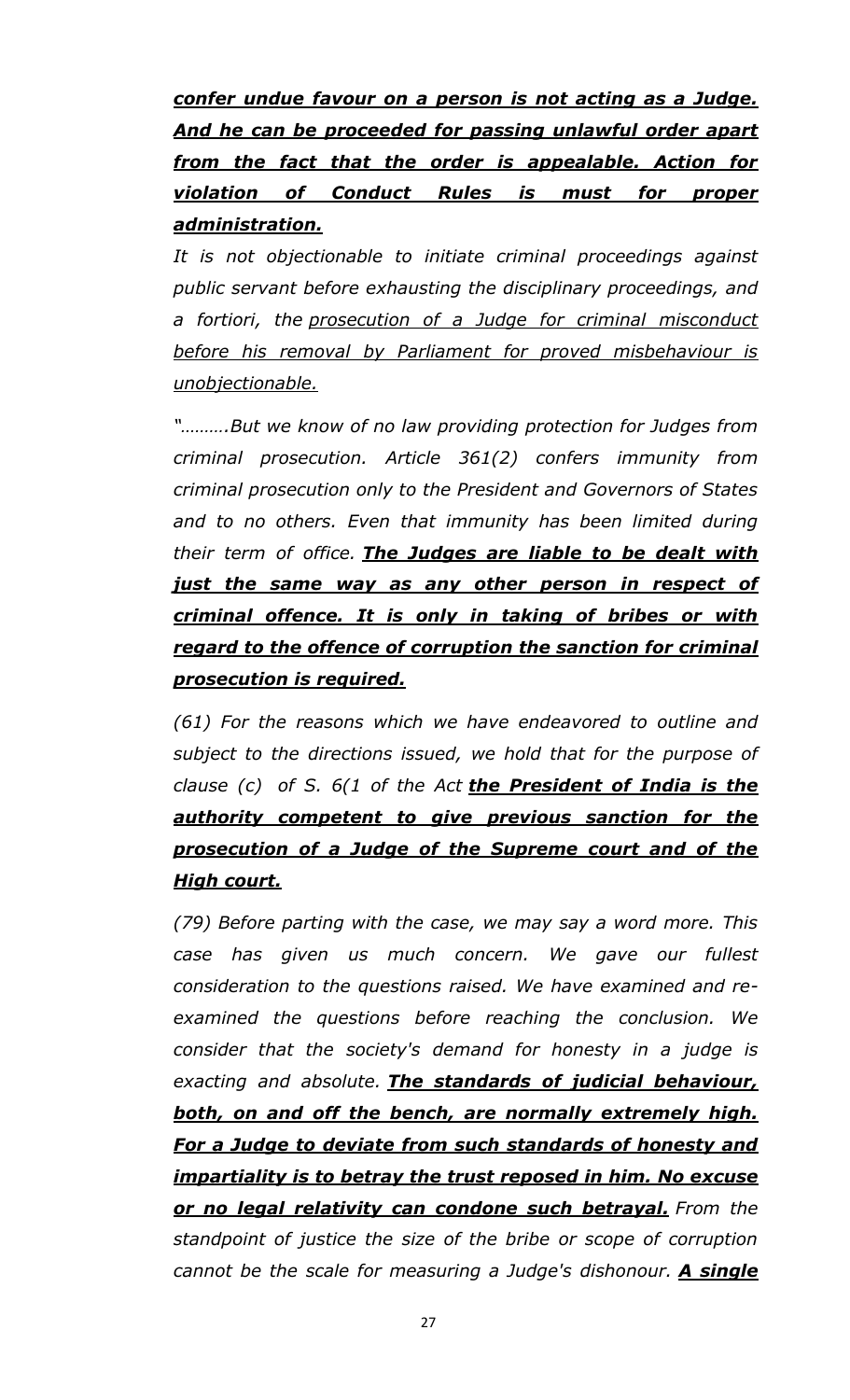## *dishonest Judge not only dishonours himself and disgraces his office but jeopardizes the integrity of the entire judicial system.*

**18.10.** In **R. R. Parekh Vs. High Court Of Gujarat & Anr. (2016) 14 SCC 1** it is ruled as under;

> *A judge passing an order against provisions of law in order to help a party is said to have been actuated by an oblique motive or corrupt practice - breach of the governing principles of law or procedure by a Judge is indicative of judicial officer has been actuated by an oblique motive or corrupt practice - No direct evidence is necessary - A charge of misconduct against a Judge has to be established on a preponderance of probabilities - The Appellant had absolutely no convincing explanation for this course of conduct - Punishment of compulsory retirement directed.*

**18.11.** Justice C.S. Karnan was prosecuted and punished for passing wrong judicial order. It is ruled by 7- Judge Constitution Bench in **(2017) 7 SCC 1** held that;

> *"A) High Court Judge disobeying Supreme Court direction and passing whimsical judicial order abusing process of court sentenced to six months imprisonment.*

*B) Even if petition is filed by a common man alleging contempt committed by a High Court Judge then Supreme Court is bound to examine these allegation."*

**18.12.** Recently, **Smt. Justice Nirmal Yadav Vs. C.B.I. 2011 (4) RCR (Criminal) 809)** it is ruled as under;

#### **"***Hon'ble Supreme Court observed:*

*Be you ever so high, the law is above you." Merely because the petitioner has enjoyed one of the highest constitutional offices( Judge of a High Court ), she cannot claim any special right or privilege as an accused than prescribed under law. Rule of law has to prevail and must prevail equally and uniformly, irrespective of the status of an individual.*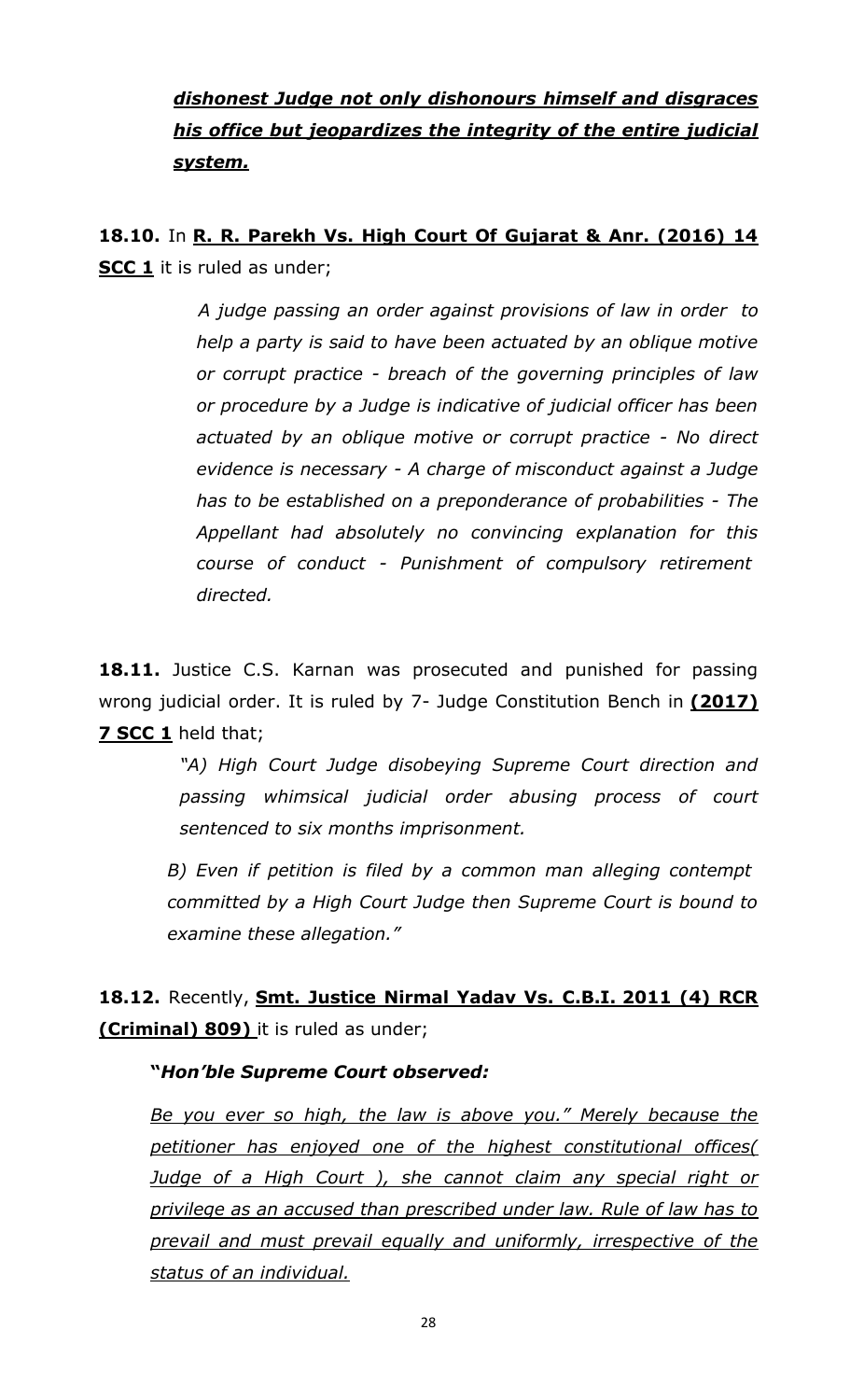*The petitioner Justice Mrs. Nirmal Yadav, the then Judge of Punjab and Haryana High Court found to have taken bribe to decide a case pending before her- CBI charge sheeted - It is also part of investigation by CBI that this amount of Rs.15.00 lacs was received by Ms. Yadav as a consideration for deciding RSA No.550 of 2007 pertaining to plot [no.601, Sector 16, Panchkula](https://www.google.com/maps/search/no.601,+Sector+16,+Panchkula?entry=gmail&source=g) for which Sanjiv Bansal had acquired interest. It has been observed by Hon'ble Supreme Court "Be you ever so high, the law is above you." Merely because the petitioner has enjoyed one of the highest constitutional offices( Judge of a High Court ), she cannot claim any special right or privilege as an accused than prescribed under law. Rule of law has to prevail and must prevail equally and uniformly, irrespective of the status of an individual. Taking a panoptic view of all the factual and legal issues, I find no valid ground for judicial intervention in exercise of inherent jurisdiction vested with this Court. Consequently, this petition is dismissed.*

*B) In-House procedure 1999 , for enquiry against High Court and Supreme Court Judges - Since the matter pertains to allegations against a sitting High Court Judge, the then Hon'ble Chief Justice of India, constituted a three members committee comprising of Hon'ble Mr.Justice H.L. Gokhale, the then Chief Justice of Allahabad High Court, presently Judge of Hon'ble Supreme Court, Justice K.S. Radhakrishnan, the then Chief Justice of Gujarat High Court, presently, Judge of Hon'ble Supreme Court and Justice Madan B.Lokur, the then Judge of Delhi High Court, presently Chief Justice Gauhati High Court in terms of In-House procedure adopted by Hon'ble Supreme Court on 7.5.1997. The order dated 25.8.2008 constituting the Committee also contains the terms of reference of the Committee. The Committee was asked to enquire into the allegations against Justice Mrs. Nirmal Yadav, Judge of Punjab and Haryana High Court revealed, during the course of investigation in the case registered vide FIR No.250 of 2008 dated 16.8.2008 at Police Station, Sector*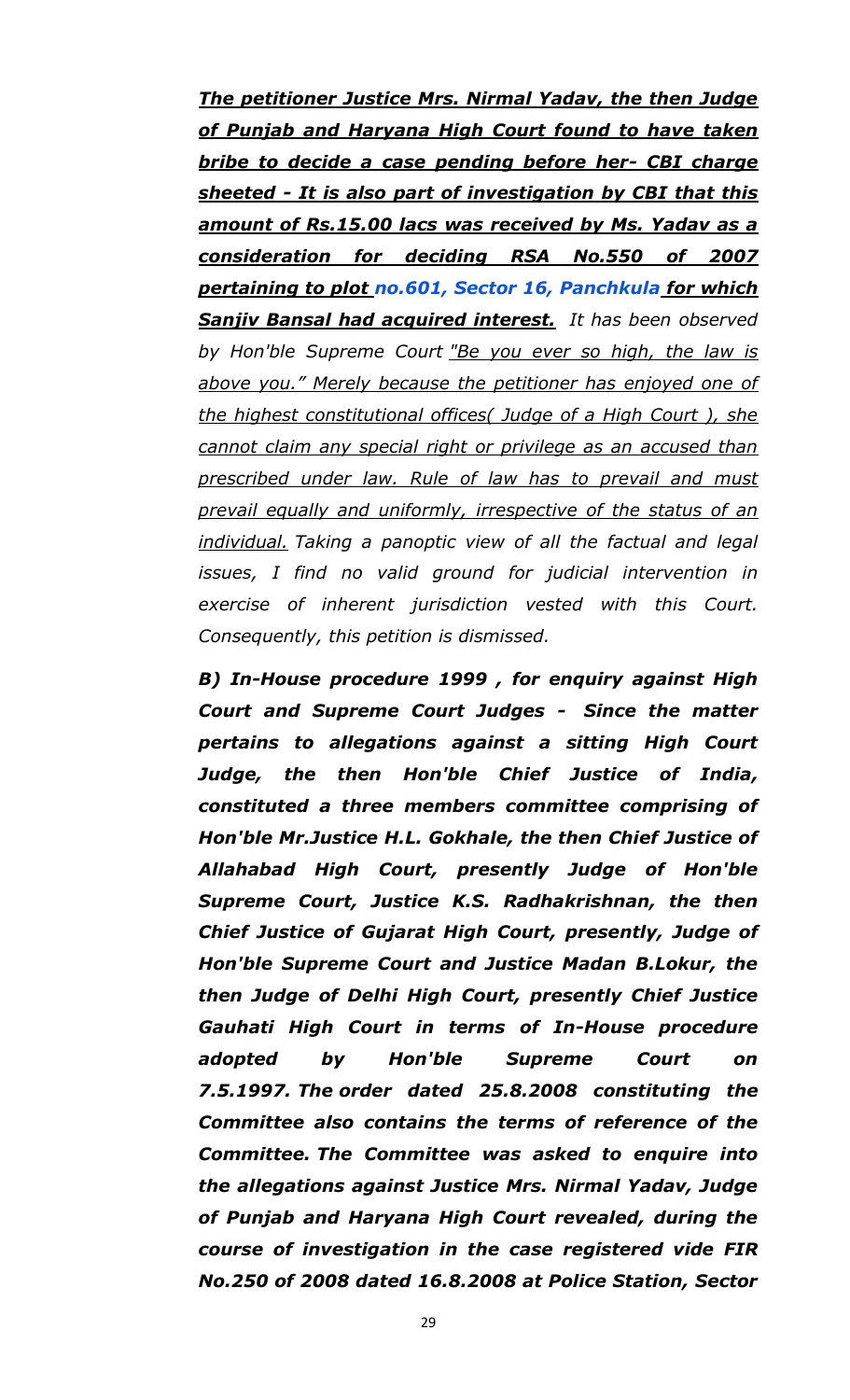*11, Chandigarh and later transferred to CBI. The Committee during the course of its enquiry examined the witnesses and recorded the statements of as many as 19 witnesses, including Mrs.Justice Nirmal Yadav (petitioner), Ms. Justice Nirmaljit Kaur, Sanjiv Bansal, the other accused named in the FIR and various other witnesses. The Committee also examined various documents, including data of phone calls exchanged between Mrs. Justice Nirmal yadav and Mr.Ravinder Singh and his wife Mohinder Kaur, Mr.Sanjiv Bansal and Mr.Ravinder Singh, Mr.Rajiv Gupta and Mr. Sanjiv Bansal. On the basis of evidence and material before it, the Committee of Hon'ble Judges has drawn an inference that the money delivered at the residence of Hon'ble Ms.Justice Nirmaljit Kaur was in fact meant for Ms.Justice Nirmal Yadav."*

**18.13.** In **Shameet Mukherjee Vs. C.B.I. 2003 SCC OnLine Del 821** where it is ruled as under;

> *"Cr. P.C. – Section 439 – Accused was a Judge of High Court – Arrested under section 120 – B, IPC r/w sec. 7,8,11,12,13 (1) of prevention of corruption Act.- Charges of misuse of power for passing favourable order – Petitioner/accused is having relationship with another accused – Petitioner used to enjoy his hospitality in terms of wine and women – 12 days police remand granted but nothing incriminating was found – Petitioner's wife is ill – Held petitioner entitled to be released on bail."*

**18.14.** In **Raman Lal Vs. State of Rajasthan 2000 SCC OnLine Raj 226,**it is ruled as under;

> *A] Cri. P.C. Sec. 197 – Sanction for prosecution of High Court Judge – Accused are Additional High Court Judge, Suprintendant of Police Sanjeev Bhatt and others – The accused hatched conspiracy to falsely implicate a shop owner in a case under N.D.P.S. Act and when shop owner submitted to their demands he was discharged – Complaint u.s. 120-B, 195, 196, 342, 347, 357, 368, 388, 458, 482, I.P.c. and Sec. 17, 58 (1), (2) of NDPS Act – Held – there is no connection between*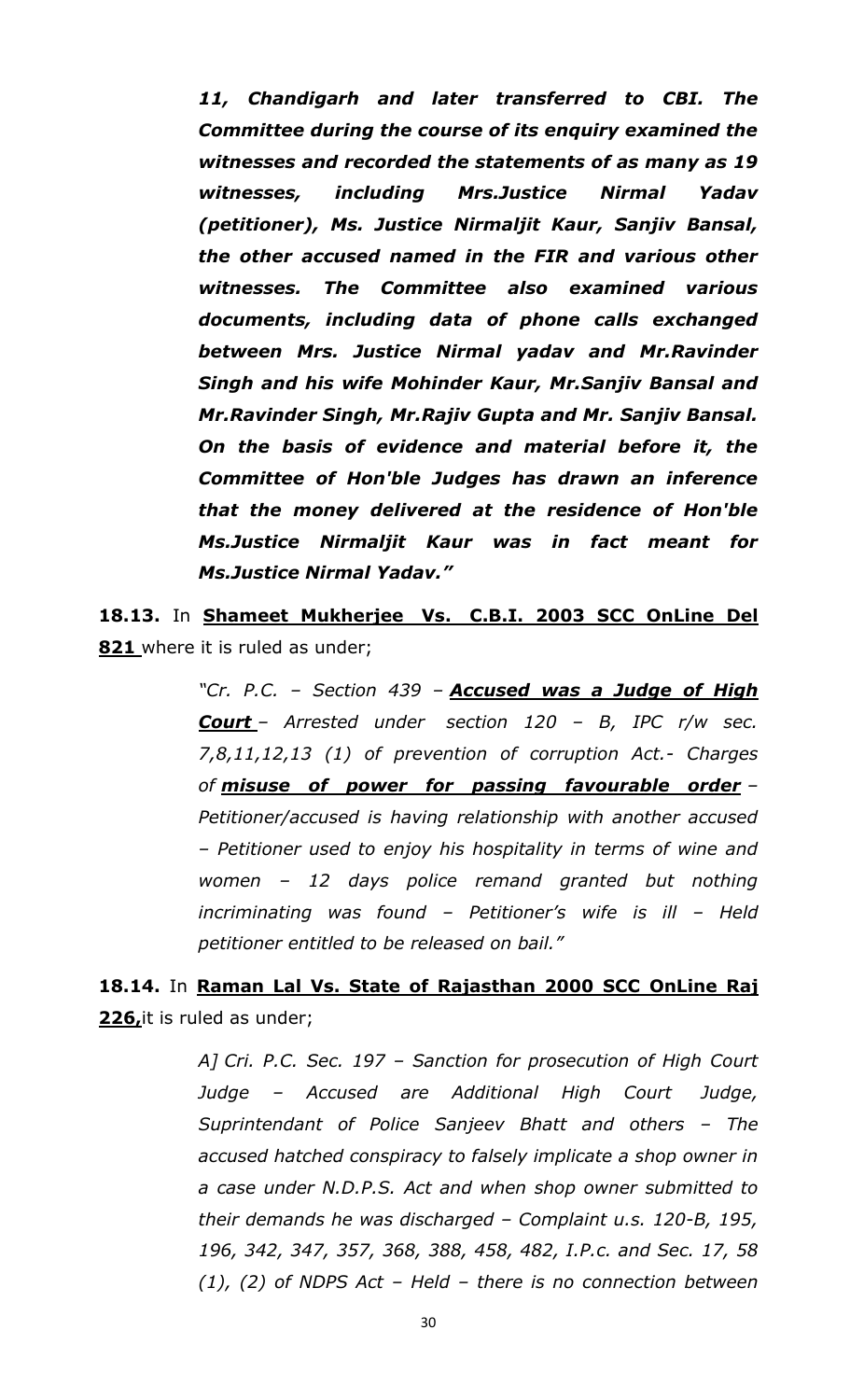*official duty and offence – No sanction is required for prosecution – Registration of F.I.R. and investigation legal and proper.*

*B] Cri. P.C. Sec. 156 – Investigation against accused Addl. High Court Judge – Whether prior consultation with Chief Justice is necessary prior filling of F.I.R. against a High Court Judge as has been laid down by Supreme Court in K. Veerswami's case (1991) (3) SCC 655) – Held – In K. Veerswami's case Supreme Court observed that the Judges are*  liable to be dealt with just the same as any other person in *respect of criminal offence and only in offence regarding corruption the sanction for criminal prosecution is required – the directions issued by Hon'ble Supreme Court are not applicable in instant case.*

*C] The applicant – Ram Lal Addl. High Court Judge hatched criminal conspiracy – The Bar Association submitted a representation to Hon'ble Chief Justice of India on 11-09-1997 requesting to not to confirm Raman Lal as Judge of the High Court – Later on he was transferred to Principal Judge of city Civil and Sessions Court at Ahmedabad – S.P. (C.I.D.) Jaipur sent a questionnaire through the registrar, Gujrat High Court to accused Addl. High Court Judge – Chief Justice granted permission to I.O. to interrogate – Later on I.O. sent letter to applicant to remain present before Chief Judicial Magistrate at the time of filing the charge-sheet – Applicant filed petition before High Court challenging it – Petition of applicant was rejected by High Court and Supreme Court in limine – No relief is required to be granted to petitioner in view of the facts of the case.*

*D] Conspiracy – I.P.C. Sec. 120 (B) – Apex court made it clear that an inference of conspiracy has to be drawn on the basis of circumstantial evidence only because it becomes difficult to get direct evidence on such issue – The offence can only be proved largely from the inference drawn from acts or illegal ommission committed by them in furtherance of a common design – Once such a conspiracy is proved, act of one conspirator becomes the act of the others – A Co-conspirator who joins*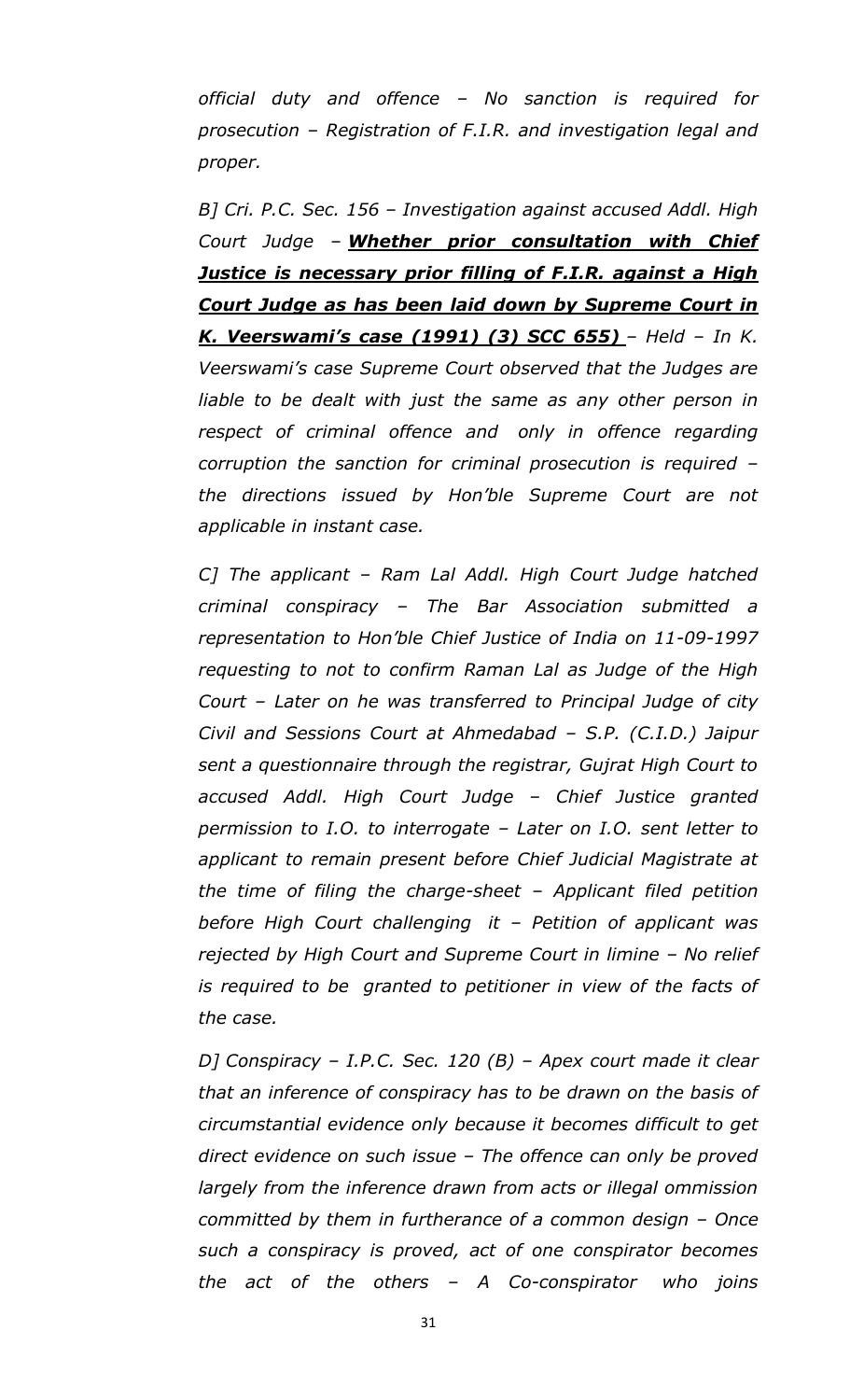*subsequently and commits overt acts in furtherance of the conspiracy must also be held liable – Proceeding against accused cannot be quashed.*

*E] Jurisdiction – Continuing offence – Held – Where complainants allegations are of stinking magnitude and the authority which ought to have redressed it have closed its eyes and not even trid to find out the real offender and the clues for illegal arrest and harassment are not enquired then he can not be let at the mercy of such law enforcing agencies who adopted an entirely indifferent attitude – Legal maxim Necessiatas sub lege Non continetureQuia Qua Quad Alias Non EstLictumNecessitasfacitLictum, Means necessity is not restrained by laws – Since what otherwise is not lawful necessity makes it lawful – Proceeding proper cannot be quashed.*

**18.15.** In **Umesh Chandra Vs. State of Uttar Pradesh & Ors. 2006 (5) AWC 4519 ALL** it is ruled as under ;

> *If Judge is passing illegal order either due to negligence or extraneous consideration giving undue advantage to the party then that Judge is liable for action in spite of the fact that an order can be corrected in appellate/revisional jurisdiction - The acceptability of the judgment depends upon the creditability of the conduct, honesty, integrity and character of the officer and since the confidence of the litigant public gets affected or shaken by the lack of integrity and character of the Judicial Officer, in such cases imposition of penalty of dismissal from service is well justified*

> *The order was passed giving undue advantage to the main accused - grave negligence is also a misconduct and warrant initiation of disciplinary proceedings - in spite of the fact that an order can be corrected in appellate/revisional jurisdiction but if the order smacks of any corrupt motive or reflects on the integrity of the judicial officer, enquiry can be held .*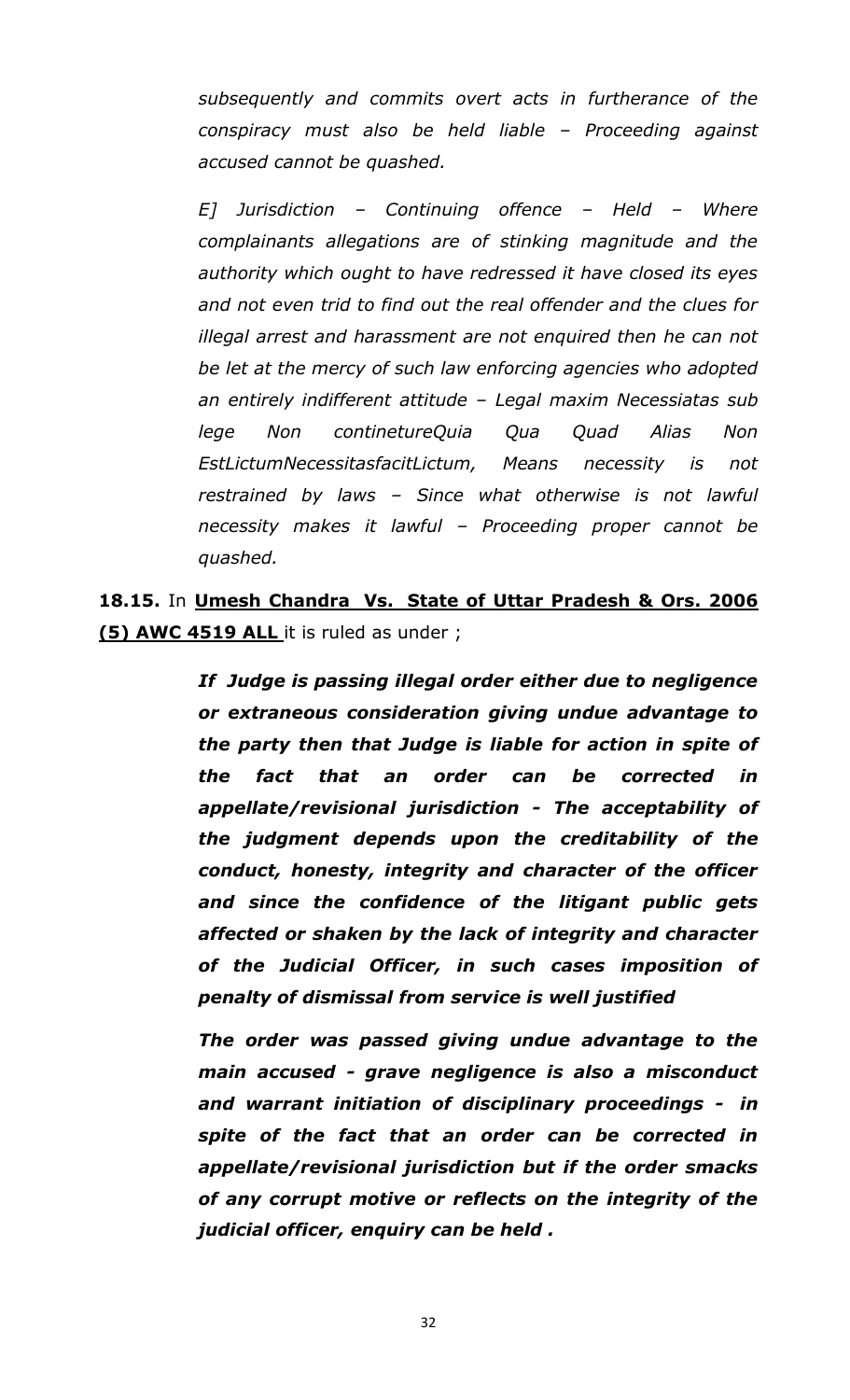**18.16.** In **Govind Mehta Vs. State Of Bihar (1971) 3 SCC 329** it is ruled as under;

> *Cri. P.C. Sec. 197 – I.P.C. Sec. 167, 465, 466 and 471 – Prosecution of Judge who made interpolation in the order sheet – The appellant was posted as first class Magistrate – Accused whose case was pending in his Court filed transfer petition before District Judge to transfer case to another Court – The appellant Judge made some interpolation in the order sheet to show that some orders had passed earlier – After enquiry ADJ sent report to District Magistrate for initiation of proceeding against appellant – Magistrate – The report of District Magistrate forwarded to state Govt., Who accorded sanction for prosecution – The senior District prosecutor filed a complaint in the court against appellant u.s. 167, 465, 466 471 of I.P.C. – Charges framed against appellant – The appellant raised objection that there is bar under sec. 195 of cri. P.C. in taking cognizance – Held – The proceeding against appellant the then Judge is valid and legal-proceeding not liable to be dropped.*

**18.17.** Hon'ble Bombay High Court in the case of **Anverkhan Mahamad khan Vs. Emperor 1921 SCC OnLineBom 126** it is ruled as under;

> *Indian Penal Code Section 218 – The gist of the section is the stiffening of truth and the perversion of the course of justice in cases where an offence has been committed it is not necessary even to prove the intention to screen any particular person. It is sufficient that he know it to be likely that justice will not be executed and that someone will escape from punishment.*

Section 219 of Indian Penal Code reads as under;

*219. Public servant in judicial proceeding corruptly making report, etc., contrary to law.—Whoever, being a public servant, corruptly or maliciously makes or pronounces in any stage of a judicial proceeding, any report, order, verdict, or decision which he knows to be contrary to law, shall be punished with imprisonment of either description for a term which may extend to seven years, or with fine, or with both.*

Section 218 of Indian Penal Code reads as under;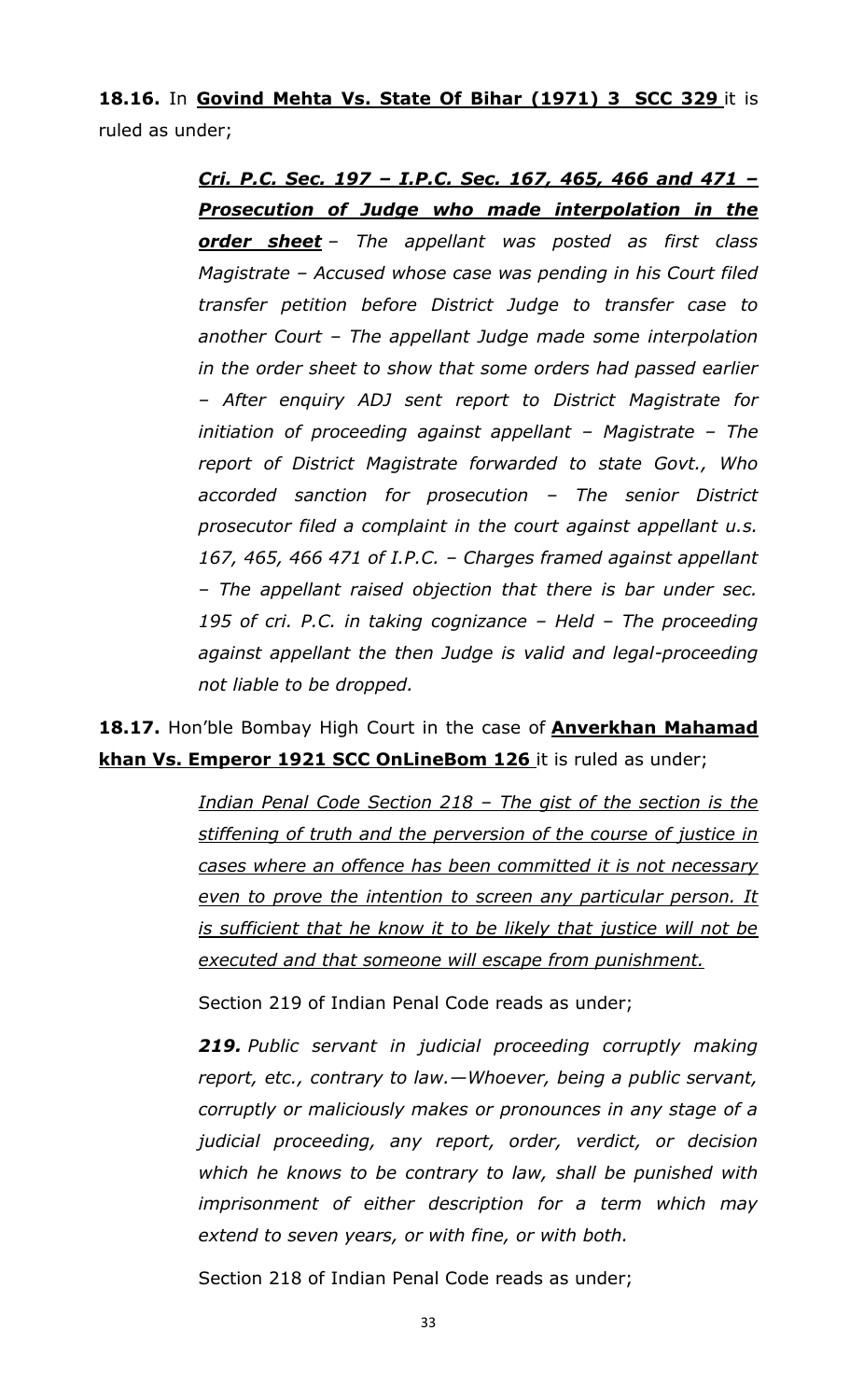*218. Public servant framing incorrect record or writing with intent to save person from punishment or property from forfeiture.—Whoever, being a public servant, and being as such public servant, charged with the preparation of any record or other writing, frames that record or writing in a manner which he knows to be incorrect, with intent to cause, or knowing it to be likely that he will thereby cause, loss or injury to the public or to any person, or with intent thereby to save, or knowing it to be likely that he will thereby save, any person from legal punishment, or with intent to save, or knowing that he is likely thereby to save, any property from forfeiture or other charge to which it is liable by law, shall be punished with imprisonment of either description for a term which may extend to three years, or with fine, or with both.*

**18.18.** The Judges Protection 1985 says that prosecution can be launched by taking sanction.

### Division Bench of Hon'ble Bombay High Court in **Deelip Bhikaji Sonawane Vs. State 2003 (1)B.Cr.C. 727had ruled as under;**

*10. So far as the respondent No. 2 is concerned, he is claiming protection under the provisions of the Judges (Protection) Act, 1985. The said Act is applicable to the Judges which includes a person who is empowered by law to give a judgment in any legal proceedings. Under Section 3(1) of the said Act it is provided that no Court can entertain a civil or criminal proceeding against any person who is or was a Judge for any act, thing or word committed, done or spoken by him when, or in the course of acting or purporting to act int he discharge of his official or judicial duty or function. However, Sub-section (2) of Section 3 empowers the respective Government or the Supreme Court or the High Court or any other authority to take such action whether by way of civil, criminal, or departmental proceedings or otherwise against any person who is or was a*  Judge. As per the finding of the Sessions Court the petitioner *was wrongfully and illegally confined for five days in Chapter Case No. 43 of 1994 which amounted to an offence under Section 342 of IPC. The respondent No. 2 was party to the said proceedings in the Sessions Court and was represented by his*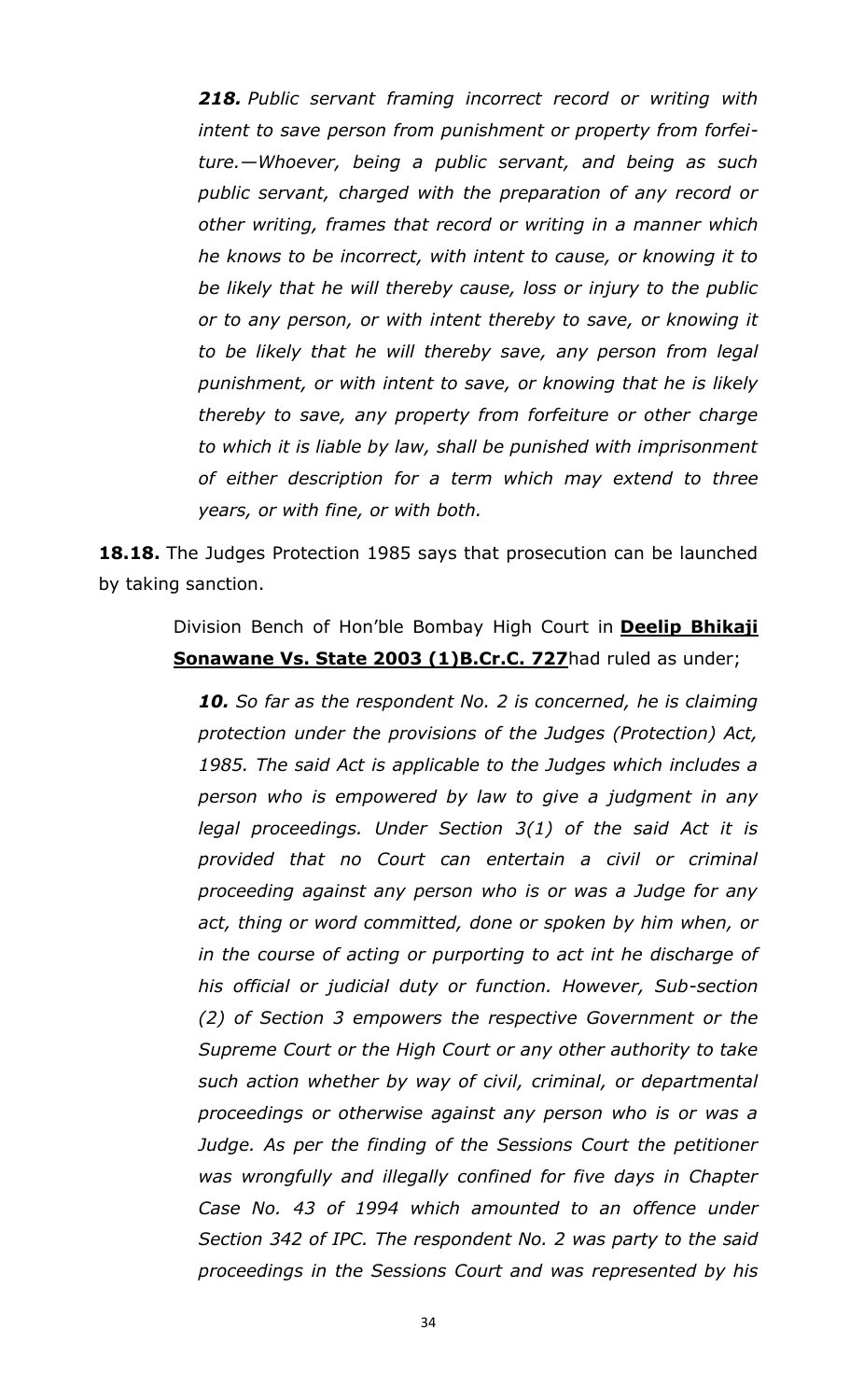*own Advocate. The said observations were never challenged by him before the higher forum. We are also of the view that the Respondent No. 2 was acted illegally without following the procedure under the provisions of Cr.P.C. before confining the petitioner to jail. In the circumstances, we direct the State Government to take appropriate action against the Respondent No. 2 for his wrongful and illegal act.*

**18.19.** This Hon'ble Court in the case of **Re:M.P. Dwivedi and Ors. AIR 1996 SC 2299**had ruled as under;

## *VIOLATION OF GUIDELINES LAID DOWN BY SUPREME COURT BY POLICE AND JUDGE OF SUBORDINATE COURTS – THEY ARE GUILTY OF CONTEMPT.*

*Contemner No.7, B. K. Nigam, was posted as Judicial Magistrate First Class - contemner was completely insensitive about the serious violations of the human rights of accused and defiance of guidelines by Police - This is a serious lapse on the part of the contemner in the discharge of his duties as a judicial officer who is expected to ensure that the basic human rights of the citizens are not violated - Keeping in view that the contemner is a young Judicial Officer, we refrain from imposing punishment on him. We, however, record our strong disapproval of his conduct and direct that a note of this disapproval by this Court shall be kept in the personal file of the contemner.*

*Held, The contemner Judicial Magistrate has tendered his unconditional and unqualified apology for the lapse on his part - The contemner has submitted that he is a young Judicial Officer and that the lapse was not intentional. But the contemner, being a judicial officer is expected to be aware of law laid down by this Court - It appears that the contemner was completely insensitive about the serious violations of the human rights of the undertrial prisoners in the matter of their handcuffing in as much as when the prisoners were produced before him in Court in handcuffs, he did not think it necessary to take any action for the removal of handcuffs or against the escort party for bringing them to the Court in handcuffs and*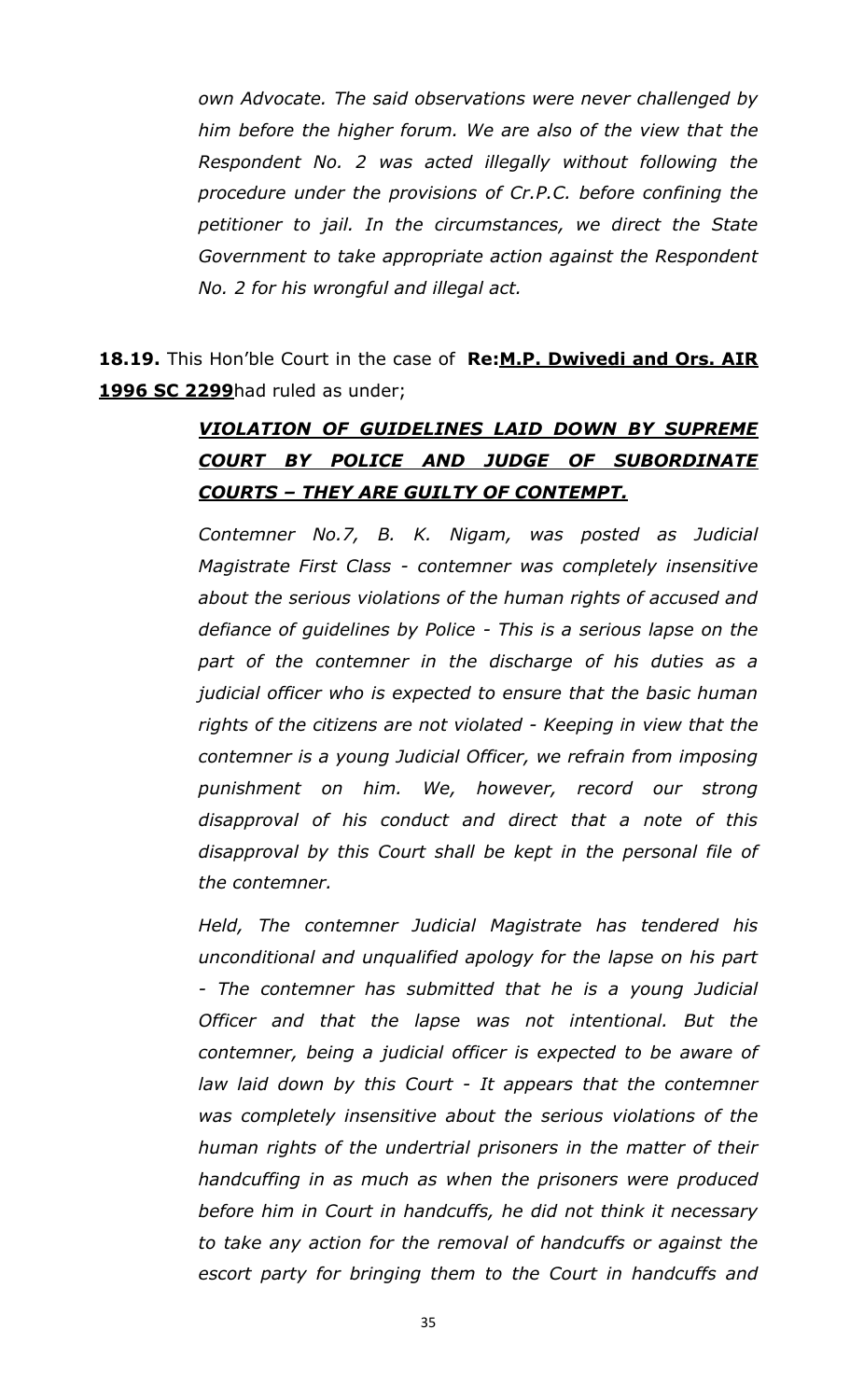*taking them away in the handcuffs without his authorisation. This is a serious lapse on the part of the contemner in the discharge of his duties as a judicial officer who is expected to ensure that the basic human rights of the citizens are not violated. Keeping in view that the contemner is a young Judicial Officer, we refrain from imposing punishment on him. We, however, record our strong disapproval of his conduct and direct that a note of this disapproval by this Court shall be kept in the personal file of the contemner.*

*We also feel that judicial officers should be made aware from time to time of the law laid down by this Court and the High Court, more especially in connection with protection of basic human rights of the people and, for that purpose, short refresher courses may be conducted at regular intervals so that judicial officers are made aware about the developments in the law in the field.*

**18.20.** This Hon'ble Court in **Smt. Prabha SharmaVs. Sunil Goyal and Ors.(2017) 11 SCC 77, where it is ruled as under;** 

> *"Article 141 of the Constitution of India - disciplinary proceedings against Additional District Judge for not following the Judgments of the High Court and Supreme Court - judicial officers are bound to follow the Judgments of the High Court and also the binding nature of the Judgments of this Court in terms of Article 141 of the Constitution of India. We make it clear that the High Court is at liberty to proceed with the disciplinary proceedings and arrive at an independent decision.*

**18.21.** In **Jagat Jagdishchandra Patel Vs. State of Gujarat and Ors.**  2016 SCC OnLine Guj 4517 had ruled as under;

> *Two Judges caught in sting opration – demanding bribe to give favourable verdict – F.I.R. registered – Two accused Judges arrested – Police did not file charge-sheet within time –Accused Judges got bail – complainant filed writ for transferring inverstigation.*

> *Held, the police did not collected evidence, phone details – CDRS – considering apparent lapses on the part of police, High Court transferred investigation through Anti-Corruption Bureau.*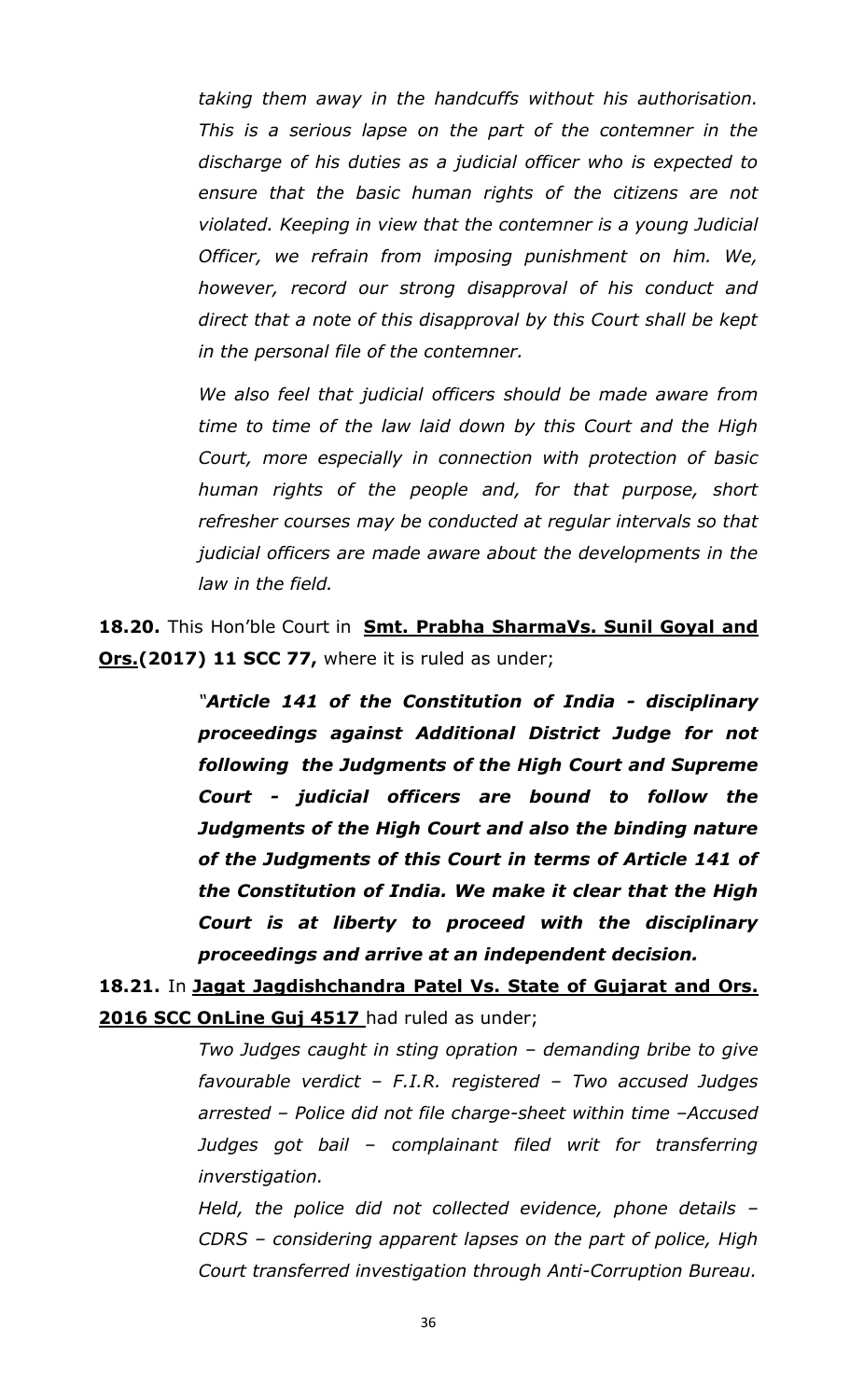*A Constitution Bench of this Court in Subramanian Swamy v. Director, Central Bureau of Investigation & Anr. (2014) 8 SCC 682, reiterated that corruption is an enemy of the nation and tracking down corrupt public servants and punishing such persons is a necessary mandate of the Act 1988.*

**18.22.** It is worth to mention here that in the case related with the Bombay Bar Association (BBA) & Advocates' Association of Western India (AAWI) itself. This Hon'ble Court in **C. Ravichandran Iyer Vs. Justice A. M. Bhattacharjee and Ors.(1995) 5 SCC 457** had set the 'In-House-Procedure'.

**18.23.** So from all these case laws it is clear that the Judges are liable for prosecuted for passing order contrary to law of the land and against the settled law of binding precedent by unjust exercise of discretion.

But then also these two organizations Bombay Bar association & Bombay Incorporated Law Society (BILS) are taking stand against the settled law that too before Hon'ble Supreme Court that Judges cannot be prosecuted. BBA is trying to interfere In to the fundamental right and duties of an advocate and also of the citizens and therefore they are guilty of grossest Contempt & gross professional misconduct.

**18.25**.This Hon'ble Court in **Indirect Tax Practitioner Vs. R.K. Jain (2010) 8 SCC 281** it is ruled as under;

### *DUTY TO EXPOSE CORRUPTION :*

*CONTEMPT OF COURTS ACT- TRUTH should not be allowed to be silenced by using power of Contempt used by unscrupulous petitioners - Exposing corruption in Judiciary is Duty of every citizen as per Art. 51 - A (h) of Constitution of India - LET TRUTH AND FALSEHOOD GRAPPLE - WHOEVER KNEW TRUTH PUT TO THE WORSE, IN A FREE AND OPEN ENCOUNTER - TRUTH IS STRONG, NEXT TO THE ALMIGHTY; SHE NEEDS NO POLICIES, NO STRATAGEMS, NO LICENSINGS TO MAKE HER VICTORIOUS; THOSE ARE THE SHIFTS AND DEFENCES THAT ERROR MAKES AGAINST HER POWER.*

*A person like the respondent can appropriately be described as a whistleblower for the system who has tried to highlight the malfunctioning of an important*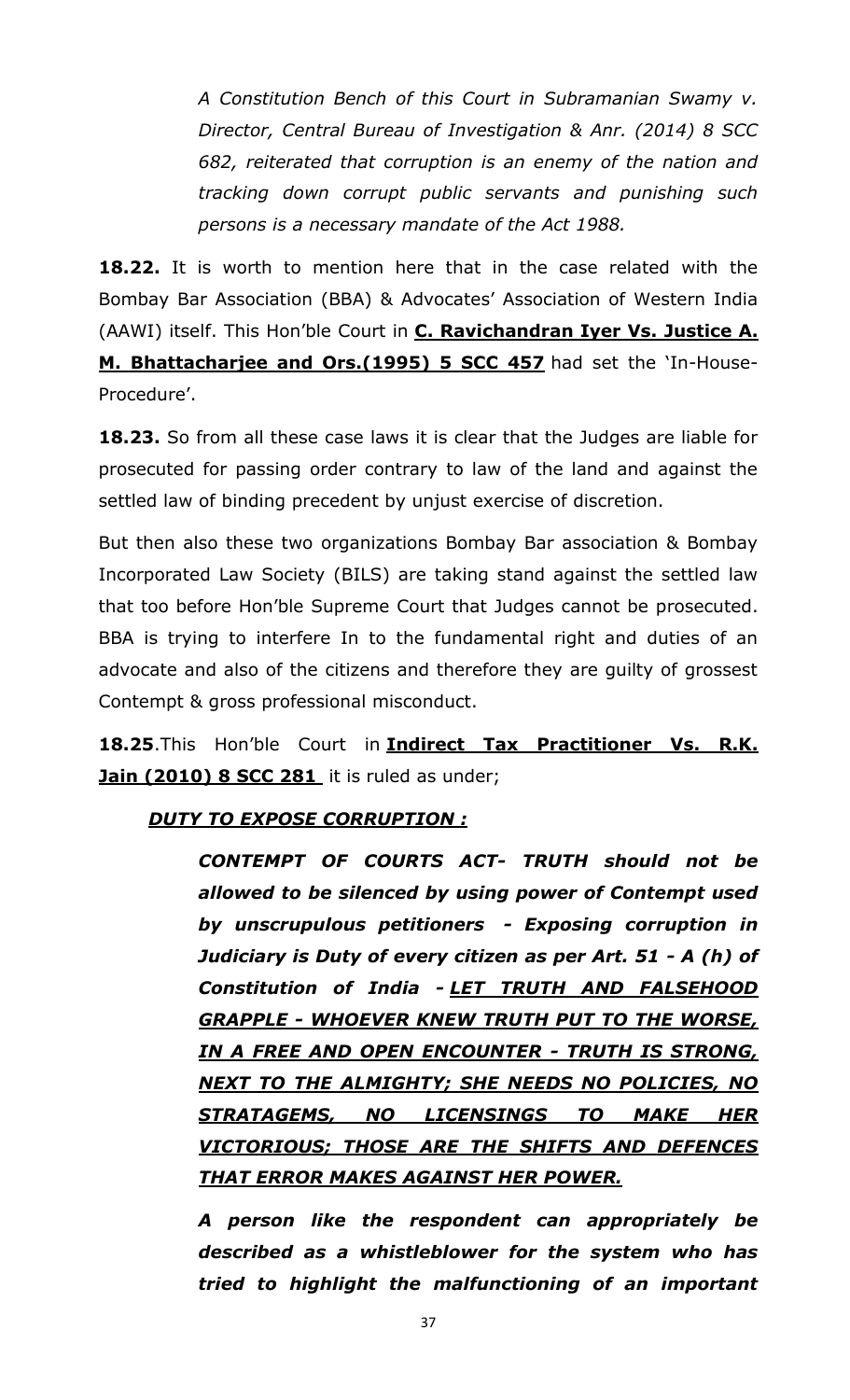# *institution and there is no reason to silence such person by invoking Contempt jurisdiction Articles 129 or 215 of the Constitution or the provisions of the Act.*

41. One of the most interesting questions with respect to internal whistleblowers is why and under what circumstances people will either act on the spot to stop illegal and otherwise unacceptable behavior or report it. There is some reason to believe that people are more likely to take action with respect to unacceptable behavior, within an organization, if there are complaint systems that offer not just options dictated by the planning and controlling organization, but a choice of options for individuals, including an option that offers near absolute confidentiality. However, external whistleblowers report misconduct on outside persons or entities. In these cases, depending on the information's severity and nature, whistleblowers may report the misconduct to lawyers, the media, law enforcement or watchdog agencies, or other local, state, or federal agencies.

42. In our view, a person like the respondent can appropriately be described as a whistleblower for the system who has tried to highlight the malfunctioning of an important institution established for dealing with cases involving revenue of the State and there is no reason to silence such person by invoking Articles 129 or 215 of the Constitution or the provisions of the Act.

### **18.26**. In **Anirudha Bahal Vs. State 2010 (119) DRJ 104** it is ruled that :

*"Duty of a citizen under Article 51A(h) is to develop a spirit of inquiry and reforms. It is fundamental right of citizens of this country to have a clean & incorruptible judiciary, legislature, executive and other organs and in order to achieve this fundamental right every citizen has a corresponding duty to expose corruption wherever he finds. Constitution of India mandates citizens to act as agent provocateurs to bring out and expose and uproot the corruption - Sting operation by citizen - the sting operation was conducted by them to expose corruption - Police made them accused - The intention of the*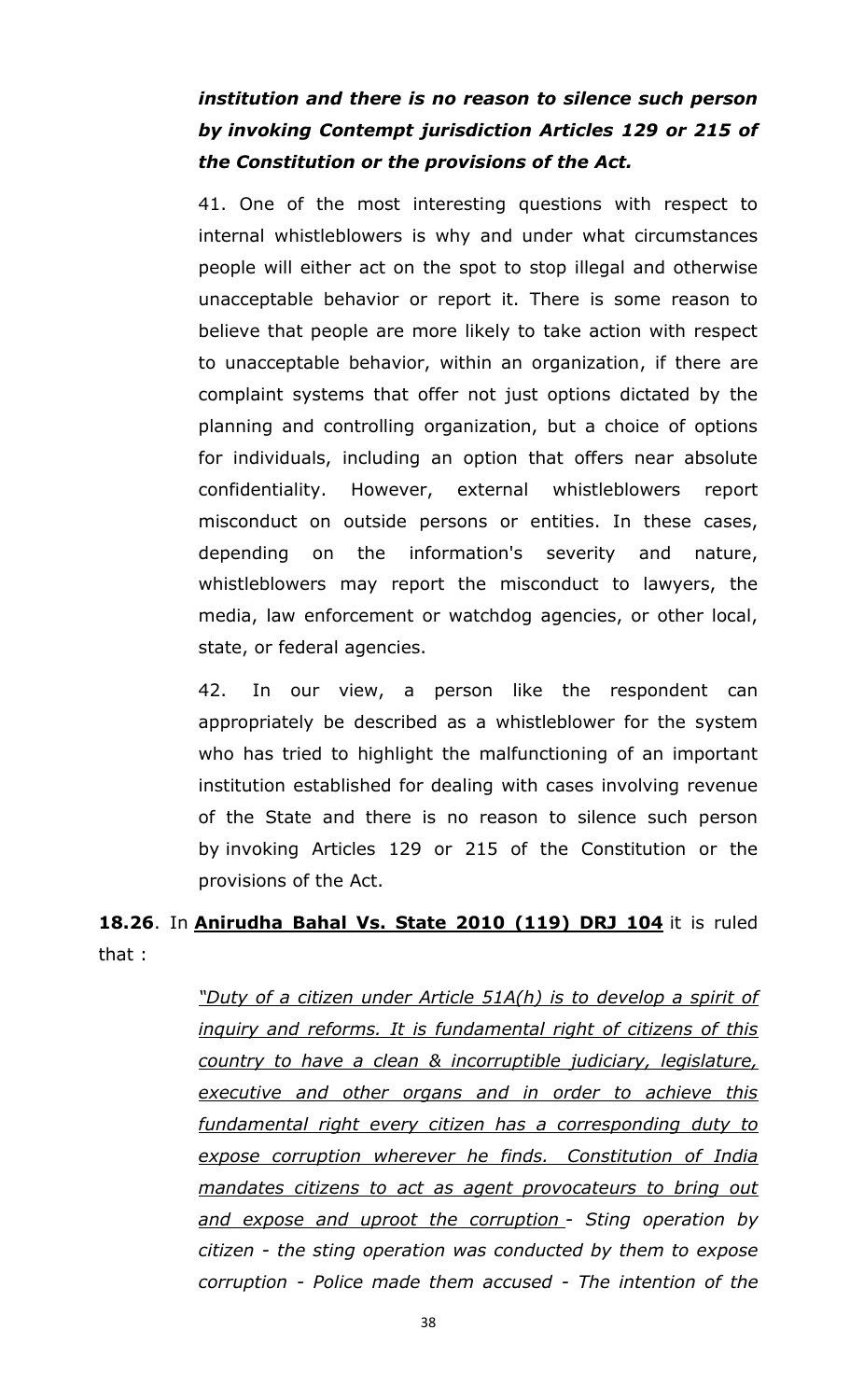*petitioners was made clear to the prosecution by airing of the tapes on T.V channel that they want to expose corruption - Quashing the charge-sheet and order of taking cognizance and issuing summons against whistle Blower high Court observed that- it is a fundamental right of citizens of this country to have a clean incorruptible judiciary, legislature, executive and other organs and in order to achieve this fundamental right, every citizen has a corresponding duty to expose corruption wherever he finds it, whenever he finds it and to expose it if possible with proof so that even if the State machinery does not act and does not take action against the corrupt people when time comes people are able to take action.*

*It is argued by learned Counsel for the State that the petitioners in this case in order to become witnesses should have reported the matter to CBI rather conducting their own operation. I need not emphasize that in cases of complaints against the persons, in powers how CBI and police acts. The*  fate of whistle blowers is being seen by the people of this *country. They are either being harassed or being killed or roped in criminal cases. I have no doubt in my mind that if the information would have been given by the petitioners to the police or CBI, the respective MPs would have been given information by the police, before hand and would have been cautioned about the entire operation. Chanakaya in his famous work 'Arthshastra' advised and suggested that honesty of even judges should be periodically tested by the agent provocateurs. I consider that the duties prescribed by the Constitution of India for the citizens of this country do permit citizens to act as agent provocateurs to bring out and expose and uproot the corruption*

*I consider that one of the noble ideals of our national struggle for freedom was to have an independent and corruption free India. The other duties assigned to the citizen by the Constitution is to uphold and protect the sovereignty, unity and integrity of India and I consider that sovereignty, unity and integrity of this country cannot be protected and safeguarded if the corruption is not removed from this country. - I consider that a country cannot be defended only by taking a gun and*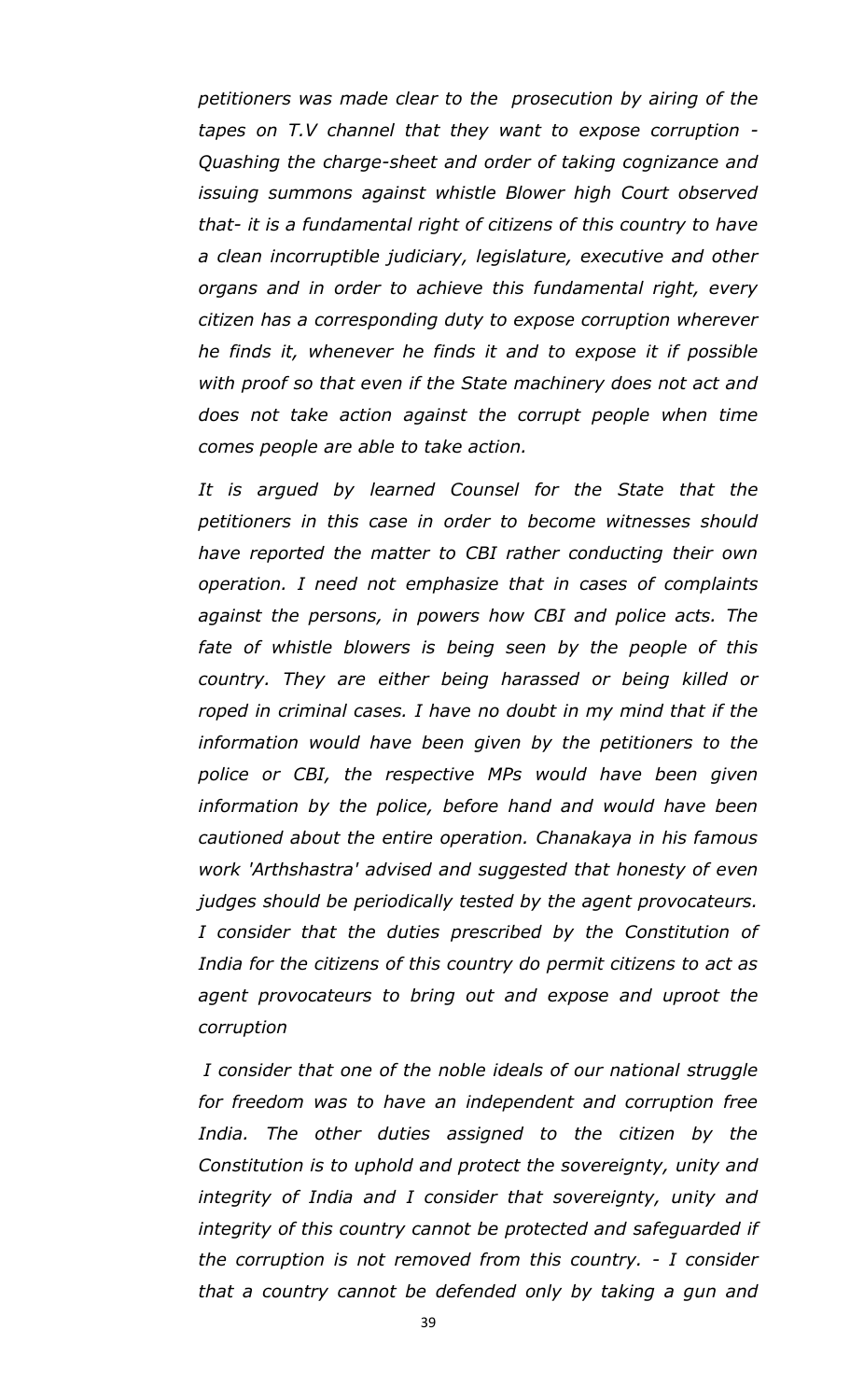*going to border at the time of war. The country is to be defended day in and day out by being vigil and alert to the needs and requirements of the country and to bring forth the corruption at higher level. The duty under Article 51A (h) is to develop a spirit of inquiry and reforms. The duty of a citizen under Article 51A(j) is to strive towards excellence in all spheres so that the national constantly rises to higher level of endeavour and achievements I consider that it is built-in duties that every citizen must strive for a corruption free society and must expose the corruption whenever it comes to his or her knowledge and try to remove corruption at all levels more so at higher levels of management of the State.*

*9. I consider that it is a fundamental right of citizens of this country to have a clean incorruptible judiciary, legislature, executive and other organs and in order to achieve this fundamental right, every citizen has a corresponding duty to expose corruption wherever he finds it, whenever he finds it and to expose it if possible with proof so that even if the State machinery does not act and does not take action against the corrupt people when time comes people are able to take action either by rejecting them as their representatives or by compelling the State by public awareness to take action against them.*

*The rule of corroboration is not a rule of law. It is only a rule of prudence and the sole purpose of this rule is to see that innocent persons are not unnecessarily made victim. The rule cannot be allowed to be a shield for corrupt.*

*It requires great courage to report a matter to the Anti Corruption Branch in order to get a bribe taker caught red handed. In our judicial system complainant sometime faces more harassment than accused by repeatedly calling to police stations and then to court and when he stands in the witness box all kinds of allegations are made against him and the most unfortunate is that he is termed as an accomplice or an interested witness not worthy of trust. I fail to understand why a witness should not be interested in seeing that the criminal should be punished and the crime of corruption must be*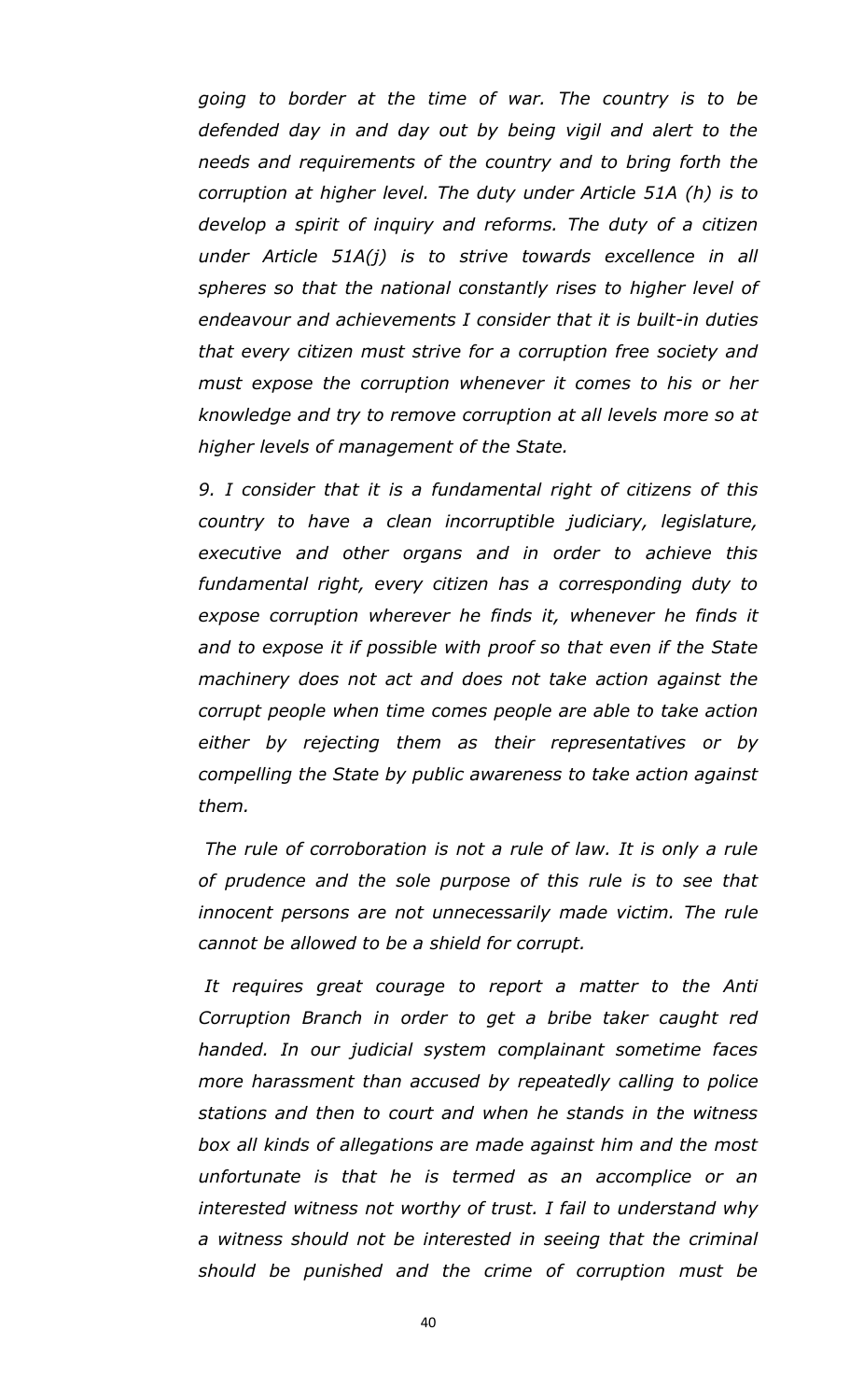*curbed. If the witness is interested in seeing that there should be corruption free society, why Court should disbelieve and discourage him.*

11. It is argued by learned Counsel for the State that the *petitioners in this case in order to become witnesses should have reported the matter to CBI rather conducting their own operation. I need not emphasize that in cases of complaints against the persons, in powers how CBI and police acts. The*  fate of whistle blowers is being seen by the people of this *country. They are either being harassed or being killed or roped in criminal cases. I have no doubt in my mind that if the information would have been given by the petitioners to the police or CBI, the respective MPs would have been given information by the police, before hand and would have been cautioned about the entire operation.*

*I consider that in order to expose corruption at higher level and to show to what extent the State managers are corrupt, acting as agent provocateurs does not amount to committing a crime. The intention of the person involved is to be seen and the intention in this case is clear from the fact that the petitioners after conducting this operation did not ask police to register a case against the MPs involved but gave information to people at large as to what was happening. The police did not seem to be interested in registration of an FIR even on coming to know of the corruption. If the police really had been interested, the police would have registered FIR on the very next day of airing of the tapes on TV channels. The police seem to have acted again as 'his master's voice' of the persons in power, when it registered an FIR only against the middlemen and the petitioners and one or two other persons sparing large number of MPs whose names were figured out in the tapes.*

*13. The corruption in this country has now taken deep roots. Chanakaya in his famous work 'Arthshastra' advised and suggested that honesty of even judges should be periodically tested by the agent provocateurs. I consider that the duties prescribed by the Constitution of India for the citizens of this country do permit citizens to act as agent provocateurs to bring* 

41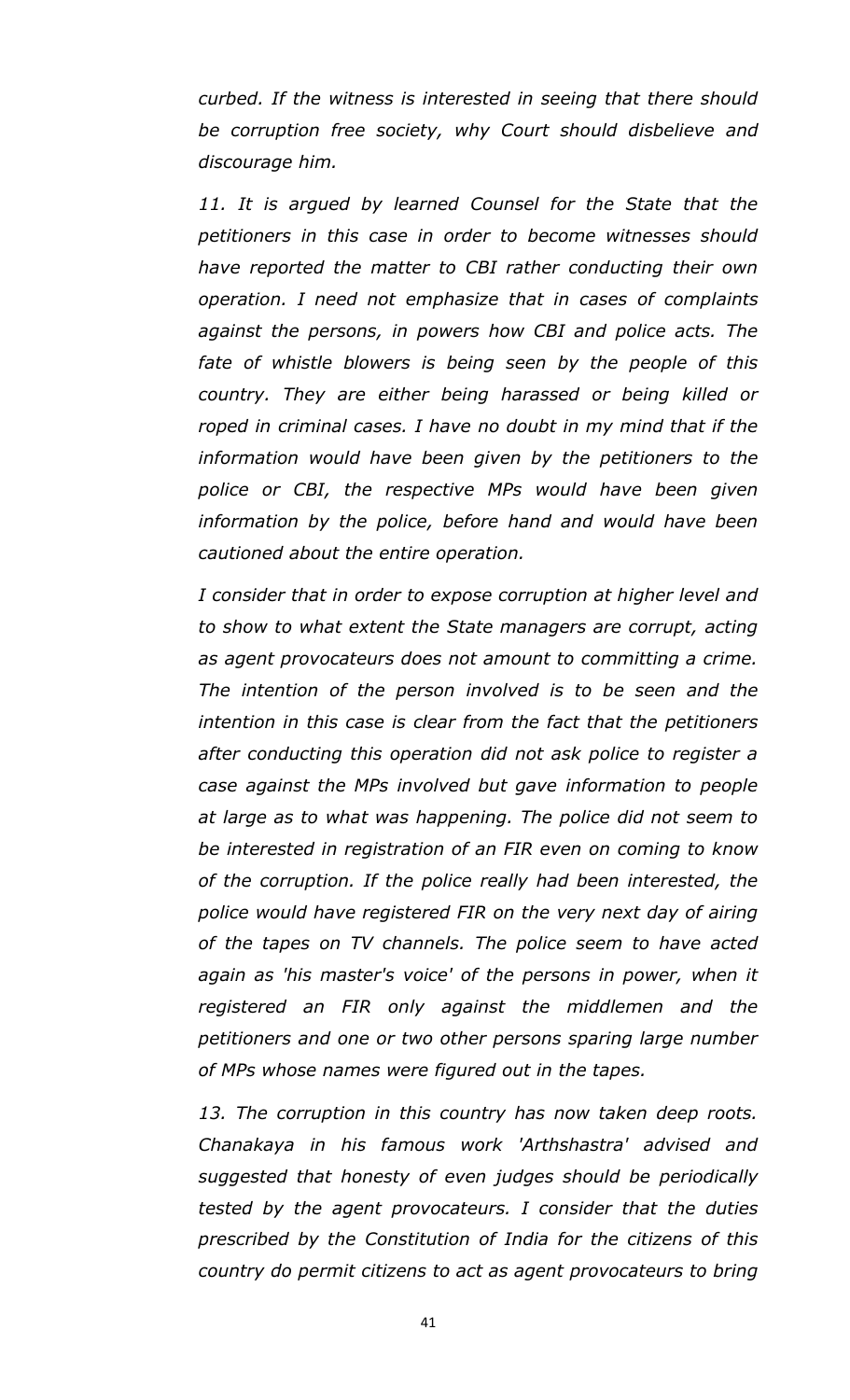**18.27.** Hence it is clear the Bombay Bar Association are acting against the settled law and creating hurdles in the citizens fundamental rights and duties and also acting against the duty of an advocate to make complaint against Judges and therefore they are guilty of grossest Contempt as ruled by Hon'ble Supreme Court in **Krisnakant Tamrakar Vs. State MANU/SC/0310/2018,** where it is ruled as under ;

> *51. Accordingly, we consider it necessary, with a view to enforce fundamental right of speedy access to justice Under Articles 14 and 21 and law laid by this Court, to direct the Ministry of Law and Justice to present at least a quarterly report on strikes/abstaining from work, loss caused and action proposed. The matter can thereafter be considered in its contempt or inherent jurisdiction of this Court. The Court may, having regard to the fact situation, hold that the office bearers of the Bar Association/Bar Council who passed the resolution for strike or abstaining from work, are liable to be restrained from appearing before any court for a specified period or until such time as they purge themselves of contempt to the satisfaction of the Chief Justice of the concerned High Court based on an appropriate undertaking/conditions. They may also be liable to be removed from the position of office bearers of the Bar Association forthwith until the Chief Justice of the concerned High Court so permits on an appropriate undertaking being filed by them. This may be in addition to any other action that may be taken for the said illegal acts of obstructing access to justice. The matter may also be considered by this Court on*  receipt of a report from the High Courts in this regard. This *does not debar report/petition from any other source even before the end of a quarter, if situation so warrants.*

> *50. Since the strikes are in violation of law laid down by this Court, the same amount to contempt and at least the office bearers of the associations who give call for the strikes cannot disown their liability for contempt. Every resolution to go on strike and abstain from work is per se contempt. Even if proceedings are not initiated individually against such contemnors by the court concerned or by the Bar Council*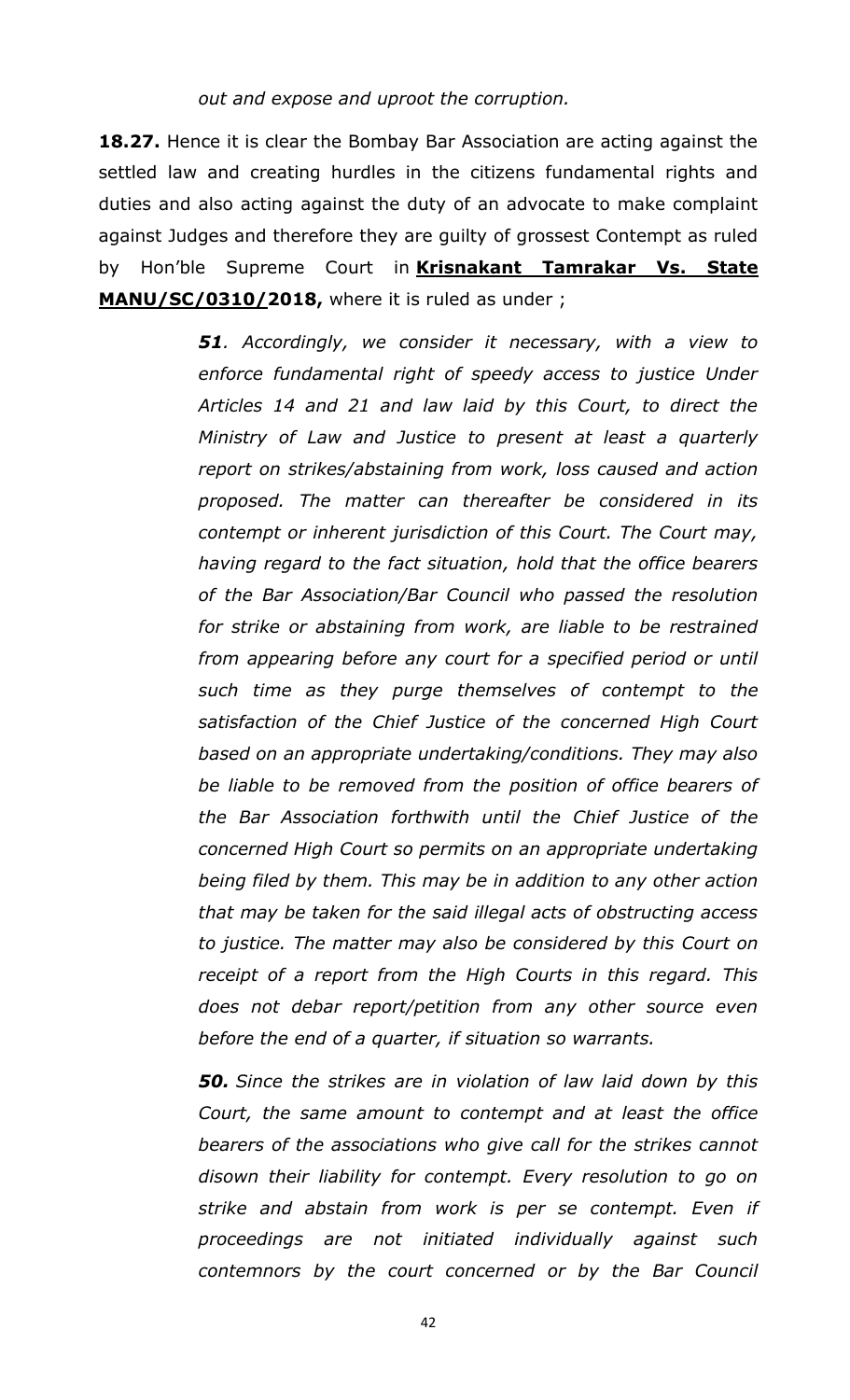*concerned for the misconduct, it is necessary to provide for some mechanism to enforce the law laid down by this Court, pending a legislation to remedy the situation.*

**18.28 In Kuldeep Agrawal Vs. State 2019 SCC OnLine 856**where it is ruled as under;

> *"No lawyer can also be visited with any adverse consequences by the Bar Association or the Bar Council, and no threat or coercion of any nature, including that of expulsion, can be held out against him to obstruct his duties towards the client or otherwise. If anyone does it, he commits a criminal offence, interferes with the administration of justice, commits contempt of Court, and is liable to be proceeded against on all these counts. (Sri Jayendra Saraswathy Swamigal3 and B.L. Wadhera Vs. State of (NCT of Delhi)7).*

**18.29.** Relying on overuled judgment by Adv. Milind Sathe, Mr. Kaiwan Kalyani walla & their executive members of BBA & BILS proves their incompetency and lack of knowledge. In **State Of Orissa Vs. Nalinikanta Muduli (2004) 7 SCC 19**had ruled as under;

## **THE ADVOCATE RELYING ON OVERRULED JUDGMENT IS A GUILTY OF PROFESSIONAL MISCONDUCT.**

*"The conduct of an Advocate by citing a overruled judgment is falling standard of professional conduct.*

*Citing case which was overruled by Supreme Court - is Falling standard of professional conduct - Deprecated .*

*It was certainly the duty of the counsel for the respondent before the High Court to bring to the notice of the Court that the decision relied upon before the High Court has been overruled by this Court and it was duty of the learned counsel not to cite an overruled judgment .*

*It is a very unfortunate situation that learned counsel for the accused who is supposed to know the decision did not bring this aspect to the notice of the learned single Judge. Members of the Bar are officers of the Court. They have a bounden duty to assist the Court and not to mislead it. Citing judgment of a Court which has been overruled by a*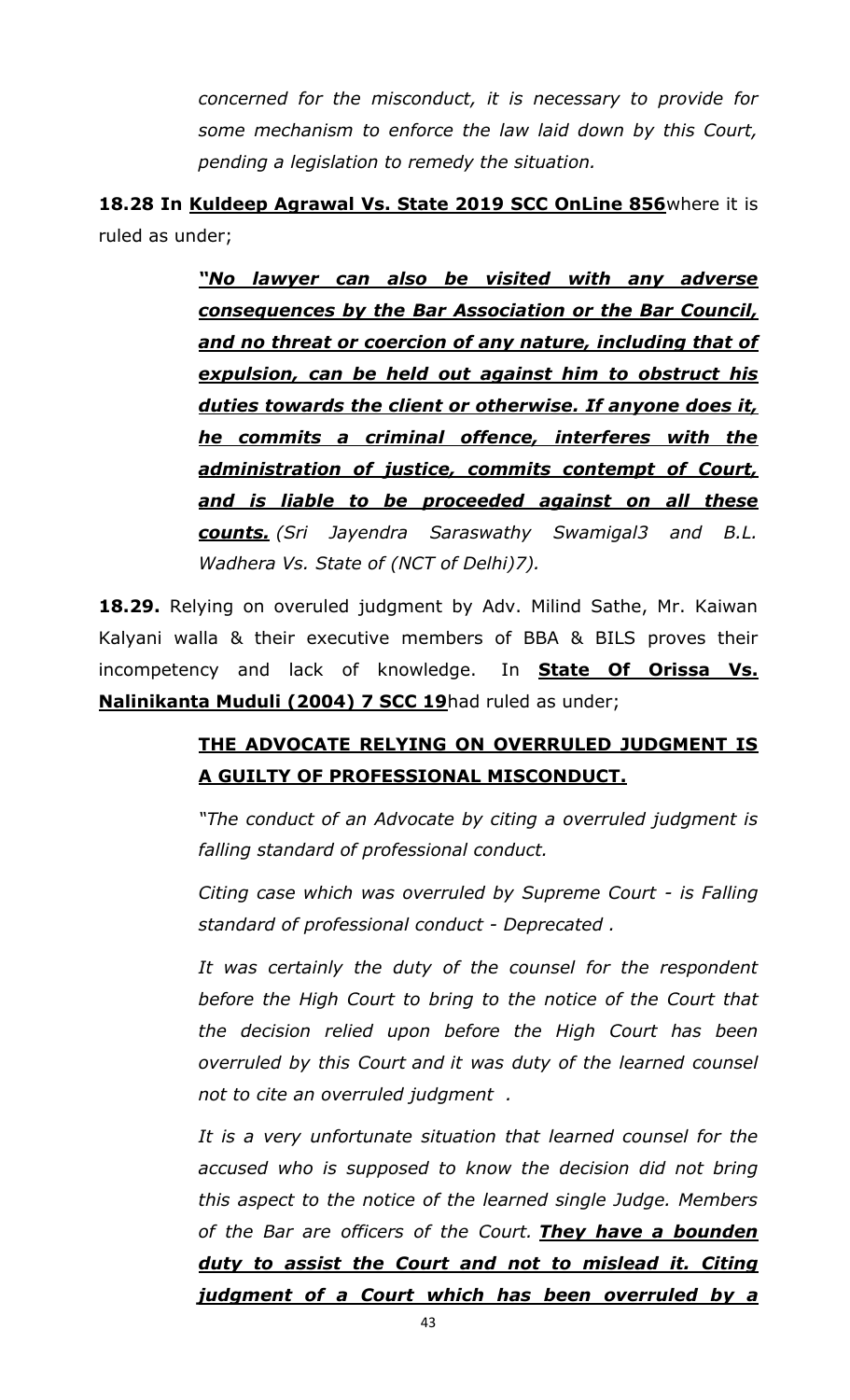*larger Bench of the same High Court or this Court without disclosing the fact that it has been overruled is a matter of serious concern. It is one thing that the Court notices the judgment overruling the earlier decision and decides on the applicability of the later judgment to the facts under consideration on it - It was certainly the duty of the counsel for the respondent before the High Court to bring to the notice of the Court that the decision relied upon by the petitioner before the High Court has been overruled by this Court. Moreover, it was duty of the learned counsel appearing for the petitioner before the High Court not to cite an overruled judgment - We can only express our anguish at the falling standards of professional conducts.*

**18.30.** In **E.S. Reddi Vs. Chief Secretary, Government of A.P. and Anr. (1987) 3 SCC 258** it is ruled as under;

> *A) Duty of Advocates towards Court – Held, he has to act fairly and place all the truth even if it is against his client – he should not withhold the authority or documents which tells against his client – It is a mistake to suppose that he is a mouthpiece of his client to say that he wants – He must disregard with instruction of his client which conflicts with their duty to the Court.*

> *B) Duty and responsibility of senior counsel - By virtue of the pre-eminence which senior counsel enjoy in the profession, they not only carry greater responsibilities but they also act as a model to the junior members of the profession. A senior counsel more or less occupies a position akin to a Queen's counsel in England next after the Attorney General and the Solicitor General. It is an honor and privilege conferred on advocates of standing and experience by the chief justice and the Judges of this court. They thus become leading counsel and take precedence on all counsel not having that rank- A senior counsel though he cannot draw up pleadings of the party, can nevertheless be engaged "to settle" i.e. to put the pleadings into "proper and satisfactory form" and hence a senior counsel settling pleadings has a more*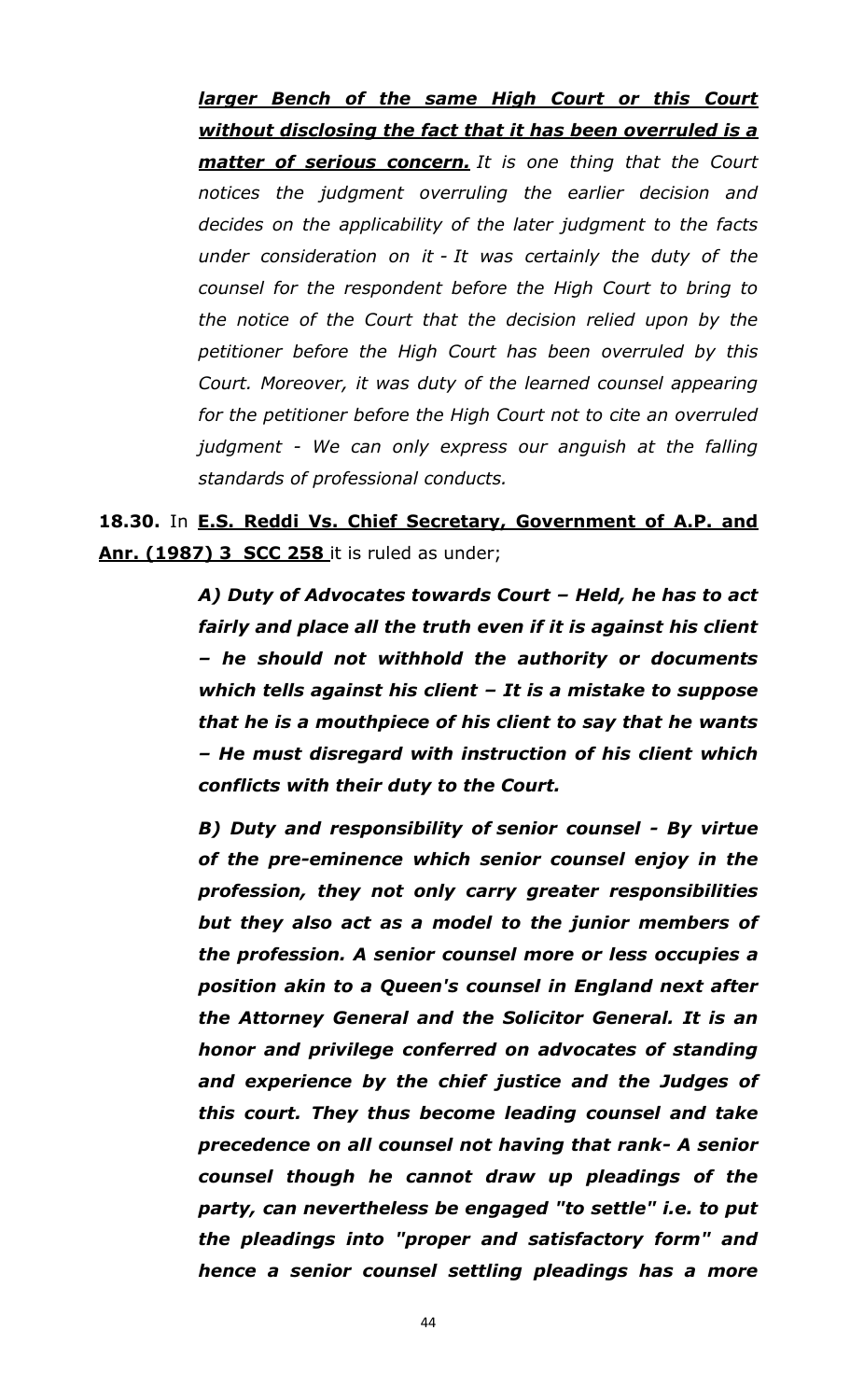## *onerous responsibility as otherwise the blame for improper pleadings will be laid at his doors.*

*"( 11 ) Lord Reid in Rondel v. Worsley has succinctly set out the conflicting nature of the duties a counsel has to perform in his own inimitable manner as follows :*

*Every counsel has a duty to his client fearlessly to raise every issue, advance every argument, and ask every question, however distasteful, , which he thinks will help his client's case. As an officer of the court concerned in the administration of justice, he has an overriding duty to the court, to the standards of his profession, and to the public, which may and often does*  lead to a conflict with his client's wishes or with what the client *thinks are his personal interests. Counsel must not mislead the court, he must not lend himself to casting aspersions on the other party or witnesses for which there is no sufficient basis in the information in his possession, he must not withhold authorities or documents which may tell against his clients but which the law or the standards of his profession require him to produce. By so acting he may well incur the displeasure or worse of his client so that if the case is lost, his client would or might seek legal redress if that were open to him.*

*(12) Again as Lord Denning, M. R. in Rondel v. W would say :*

*He (the counsel) has time and again to choose between his 265 duty to his client and his duty to the court. This is a conflict often difficult to resolve; and he should not be under pressure to decide it wrongly. . . . When a barrister (or an advocate) puts his first duty to the court, he has nothing to fear. (words in brackets added).*

*In the words of Lord Dinning:*

*It is a mistake to suppose that he is the mouthpiece of his client to say what he wants :. . . . He must disregard the most specific instructions of his client, if they conflict with his duty to the court. The code which requires a barrister to do all this is not a code of law. It is a code of honor. If he breaks it, he is offending against the rules of the profession and is subject to its discipline."*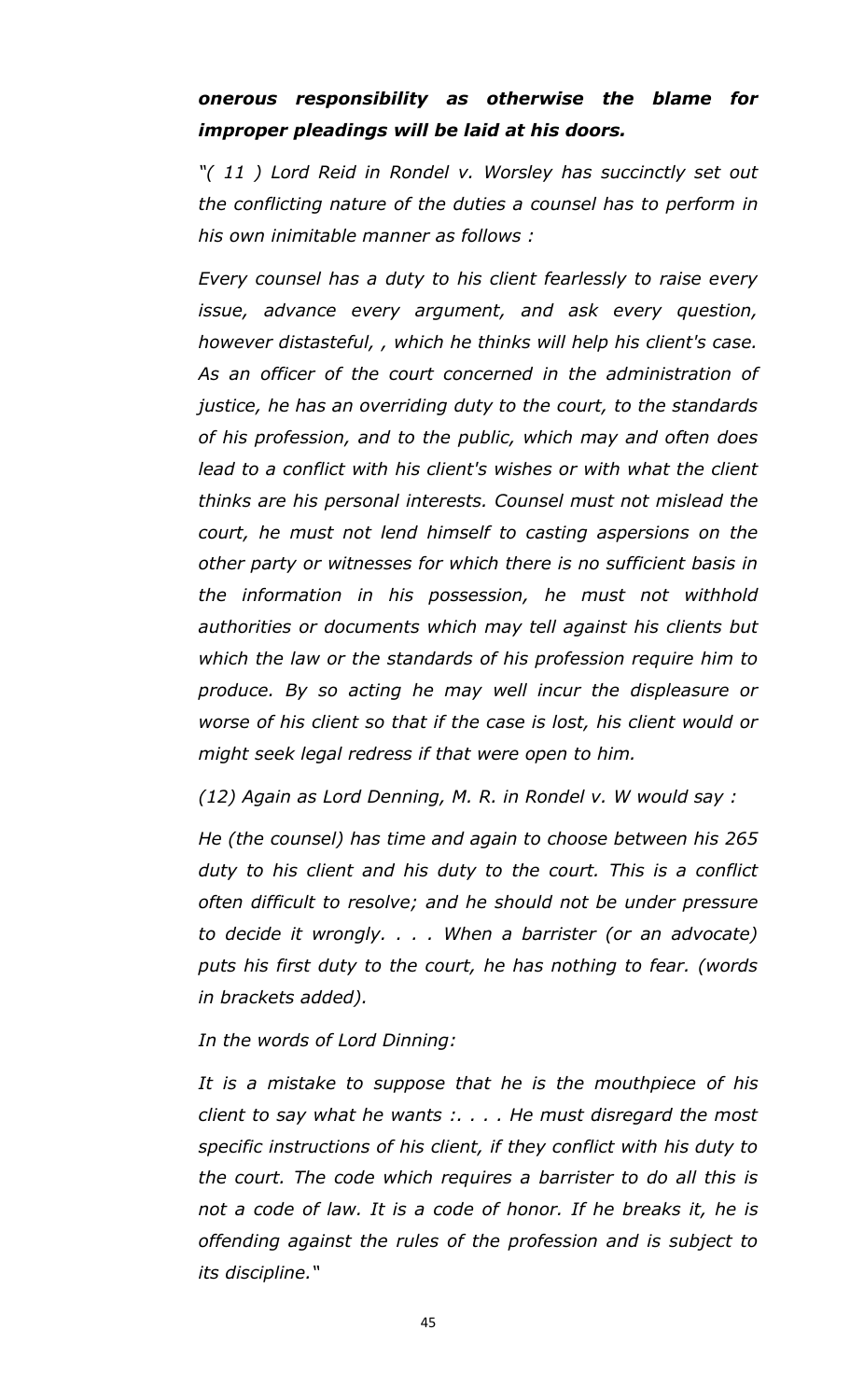### **18.31.** In **Heena Nikhil Dharia Vs. Kokilaben Kirtikumar Nayak and Ors. 2016 SCC OnLine Bom 9859** had ruled as under;

#### *DUTY OF ADVOCATE*

*The counsel in question was A. S. Oka, now Mr. Justice Oka, and this is what Khanwilkar J was moved to observe in the concluding paragraph of his judgement:*

*While parting I would like to make a special mention regarding the fairness of Mr. Oka, Advocate. He conducted the matter with a sense of detachment. In his own inimitable style he did the wonderful act of balancing of his duty to his client and as an officer of the Court concerned in the administration of justice. He has fully discharged his overriding duty to the Court to the standards of his profession, and to the public, by not withholding authorities which go against his client. As Lord Denning MR in Randel v W. (1996) 3 All E. R. 657 observed: "Counsel has time and again to choose between his duty to his client and his duty to the Court. This is a conflict often difficult to resolve; and he should not be under pressure to decide it wrongly. Whereas when the Advocate puts his first duty to the Court, he has nothing to fear. But it is a mistake to suppose that he (the Advocate) is the mouthpiece of his client to say what he wants. The Code which obligates the Advocate to disregard the instructions of his client, if they conflict with his duty to the Court, is not a code of law — it is a code of honour. If he breaks it, he is offending against the rules of the profession and is subject to its discipline.*

*This view is quoted with approval by the Apex Court in Re. T. V. Choudhary, [1987] 3 SCR 146 (E. S. Reddi v Chief Secretary, Government of AP & Anr.).*

*The cause before Khanwilkar J may have been lost, but the law gained, and justice was served.*

*B] Thirteen years ago, Khanwilkar J wrote of a code of honour. That was a time when we did not have the range, width and speed of resources we do today. With the proliferation of online databases and access to past orders on the High Court website, there is no excuse at all for not cross-checking the status of a*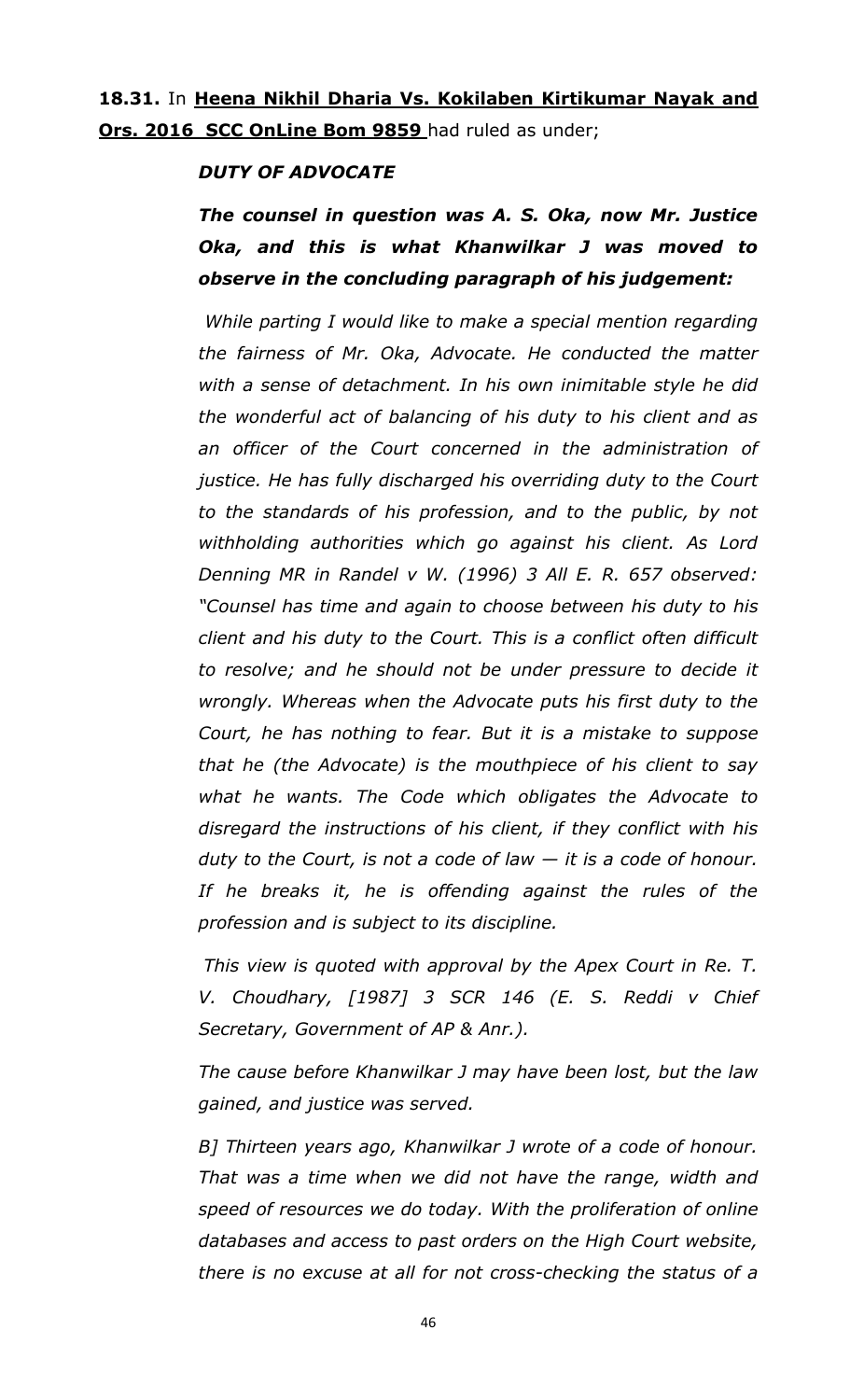*judgement. I have had no other or greater access in conducting this research; all of it was easily available to counsel at my Bar. Merely because a judgement is found in an online database does not make it a binding precedent without checking whether it has been confirmed or set aside in appeal. Frequently, appellate orders reversing reported decisions of the lower court are not themselves reported. The task of an advocate is perhaps more onerous as a result; but his duty to the court, that duty of fidelity to the law, is not in any lessened. If anything, it is higher now.*

*C] Judges need the Bar and look to it for a dispassionate guidance through the law's thickets. When we are encouraged instead to lose our way, that need is fatally imperilled. Judges need the Bar and look to it for a dispassionate guidance through the law's thickets. When we are encouraged instead to lose our way, that need is fatally imperilled.*

**18.32.** Division Bench of hon'ble High Court in **Kusum Kumria And Pharma Venture (India) Pvt. Ltd. MANU/DE/3144/2015,** it is ruled as under.

# *Grossest Abuse of The Judicial Process - Pressing pleas contrary to settled legal positions tantamounts to grossest abuse of the judicial process.*

*The instant case manifests abuse of judicial process of the worst kind - Filing of frivolous application, adopting dilatory tactics, pleading contradictory stands and pressing pleas contrary to settled legal positions tantamount to the grossest abuse of the judicial process. More so, the entirety of this litigation is misconceived and without any merit. It has had the effect of entangling valuable rights of the defendants in this legal tussle - costs of the present appeal are assessed at a total of Rs. 6,00,000/- in addition to (ii), counsel's fee is assessed at Rs. 19,750/- also payable in equal shares by the three appellants.*

**18.33.** In **New Delhi Municipal Council Vs. M/S Prominent Hotels Limited 2015 SCC Online Del 11910** had ruled as under ;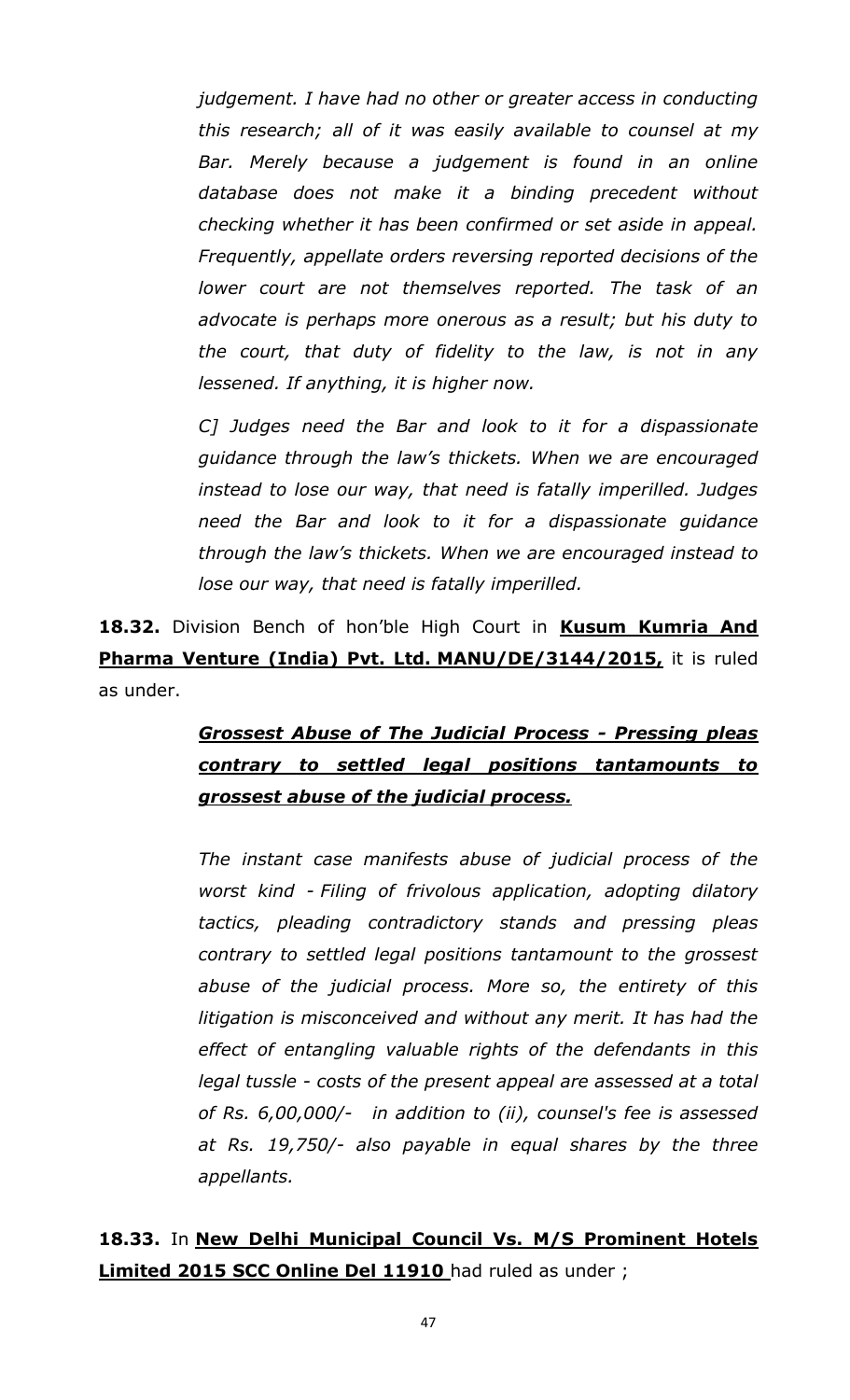*While setting aside the judgment of Trial Court and passing strictures against the Trail Court's Judge , and imposing cost against the Plaintiff, High Court held as Follows;*

*RATIO:*

*(i) Judgments/case laws pronounced by Higher Courts are binding on all including the Licensee/Plaintiff who could not bypass or disregarded them otherwise he is liable for action of contempt of this Court - The plaintiff misled the Trial Court to disregard well settled law - The Trial Court has dared to disregard and deliberately ignore the judgments - The impugned judgment and decree is vitiated on account of conscious disregard of the well settled law -*

*30.26. The impugned judgement and decree is vitiated on account of conscious disregard of the well settled law by the Trial Court. The Trial Court, who was obliged to apply law and adjudicate claims according to law, is found to have thrown to winds all such basic and fundamental principles of law. The Trial Court did not even consider and apply its mind to the judgments cited by NDMC at the time of hearing. The judicial discipline demands that the Trial Court should have followed the well settled law. The judicial discipline is one of the fundamental pillars on which judicial edifice rests and if such discipline is routed, the entire edifice will be affected. It cannot be gainsaid that the judgments mentioned below are binding on the Licensee who could not have bypassed or disregarded them except at the peril of contempt of this Court. This cannot be said to be a mere lapse. The Trial Court has dared to disregard and deliberately ignore the judgments.*

# **19. FALSITY OF SUBMISSIONS IN LETTER DATED 23RD MARCH, 2019 BY BOMBAY BAR ASSOCIATION (BBA) & BOMBAY INCORPORATED LAW SOCIETY (BILS) MAKES THEM LIABLE FOR PROSECUTION OF 191, 192, 193, 199, 200, 201, 465, 466, 469, 120 (B) & 34 OF INDIAN PENAL CODE**.

The falsity is capulized as under ;

**19.1.** Malafides and modus operandi of Adv. Milind Sathe & Mr.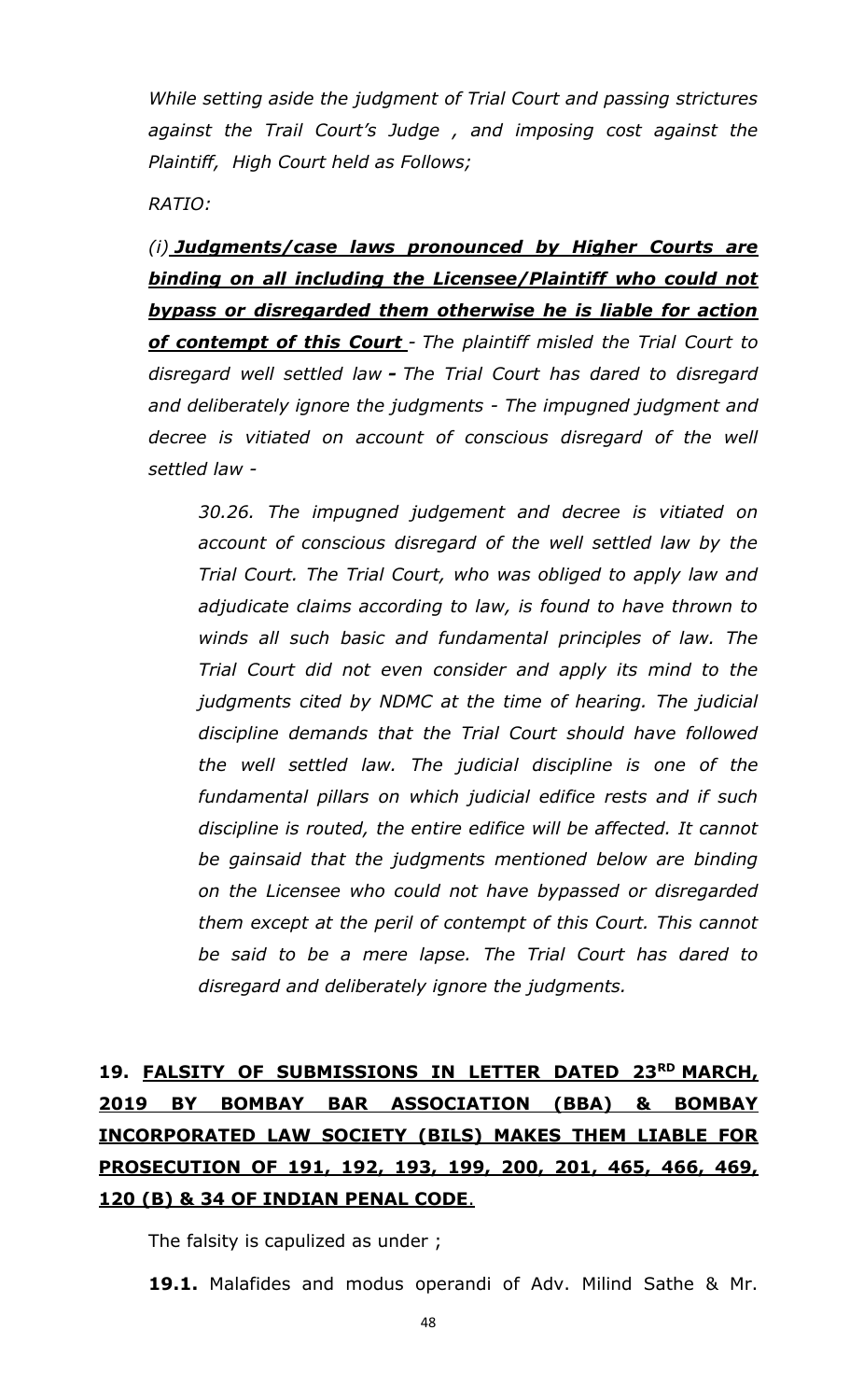Kaiwan Kalyaniwalla & others to interfere with prosecution against errant Judges without any lawful authority are cupulized as under;

**19.2.** That, Adv. Milind Sathe as he himself says openly that he is close associate and middleman of Justice S. J. Kathawala, Retd. Justice V.M Kanade, Retd. Justice Mohit Shah (we are having all sound proofs including sting operation) and misuses his position of Bombay Bar Association to safeguard the errant Judges. It can also be proved from following instances:

**19.3.** That, 5- Judge's collegium of Hon'ble Supreme Court headed by Hon'ble Chief Justice of India Altamas Kabir based on the report of Intelligence bureau found the Justice Retd. Mohit Shah was found to be corrupt, counter productive and non- conducive to the administration of justice and therefore elevation of Mohit Shah to Hon'ble Supreme Court was rejected.

Then also his name was considered for elevation to Supreme Court by then Chief Justice of India H.L. Dattu. The second time consideration was strongly opposed by Supreme Court Bar Association. The Supreme Court Bar Association's Chairman Senior Counsel Adv. Shri. Dushyant Dave gave representation to Hon'ble Supreme Court and its collegium member with sound documentary proofs exposing corruption of retired Justice Mohit Shah.

After getting the knowledge of such move, the middlemen of retired Justice Mohit Shah mainly Adv. Milind Sathe & Ors.passed a resolution of their Bombay Bar Association (BBA) and forwarded it to Supreme Court stating that Mohit Shah should be elevated.

When matter came up before collegium, the representation by Bombay Bar Association was rejected outright as obviously it was not based on any sound reason as compared to representation by Supreme Court Bar Association.

**19.4.** This ex-facie proved the malafides of Adv. Milind Sathe & other executive members of Bombay Bar Association that they are not working for welfare of administration of justice but are involved into polluting the same by supporting the corrupt and incompetent people. This is a sufficient ground to prove unholy nexus between Advocate Milind Sathe, Bombay Bar Association and retired Judge Mohit Shah.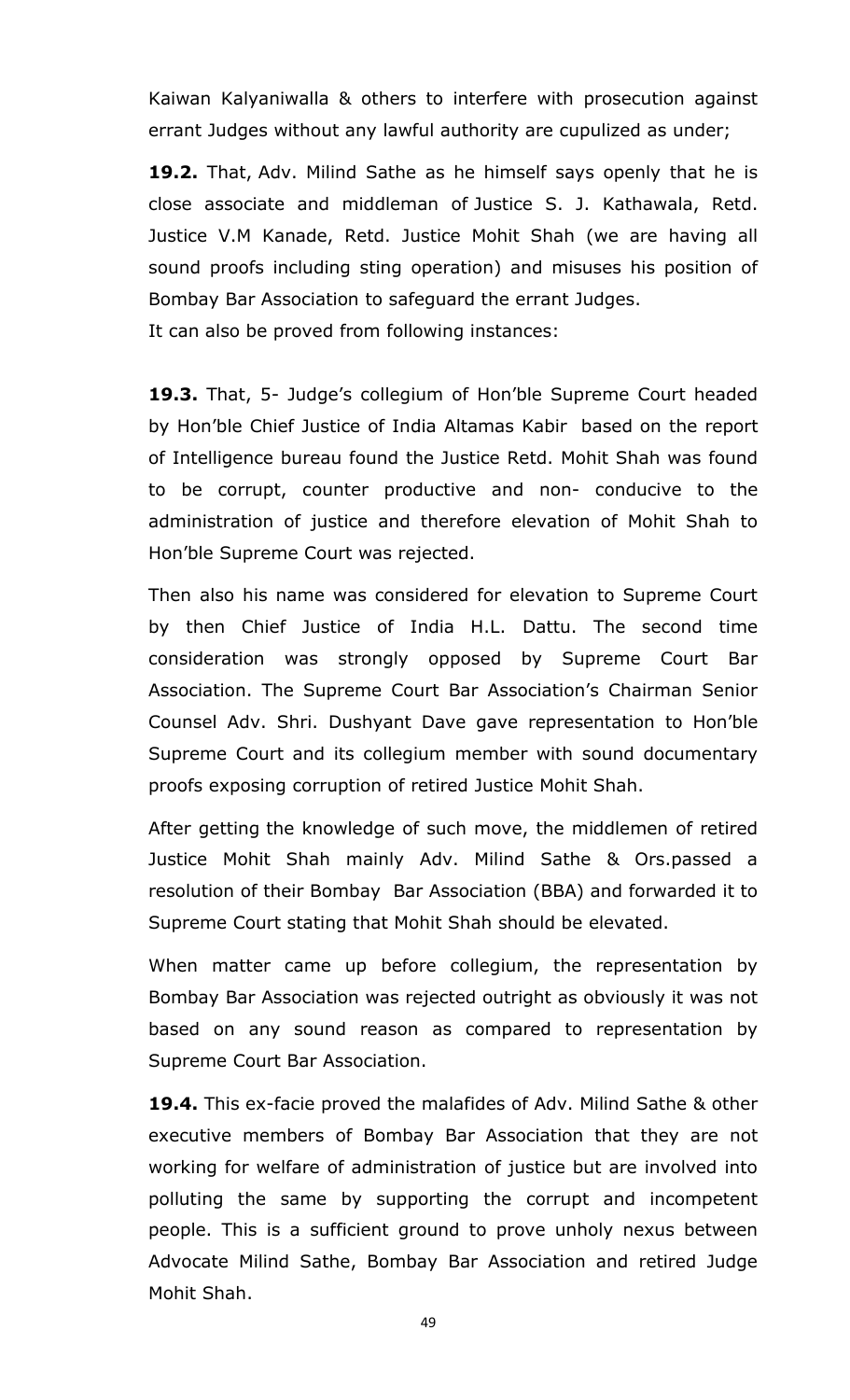**19.5.** It is worth to mention here that despite the reports of Intelligence Bureau and proofs given by Supreme Court Bar Association and decision of collegiums of 5 senior most Judges of Hon'ble Supreme Court, the accused Milind Sathe & his Bombay Bar Association did not think it proper to take any action against errant Justice Mohit Shah as earlier directed by Hon'ble Supreme Court to Bombay Bar Association (BBA) & Advocates' Association of Western India(AAWI) in the case of **C. Ravichandran Iyer Vs. Justice A. M. Bhattacharjee and Ors. (1995) 5 SCC 457,**where on the basis of representation given by Bombay Bar Association, Chief Justice of Hon'ble Bombay High Court resigned. But accused Adv. Milind Sathe & ors gave their full support to accused Judge Mohit Shah.

Hon'ble Supreme Court while criticizing Bombay Bar Association (BBA) observed as under;

*"Resolution against Chief Justice of Bombay High Court, to resign from the office as Judge by Bombay Bar Association [BBA] and the Advocates' Association of Western India [AAWI], Bar Council of Maharashtra and Goa [BCMG] - Justice A.M. Bhattacharjee Chief Justice of Bombay High Court resigned from the post.*

*The BBA filed a counter-affidavit through its President, Sri Iqbal Mahomedali Chagla.*

*Question raised in the petition about independence of judiciary –Held, when the Bar of the Court, in which the Judge occupies the set of office, honestly believes that the conduct of the Judge or of the Bench fouls the fountain of justice, or undermines or tends to undermine the dignity expected of a Judge and the people are tending to disbelieve the impartiality or integrity of the Judge - It is of importance to emphasise here that impeachment is meant to be a drastic remedy and needs to be used in serious cases. But there must exist some other means to ensure that Judges do not abuse the trust the society has in them. - proper care should be taken by the Bar Association concerned,. First, it should gather specific, authentic and acceptable material which would show or tend to show that conduct on the part of a Judge creating a feeling in the mind of 2 reasonable person doubting the honesty,*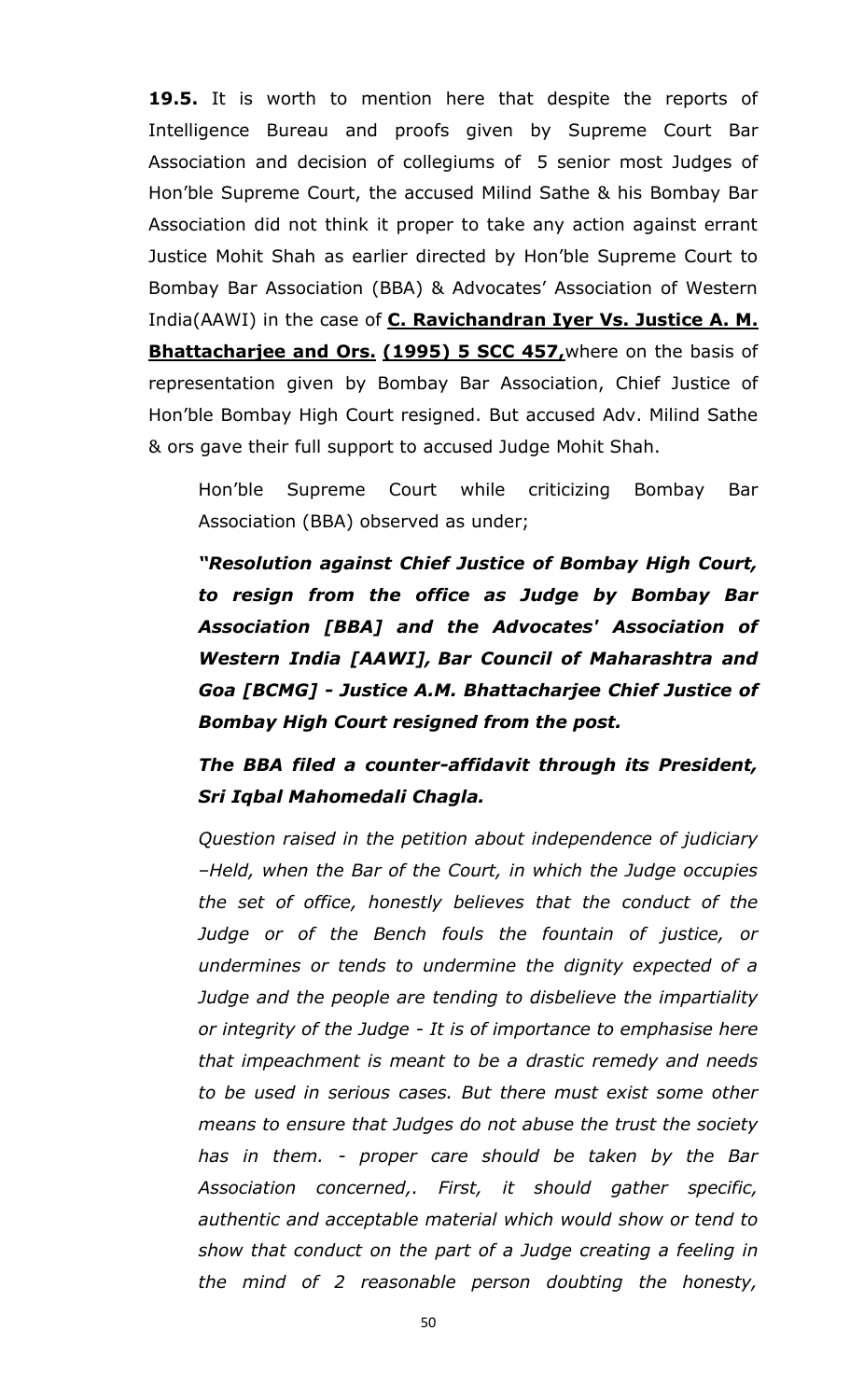*integrity, impartiality or act which lowers the dignity of the office but necessarily, is not impeachable misbehavior. In all fairness to the Judge, the responsible office bearers should meet him in camera after securing intervie and apprise the Judge of the information they had with them. If there is truth in it, there is every possibility that the Judge would mend himself. Or to avoid embarrassment to the Judge, the office bearers can approach the Chief Justice of that High Court and apprise him of the situation with material they have in their possession and impress upon the Chief Justice to deal with the matter appropriately.*

Despite the above direction to Bombay Bar Association (BBA) & Advocates' Association of Western India (AAWI), they are not performing their duty as responsible members of the noble profession.

On the contrary, Bombay Bar Association (Adv. Milind Sathe, Adv. Rajeev Chavan etc.) stand by the side of errant Justice Mohit Shah and gave him a grand farewell.

This itself proves their intention and also their loyalty to corruption and disrespect to the decision 5- Judge Collegium of Hon'ble Supreme Court and also failure of their duty as an advocate as mandated by Hon'ble Supreme Court in Ramchandran's case *(supra)*.

> Oswald in Contempt said. *"Extra subservient bar is greatest misfortune happened to the Court"*

**19.6.** Furthermore in another Case of Justice S. J. Kathawala alleging that he had committed blatant wrong in order to help an accused in a case related to property worth Rs. 5000 Crore. The gross illegality by Ld. Justice S. J. Kathawala was that he did not recorded the statement of a Public Servant and created forged record of Court proceedings to save the accused. However the episode was recorded in a sting operation done by one Social Activist.

A complaint is lodged against Ld. Justice S. J. Kathawala of Bombay High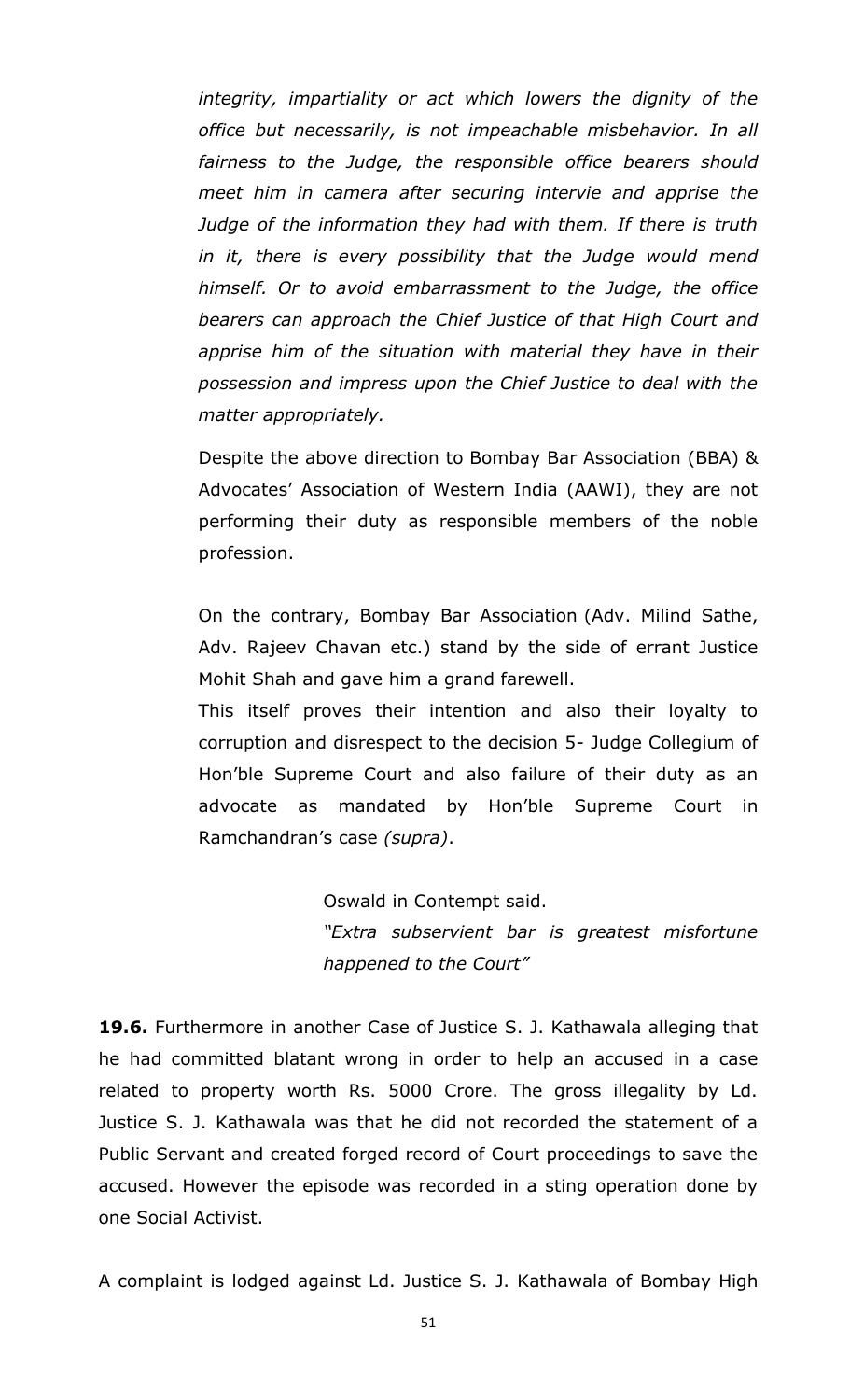Court.

When the complaint was under enquiry by Hon'ble Chief Justice of India then in order to threaten the informant and their advocates, Adv. Milind Sathe through his BBA & AAWI filed Contempt Petition against the complainant and the witness.

**The said Criminal Contempt Petition No. 1 of 2017 filed by Bombay Bar Association (BBA) & Advocates' Association of Western India (AAWI) is not supported by any proof, nor having a mention of single word to say that as to whether any wrong information or incorrect statement is made by the complainant in his complaint against Justice S.J.Kathawala.**

**19.7.** Furthermore the Petition filed by Bombay Bar Association (BBA) was itself containing false and misleading evidences. Adv. Nilesh Ojha (Respondent No.3) filed an application being Criminal Application No.03 of 2017 before Hon'ble Bombay High Court for taking action against members of Bombay Bar Association (BBA) & Advocates' Association of Western India(AAWI) under section 191,192,193, 464, 466, 471,474, r/w 120 (B) & 34 etc. of Indian Penal Code as per provisions of Section 340 of Criminal Procedure Code. Adv. Nilesh Ojha also claimed Compensation of Rs. 100 Crores. Bombay Bar Association (BBA) & Advocates' Association of Western India (AAWI).

> Thereafter the accused Adv. Milind Sathe have not persued the said matter for hearing.

> Even Adv. Nilesh Ojha had given letter to Chief Justice of Hon'ble Bombay High Court, then too, the matter is not listed.

> But these material facts were suppressed by Adv. Milind Sathe in his letter dated 23.03.2019. This itself makes him liable for prosecution.

In **Samson Arthur Vs. Quinn Logistic India Pvt. Ltd. and Ors. 2015 SCC OnLine Hyd 403** it was held that;

*"Section 340 of Cr.P.C- SUPPRESSIO VERI SUGGSTIO*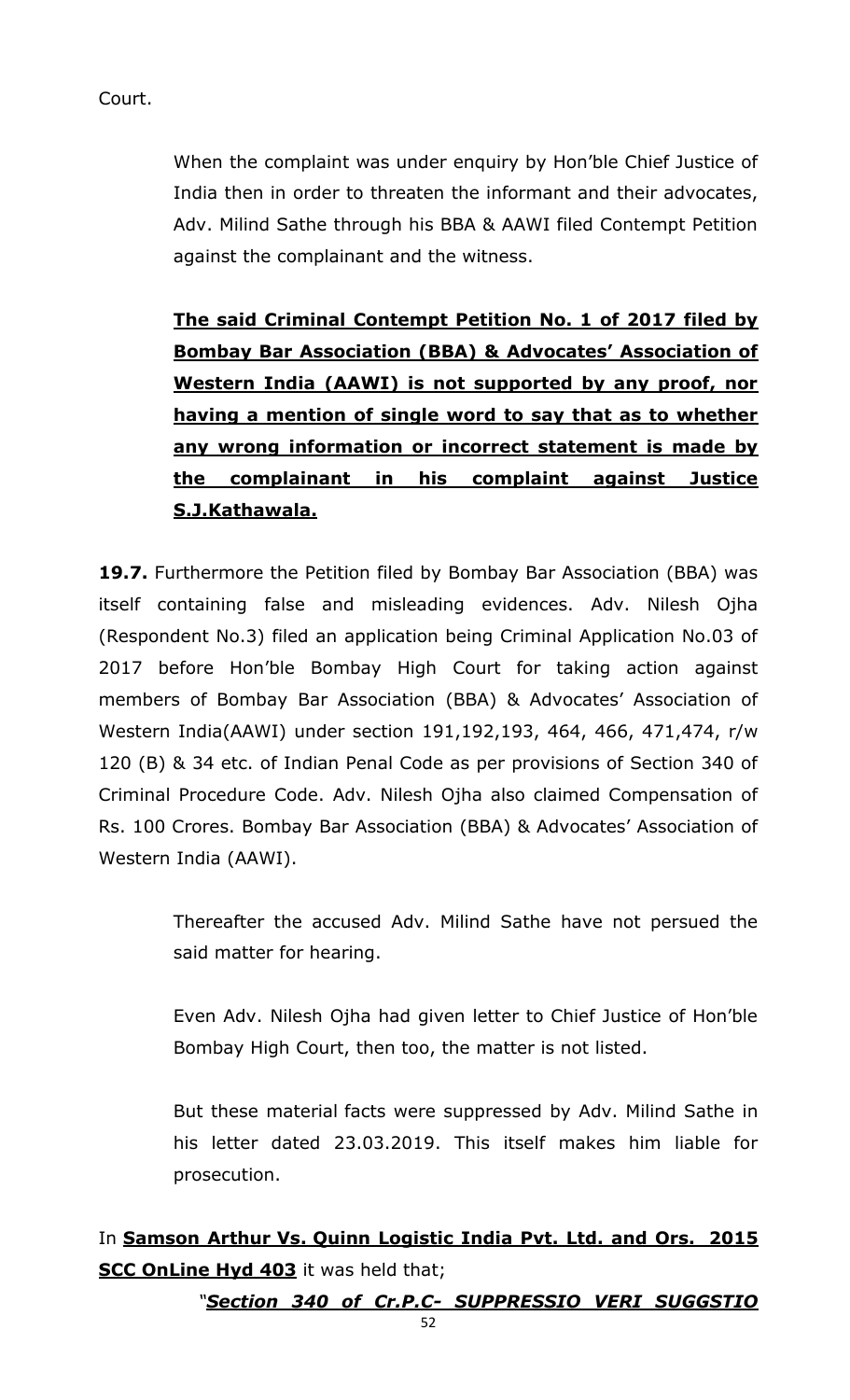### *FALSI – SUPPRESSION AND FALSE STATEMENT BEFORE COMPANY COURT.*

*A] Suppressio veri", i.e., the suppression of relevant and material facts is as bad as Suggestio falsi i.e., a false representation deliberately made. Both are intended to dilute- one by inaction and the other by action. "Suppressio veri Suggestio falsi"-suppression of the truth is equivalent to the suggestion of what is false.*

*B] A false statement willfully and deliberately made, and a suppression of a relevant and material fact, interfere with the due course of justice and obstruct the administration of justice.*

*C] An enquiry, when made under [Section 340\(1\)C](https://indiankanoon.org/doc/636921/)rPC, is really in the nature of affording a locus paenitentiae to a person and, at that stage, the Court chooses to take action.*

*D] As a petition containing misleading and inaccurate statements, if filed to achieve an ulterior purpose, amounts to an abuse of the process of the court, the litigant should not be dealt with lightly. A litigant is bound to make full and true disclosure of facts.*

*E] It is the duty of the Court, once false averment of facts are discovered, to take appropriate steps to ensure that no one derives any benefit or advantage by abusing the legal process. Fraudulent and dishonest litigants must be discouraged. (A. Shanmugam24). It is the bounden obligation of the Court to neutralize any unjust and/or undeserved benefit or advantage obtained by abusing the judicial process.*

*F]Dishonesty should not be permitted to bear fruit and confer benefit to the person who has made a misrepresentation.*

*G] A person, whose case is based on falsehood, can be summarily thrown out at any stage of the litigation. (S.P. Chengalvaraya Naidu (Dead) by LRs. v. Jagannath (Dead) by LRs. ). Grave allegations are levelled against the appellants herein of having deliberately and consciously made false statements on oath, of having suppressed material facts, and to have misled the* 

53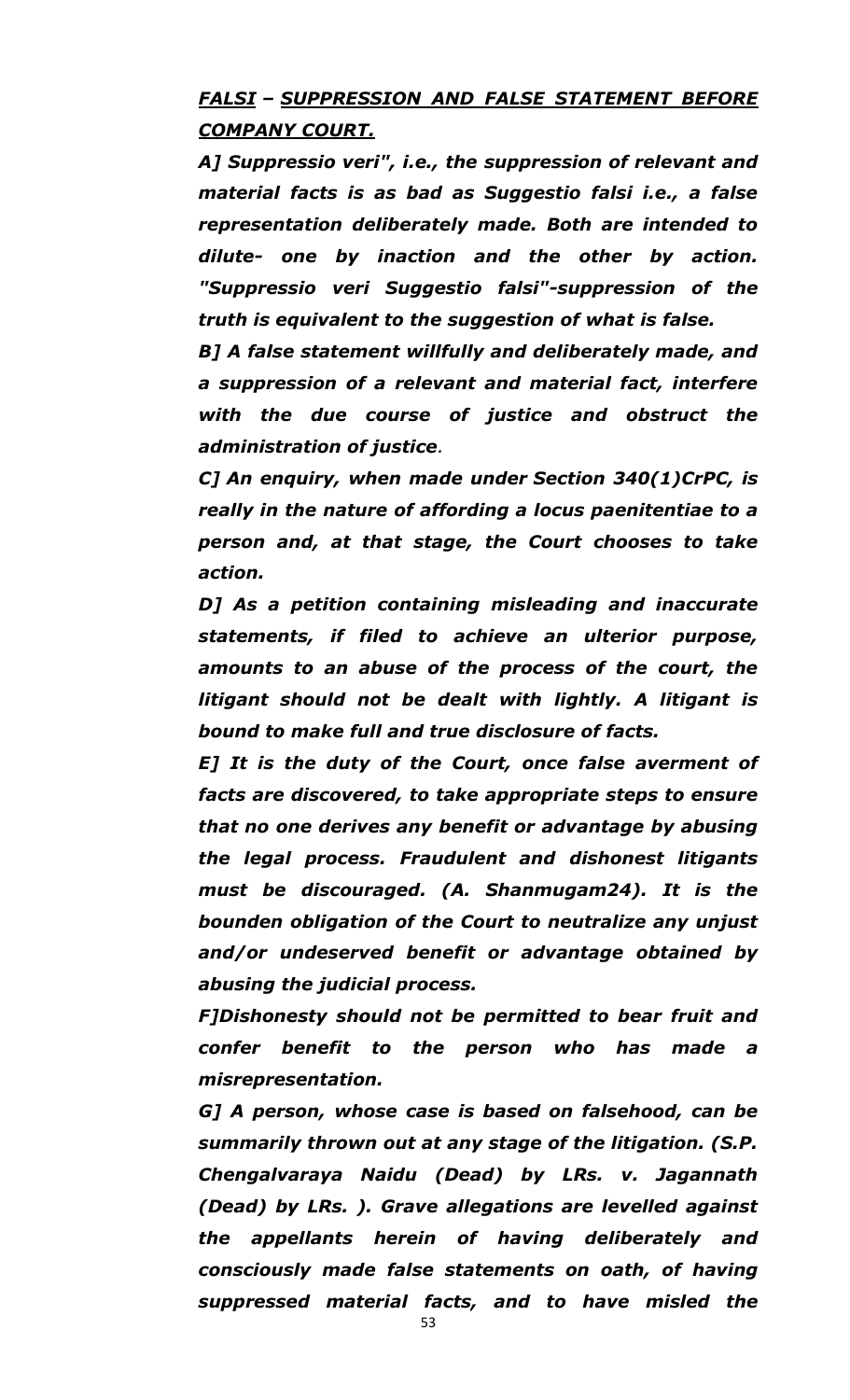*Company Court into passing an order appointing a provisional liquidator and, thereafter, into passing an order of winding up. These allegations, if true, would mean that the process of the Court has been abused. It is therefore expedient, in the interest of justice, that the matter is enquired into and action is taken by lodging a complaint before the Magistrate. Compounding offences, where litigants are alleged to have abused the process of Court, may not be justified. We find no merit in the submission of Sri S. Ravi, Learned Senior Counsel, that the offences, alleged to have been committed by the appellants, should be compounded."*

**19.8.** That the letter Dated 23.03.2019 in para 3.7 itself states that earlier also when complaint was filed against Judges especially against Justice S.J.Kathawala, they come in his defence and made representation dated 30<sup>th</sup> June, 2018 against the Complaint by Indian Bar Association the complaint of IBA which is based on proofs.

> The allegation in para 3.8 of the letter by accused Adv. Milind Sathe is itself a case of perjury. This issue is regarding gross illegaties of Justice A.K.Menon was already dealt in the Complaint Under Section 340 of Criminal Procedure Code filed against Bombay Bar Association.

For the sake of brevity it is explained as under:

It is falsly and maliciously mentioned by BBA that the Complaint of Adv. Nilesh Ojha against Justice A.K.Menon was rejected. In fact it was informed by secretariat of Hon'ble President of India to Adv. Nilesh Ojha that the procedure of action against Judges can be the jurisdiction of different forums including impeachment proceedings.

**19.9.** Further the Contempt notice against Respondent No. 3 was based on the incorrect misleading observation of Justice A.K.Menon and in reply to the said notice Respondent No. 3 had filed affidavit supported by proofs and demanded compensation of Rs. 5 Crores . Till date the said Contempt proceedings are not listed.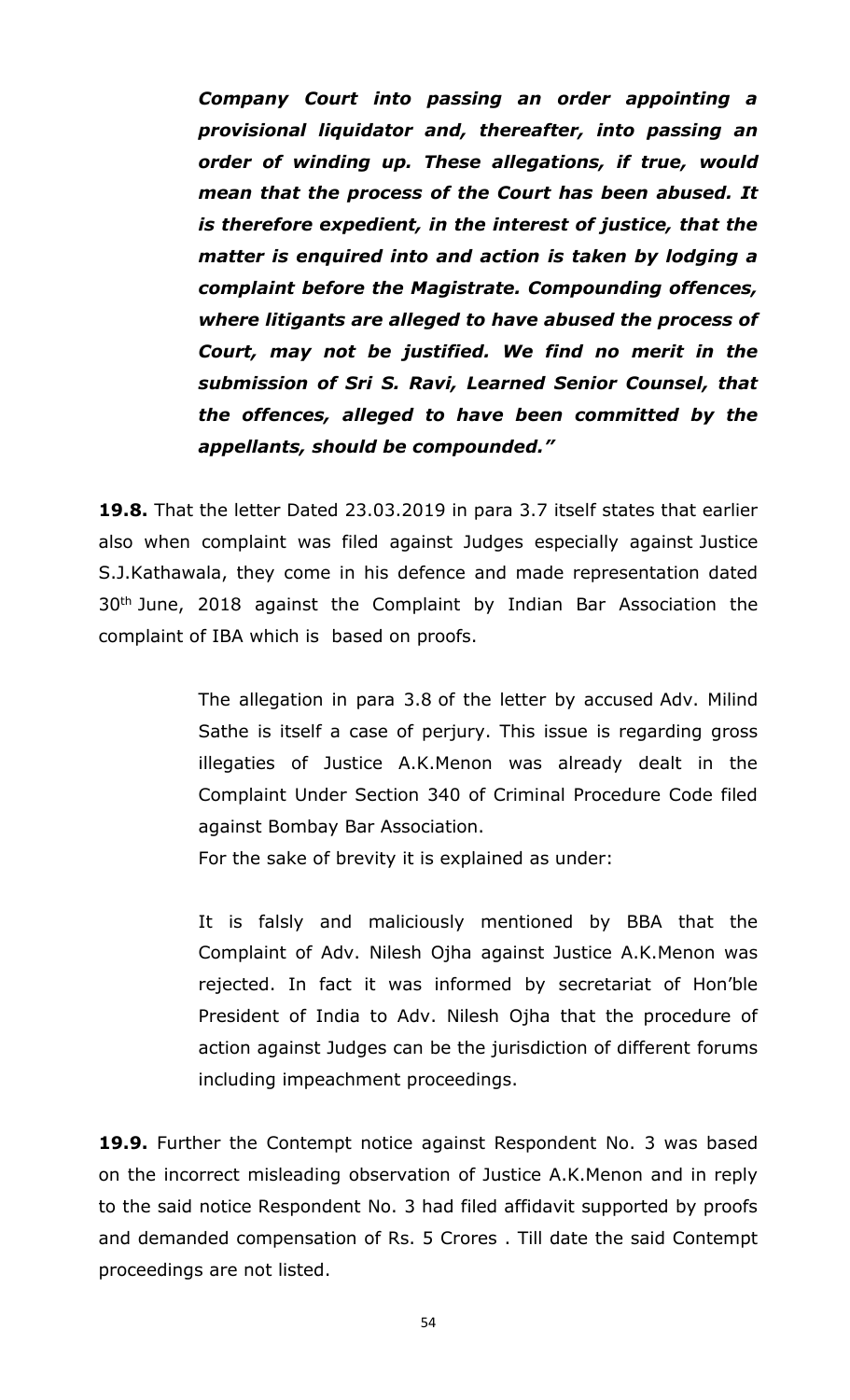It is worth to mention here that the records of the same case were stolen by associates of Adv. Milind Sathe and Complaint under section 409 of Indian Penal Code is likely to be registered soon as Respondent No. 3 gave Complaint to Hon'ble Chief Justice of Bombay High Court and in the said act of stealing of Court record the beneficiaries are Adv. Aspi Chinoy, Adv. Derius Khambata, Adv. Federal & Rashmikant & Other.

In a similar case Division Bench of Hon'ble Bombay High Court in the case of **Suo Motu (Court's on its own motion) Vs. T.G Babul 2018 SCC OnLine Bom 4853** had apologized the advocates for illegality committed by the Ld. Single Judge while issuing contempt notice.

"*28 "We are, therefore, of the considered view that the observations made by the Ieamed Single Judge are totally contrary to the material placed on record. We may only observe that, while making such drastic observations, which have the effect of adversely affecting the career of the promising Lawyers, some sort of caution and circumspection ought to have been exercised by the learned Single Judge. Perusal of the order passed by the learned Single Judge itself would reveal, that the names of Lawyers who were appearing in the matters were known to the learned Single Judge, inasmuch as he had called for Vakalatnamas. The least that the learned Single Judge should have done was to give notice to theses lawyers before making any obervation with regard to their conduct.*

*29. We find that such an exercise by the learned Single Judge was wholly "unwarranted in the facts and circumstances of the case. Had the learned Single Judge called upon the Lawyers, they couId have assisted the Court. May be after perusing the record which we have perused, the learned Single Judge would have come to the some other conciusion and would not have passed such a drastic order. We are sure that the learned Singie Judge must not have intended to cause any harm to the Lawyers, but, in a spur of moment, on the basis of submission made before him, he might have passed the said order. We may gainfully refer to the observations of Lord Denning in the case of Balogh v. Crown Court at St Albans, All England Law*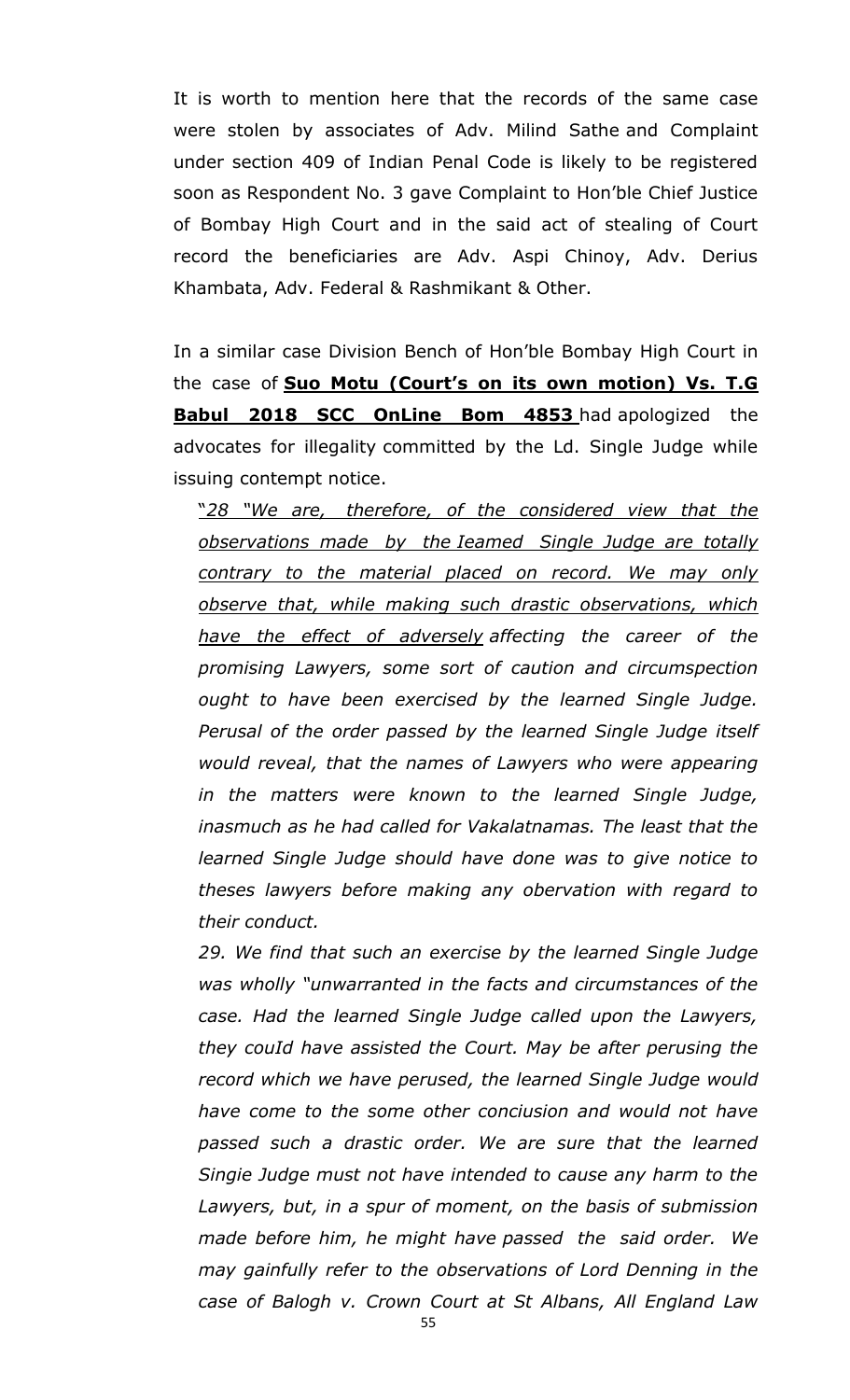*Reports, [1974] 3 ALL ER 283, which read thus:*

*" ...... We always hear these appeals within a day or two. The present case is a good instance. The Judge acted with a firmness which became him. As it happened, he went too far. That is no reproach to him. It only shows the wisdom of having an appeal"*

*30. We only wish to adopt the aforesaid observations, With only one change i.e. instead of word "appeal" – word "referance".*

*31. We cannot undo the damage which is caused to the Lawyers concernced and the agony with which they were required to go through for no reason. The only thing that we can do is to express regreat for the same.*

*32. In the result, the Proceedings initiated as per the referance of the Learned Single Judge shall stand dropped.*

*20. However, the learned Single Judge appears to have lost sight of the fact that, some of the Judicial Officers are courageous enough not only to ignore the orders passed by this Court, but also by the Apex Court. Perusal of the record would reveal that the Zilla Parishad had specifically taken a stand before the learned Labour Court that, a statement was made by the Zilla Parishad before the Division Bench of this Court and that the termination of complainants before them was in accordance with the statement made before the Division Bench of this Court. It will be relevant to refer to paragraph 5 of the order passed by the learned Labour Court, Chandrapur, dt.2.11.2007 in Complaint (ULP) No. 90 of 2007 and Others.*

*"Respondent has filed reply at Ex. 11. It is submitted that as per statement made by their counsel Shri H.A. Deshpande it was necessary for them to cancel earlier selection process and start fresh process which is undertaken. Therefore complainants are bound to be terminated. So to allow them as fresh candidates for interview, there is nothing wrong to rectify mistake or mistaken view. They are required to conduct fresh interview. They have submitted that termination is not illegal. Complainants were wrongly appointed on the basis of old list. The appointment was purely temporary. Complainants were on probation of one*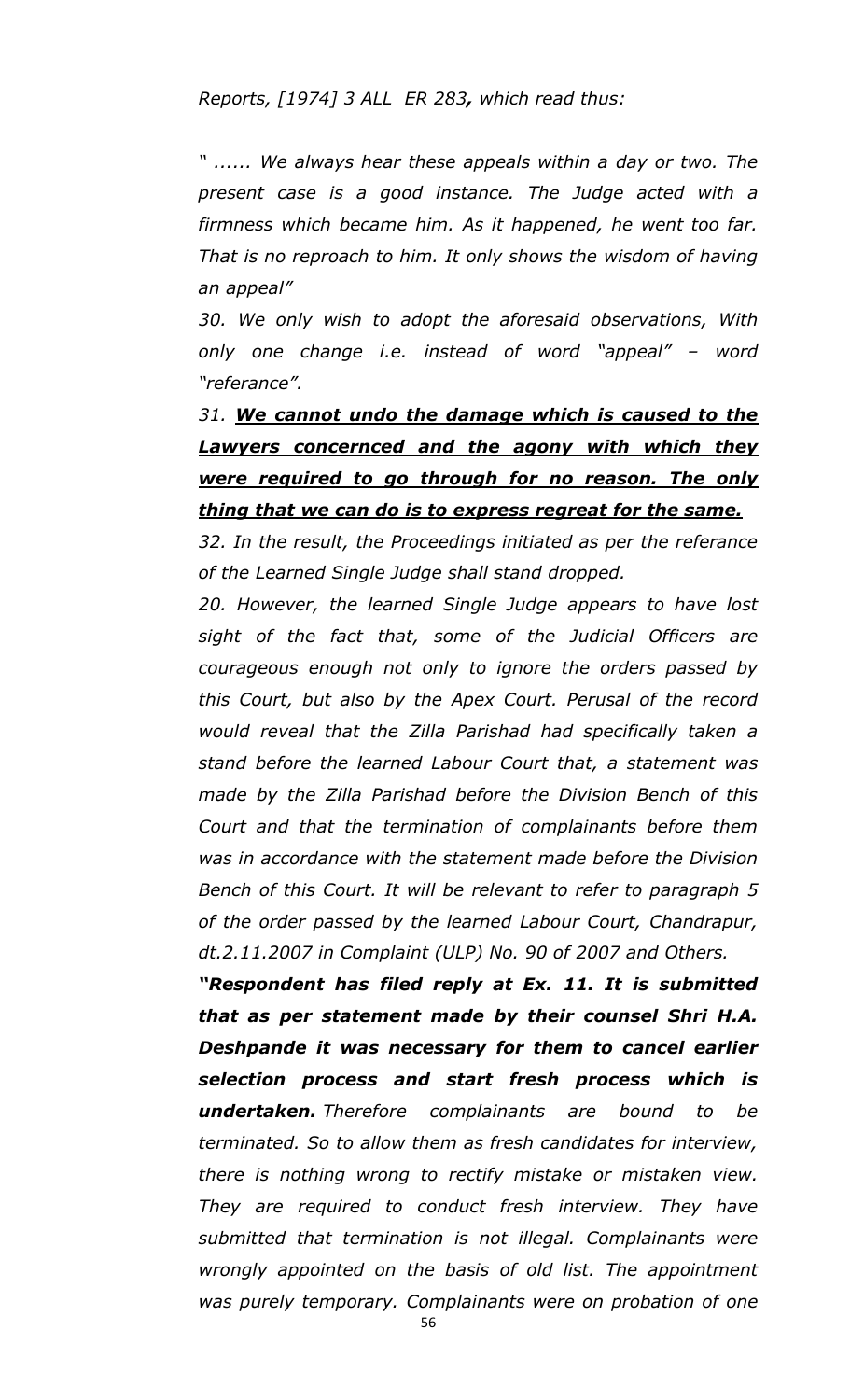*year and their services are liable to be terminated. Complainants have tactfully suppressed material fact. There is no cause of action in the present complaints. It prays to reject these applications. "*

*21. Perusal of the aforesaid order would reveal that, the impression of the learned Single Judge that no Labour Court can pass an order if it was pointed out that the statement made by the petitioner before this Court, is incorrect from the record itself. Perusal of the order dt.2.11.2007 would reveal that, in spite of the Zilla Parishad specifically informing the learned Labour Court about the statement made before this Court, the learned Labour Court has been courageous enough to grant interim protection. Not only that, but same came to be challenged before the learned Single Judge of this Court. It appears that, 'in the said petition being Writ Petition No. 4206 of 2008, which was again filed by same celebrated Irfan Hussain, Intially, on 1.12.2015, only rule was granted. Subswquentaly, the said petition came to be listed before the very same learned Single Judge , who has passed the referral order."*

**19.10.** Needless to mention here that as per Constitution Bench judgment in **Baradkanta Mishra Vs. Registrar (1974) 1 SCC 374** the previous contempt cannot be taken in to consideration.

> Secondly, all the abovesaid cases are still sub-judice matters and the alleged contemnors are entitled for protection of presumption in said cases. But taking reference of said subjudice cases BBA & BILS committed contempt of this Hon'ble Court.

**19.11.** That, the entire letter dated 23.03.2019 sent by Adv. Milind Sathe nowhere states that which part of the Complaint given by Adv. Vijay Kurle, & Rashid Khan Pathan is wrong or incorrect. But in the letter there is only repeating of the words that we people are in habit of making Complaints maliciously.

> This itself proves the hollowness of the letter dated 23.03.2019 by accused Adv. Milind Sathe.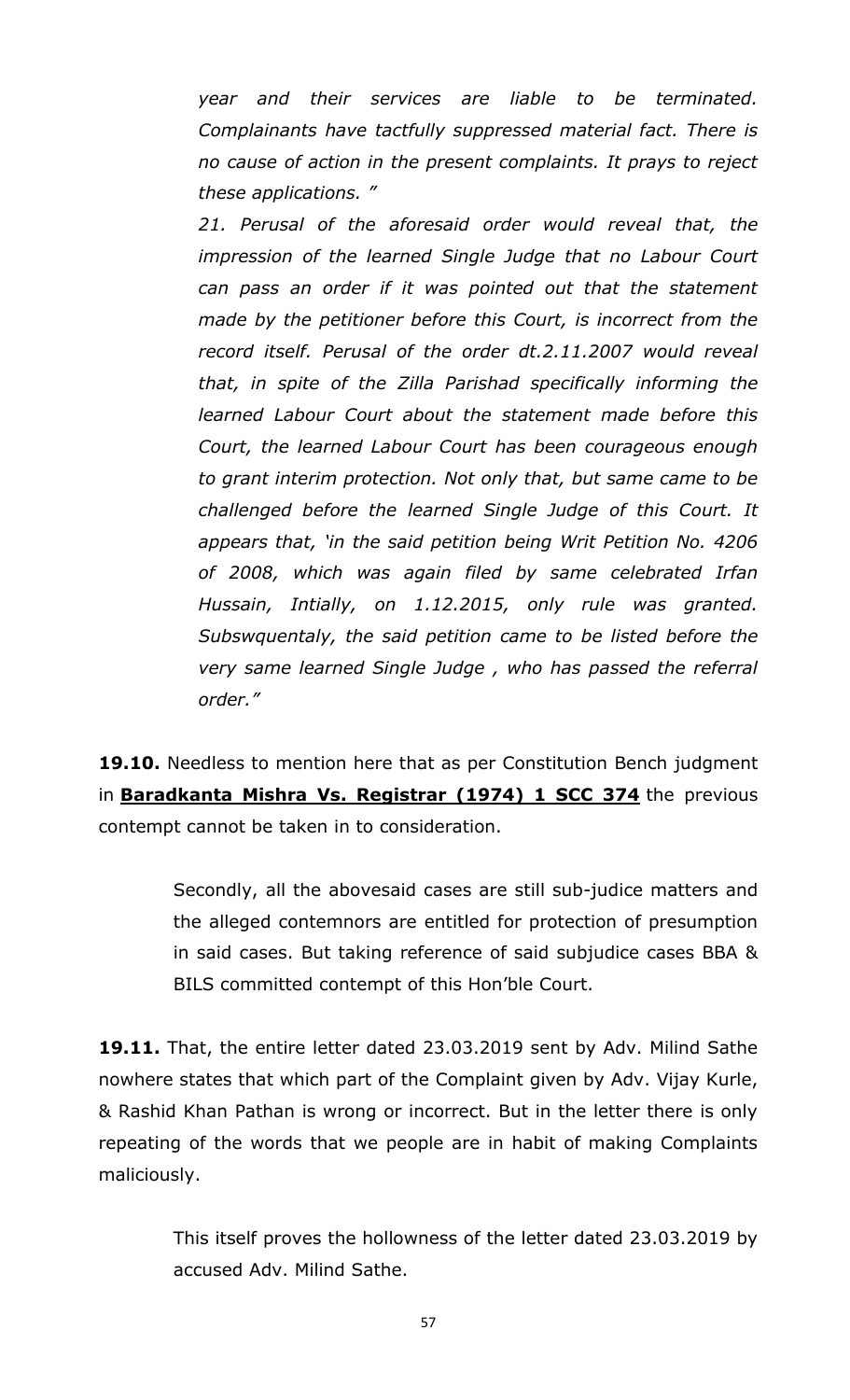Hon'ble Delhi High Court (C.B.I Special Court) in the case of **Benny Mohan Vs. State (Govt. of NCT of Delhi)** had ruled that;

"*Reverting to the present matter, it is found that in the proceedings dated 03.07.2015, inter alia, it has been observed by ld. Trial court that the defence counsel was continuously disturbing the proceedings and getting into baseless and illogical arguments with the Court and spoke unnecessarily and irrelevant words against Ld. PP for State, witness as well as Presiding Officer. But there is no mentioning of the exact words uttered by the defence counsel which forced Ld.Trial Court to observe the same to be baseless or illogical. It transpires the lack of cogent material in the impugned proceedings, in regard to the exact conduct of defence counsel unacceptable to the Ld.Trial Court.*

**19.12.** The Bombay Bar Association (BBA) is adopting perceptually causal approach and recourse to falsehood is taken with oblique motive and with ulterior purposes to hinder, hamper and impede the flow of justice and which performing their legal duties as they are suppose to do and therefore Adv. Milind Sathe of Bombay Bar Association (BBA) alongwith all signatories to the resolution of Bombay Bar Association and Mr. Kaiwan Kalyaniwalla with all signatories to the resolution by Bombay Incorporated Law Society (BILS) are liable to punished under Contempt as per law laid down in **Chandrashashi Vs. Anil Kumar (1995) 1 SCC 421.** They are also liable to be prosecuted under section 191,192,193,199,200,465,466,469,471,474, r/w 120(B) & 34 of Indian Penal Code.

**19.13.** In **Ahmad Ashrab, Vakil Vs. State 1926 SCC OnLine ALL 365** it is ruled as under;

> *A) Indian Penal Code, Sec. 466, 193 – 10 years imprisonment to defendants and Lawyer for filling false reply to defeat the lawful claim of the plaintiff. – Practitioner Suspended.*

> *In the suit filed by the plaintiff, the defendant used forged documents. Jokhul Lal having only four sons. But defendants tried to create confusion to show that he had fifth. This forgery was carried out by ganjeshri. Based on the aforesaid false*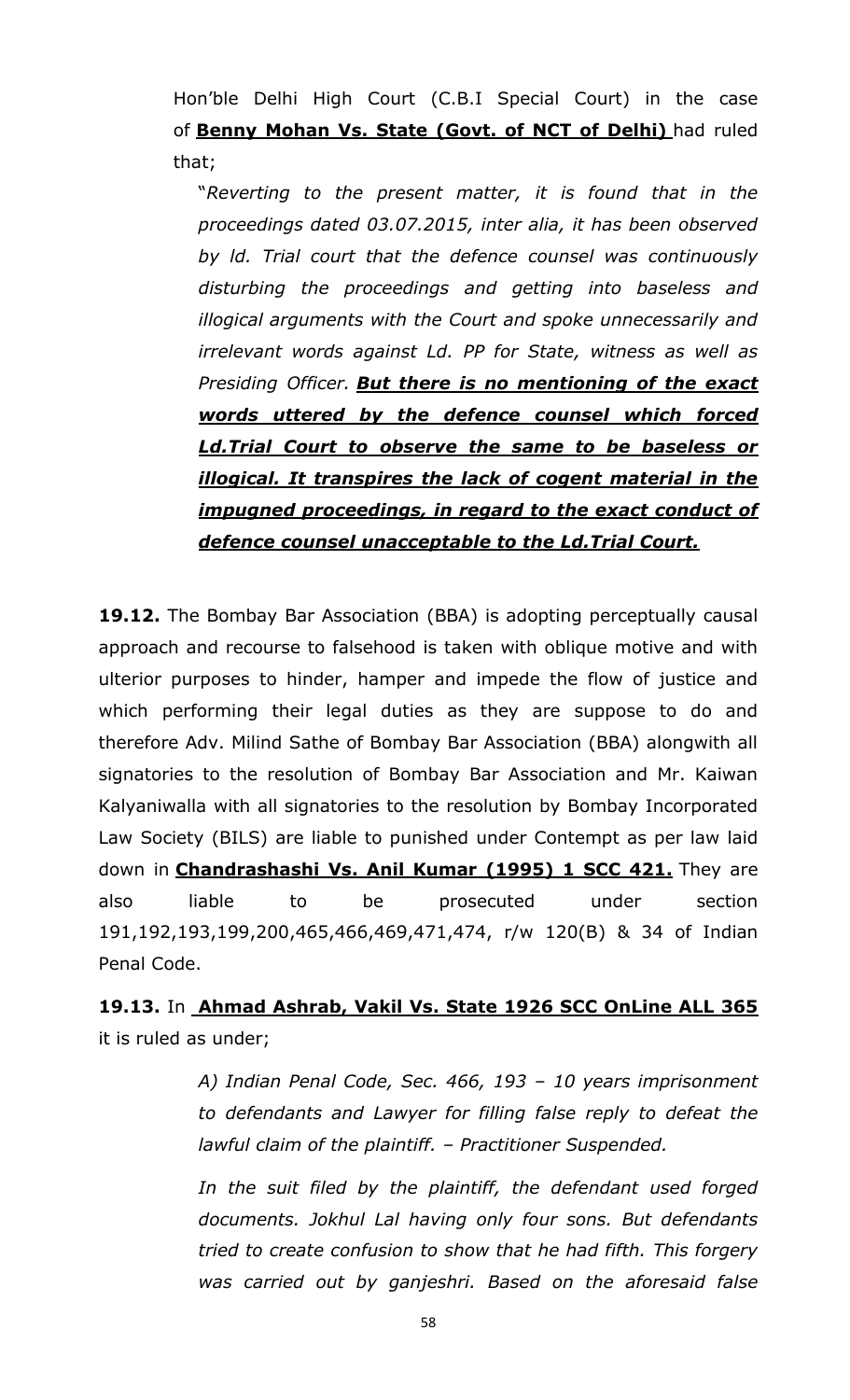*documents a document, which was answer to the application for review, was prepared and filed in the court. The said document /reply was signed by Vakil, Ahmad Ashrat.*

*B) I.P.C. 466, 193 – A Defendant was sentenced to two rigorous imprisonment of 5 years for filling document containing false statement – Held, If Legal practitioner signs a document it is presumed that he fixes signatory with knowledge of contents – A Vakil so signing cannot plead that he did not know the contents – A man who signs his name to a document makes himself responsible in every way – He is bound to answer for every word, line, sentence and paragraph, and it will be no defence that somebody else wrote it and he only signed it – signature implies association and carries responsibility – He will be bound by all the implications arising from it just as much as if he had written every word – Practitioners must realize that if they associate themselves with statements which they know to be dishonest and untruthful for the purpose of misleading the Court then they should be punished - practitioner suspended.*

## **20. # CHARGE 4 # CONTEMPT OF SUPREME COURT DIRECTION IN DATTARAJ THAWRE VS. STATE AIR 2005 SC 540**

It is ruled by Hon'ble Supreme Court in **Dattaraj Thawre Vs. State AIR 2005 SC 540** case as under;

*"Advocate to gain private profit and to gain ulterior purposes filed petition and claiming it to be in the interest of publicofficial document annexed to the petition but no explanation is given as to how he come in possession thereof -the attractive brand name of public interest litigation should not be used for suspicious product of mischief and it should not be publicity oriented or founded on personal vendetta – Bar Council and Bar Association directed to ensure that no member of the bar becomes party as petitioner file frivolous petitions- no one should be permitted to bring disgrace to the noble profession and high traditions of the bar. Imposition of cost Rs 25000/ on advocate is proper- Copy of order sent to*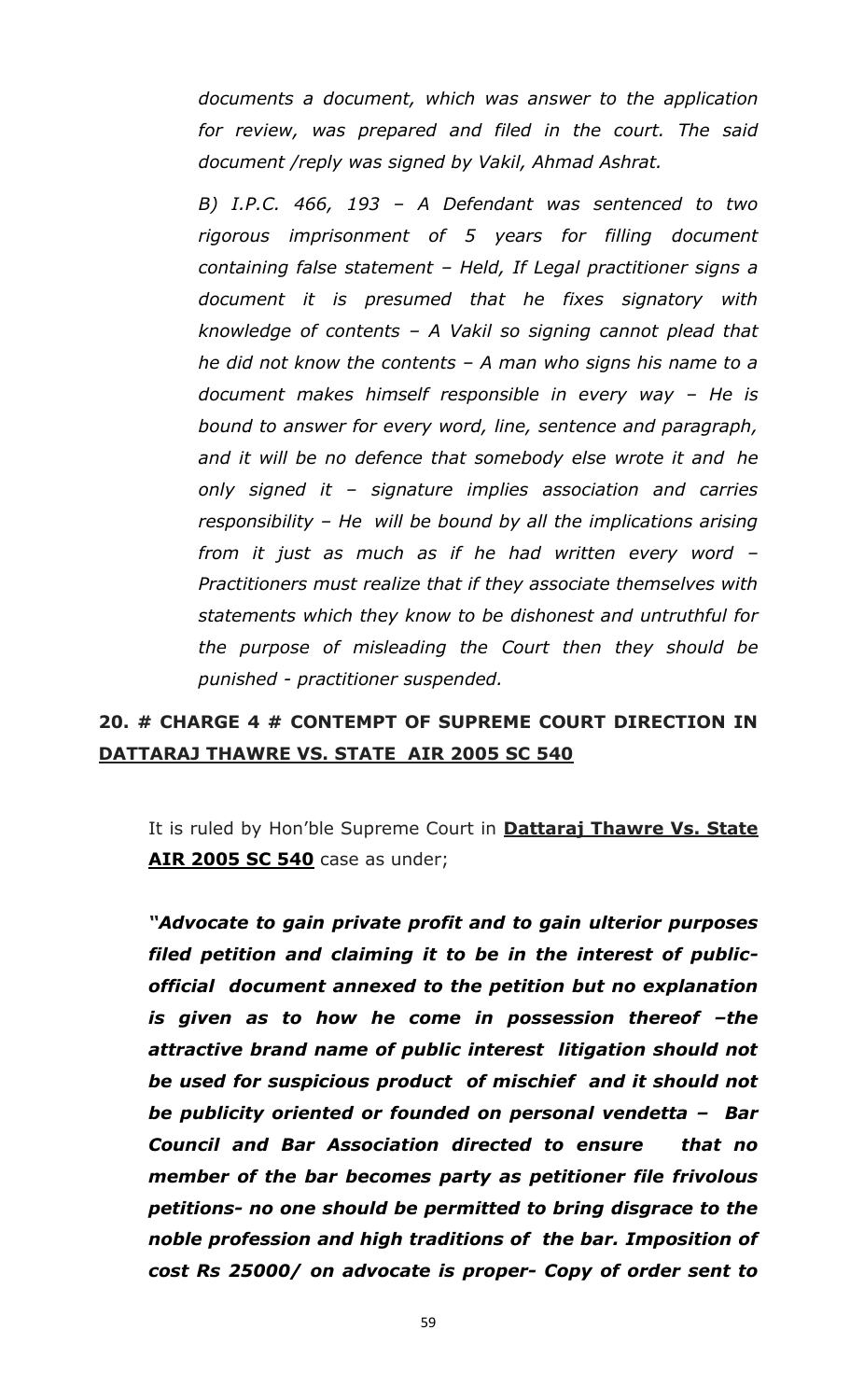### *Bar Council for necerry action against advocate."*

But Advocate Milind Sathe, Advocate Nitin Thakkar and his Associates took a stand before Hon'ble Bombay High Court that, they are not bound to disclose the sources of information in filling **Criminal Contempt Petition No. 03 of 2017.**

This shows their tendency to undermine the majesty and dignity of Hon'ble Supreme Court and therefore they are liable to be expelled permanently from the Roll of Bar Council of Maharashtra & Goa.

# **21. # CHARGE 5 # CONTEMPT OF DIRECTION BY HON'BLE SUPREME COURT IN THEIR OWN CASE TO THEM IN THE CASE OF C. RAVICHANDRAN IYER VS. JUSTICE A. M. BHATTACHARJEE (1995) 5 SCC 457.**

In abovesaid case Hon'ble Supreme Court had set-out the procedure for making complaint against Judges and it was further ruled as under:

*"Resolution against Chief Justice of Bombay High Court, to resign from the office as Judge by Bombay Bar Association [BBA] and the Advocates' Association of Western India [AAWI], Bar Council of Maharashtra and Goa [BCMG] - Justice A.M. Bhattacharjee Chief Justice of Bombay High Court resigned from the post.*

*The BBA filed a counter-affidavit through its President, Sri Iqbal Mahomedali Chagla.*

*Question raised in the petition about independence of judiciary –Held, when the Bar of the Court, in which the Judge occupies the set of office, honestly believes that the conduct of the Judge or of the Bench fouls the fountain of justice, or undermines or tends to undermine the dignity expected of a Judge and the people are tending to disbelieve the impartiality or integrity of the Judge - It is of importance to emphasise here that impeachment is meant to be a drastic remedy and needs to be used in serious cases. But there must exist some other means to ensure that Judges do not abuse the trust the society has in them. - proper care should be taken by the Bar Association concerned,. First, it should gather specific,*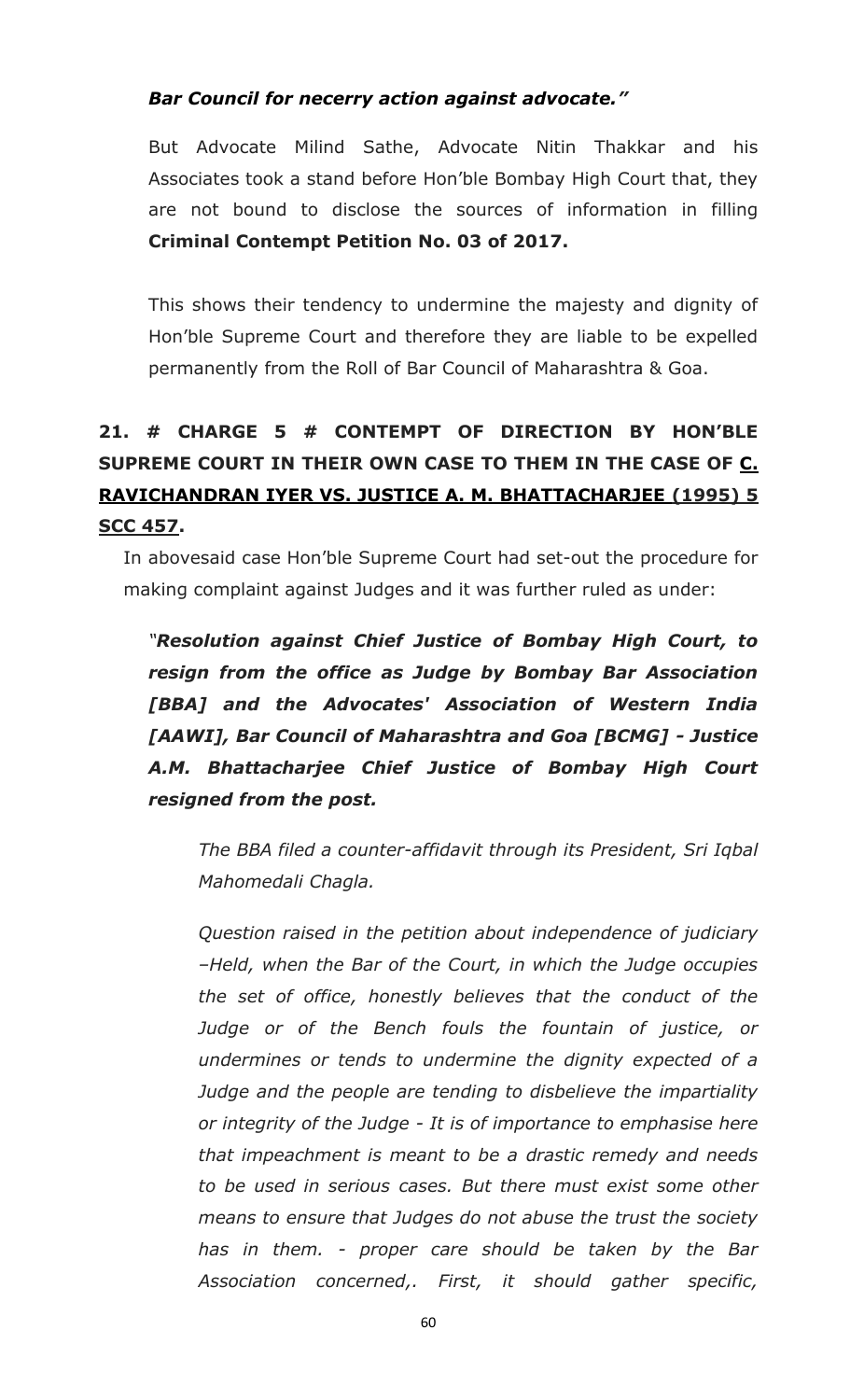*authentic and acceptable material which would show or tend to show that conduct on the part of a Judge creating a feeling in the mind of 2 reasonable person doubting the honesty, integrity, impartiality or act which lowers the dignity of the office but necessarily, is not impeachable misbehavior. In all fairness to the Judge, the responsible office bearers should meet him in camera after securing interview and apprise the Judge of the information they had with them. If there is truth in it, there is every possibility that the Judge would mend himself. Or to avoid embarrassment to the Judge, the office bearers can approach the Chief Justice of that High Court and apprise him of the situation with material they have in their possession and impress upon the Chief Justice to deal with the matter appropriately.*

*The Chief Justice of India is expected to find a desirable solution in such a situation to avoid embarrassment to the learned Judge and to the Institution in a manner which is conducive to the independence of judiciary and should the Chief Justice of India be of the view that in the interests of the institution of judiciary it is desirable for the learned Judge to abstain from judicial work till the final outcome under Article 124(4), he would advise the learned Judge accordingly.*

*Even if the Judge were not eventually condemned, the mere invocation of the statutory provisions might taint him with a devastating stigma. The vestment of authority might remain but the aura of respect and confidence so essential to the judicial function would be forever dissipated. He, therefore, suggested that pressure by the peers would yield salutary effect on the erring judge and, therefore, judicial system can better survive by pressure of the peers*

*Misbehavior by a judge - Judicial office is essentially a public trust. Society is, therefore, entitled to except that a Judge must be a man of high integrity, honesty and required to have moral vigour, ethical firmness and impervious to corrupt or venial influences. He is required to keep most exacting standards of propriety in judicial conduct. Any conduct which tends to undermine public confidence in the integrity and impartiality of*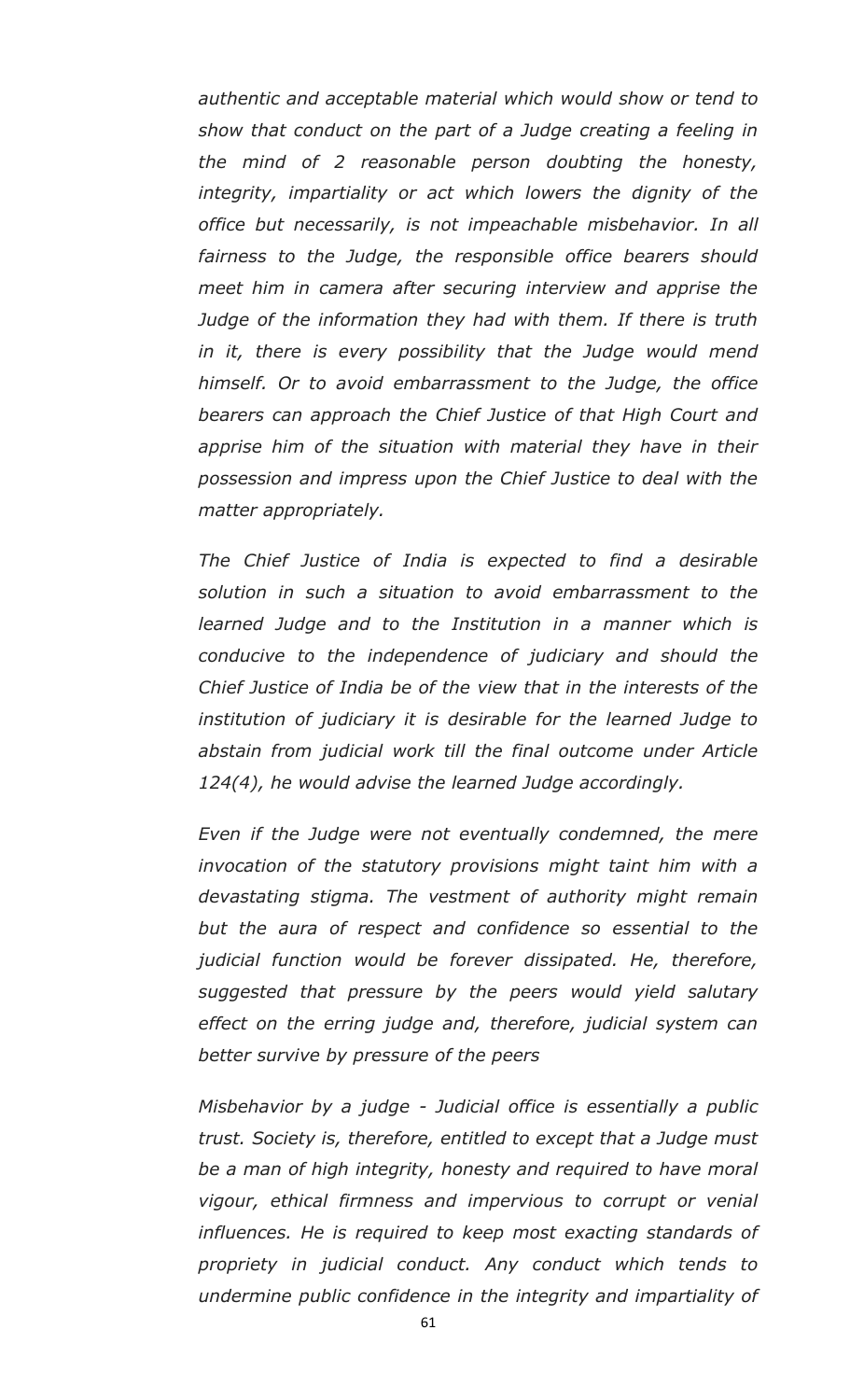*the court would be deleterious to the efficacy of judicial process. Society, therefore, expects higher standards of conduct and rectitude from a Judge.*

*The conduct that tends to undermine the public confidence in the character, integrity or impartiality of the Judge must be eschewed. It is expected of him to voluntarily set forth wholesome standards of conduct reaffirming fitness to higher responsibilities.*

*Guarantee of tenure to a Judge and its protection by the Constitution that he will not be removed without impeachment would not, however, accord sanctuary for corruption or grave misbehavior.*

*To keep the stream of justice clean and pure, the Judge must be endowed with sterling character, impeccable integrity and upright behavior. Erosion thereof would undermine the efficacy of the rule of law and the working of the Constitution itself. The Judges of higher echelons, therefore, should not be mere men of clay with all the frailties and foibles, human failings and weak character which may be found in those in other walks of life. They should be men of fighting faith with tough fibre not susceptible to any pressure, economic, political or any sort. The actual as well as the apparent independence of judiciary would be transparent only when the office holders endow those qualities which would operate as impregnable fortress against surreptitious attempts to undermine the independence of the judiciary. In short, the behavior of the Judge is the bastion for the people to reap the fruits of the democracy, liberty and justice and the antithesis rocks the bottom of the rule of law.*

*Scope and meaning of "misbehavior" in Article 124(4):*

*Willful abuse of judicial office, wilful misconduct in the office, corruption, lack of integrity, or any other offence involving moral turpitude would be misbehavior.*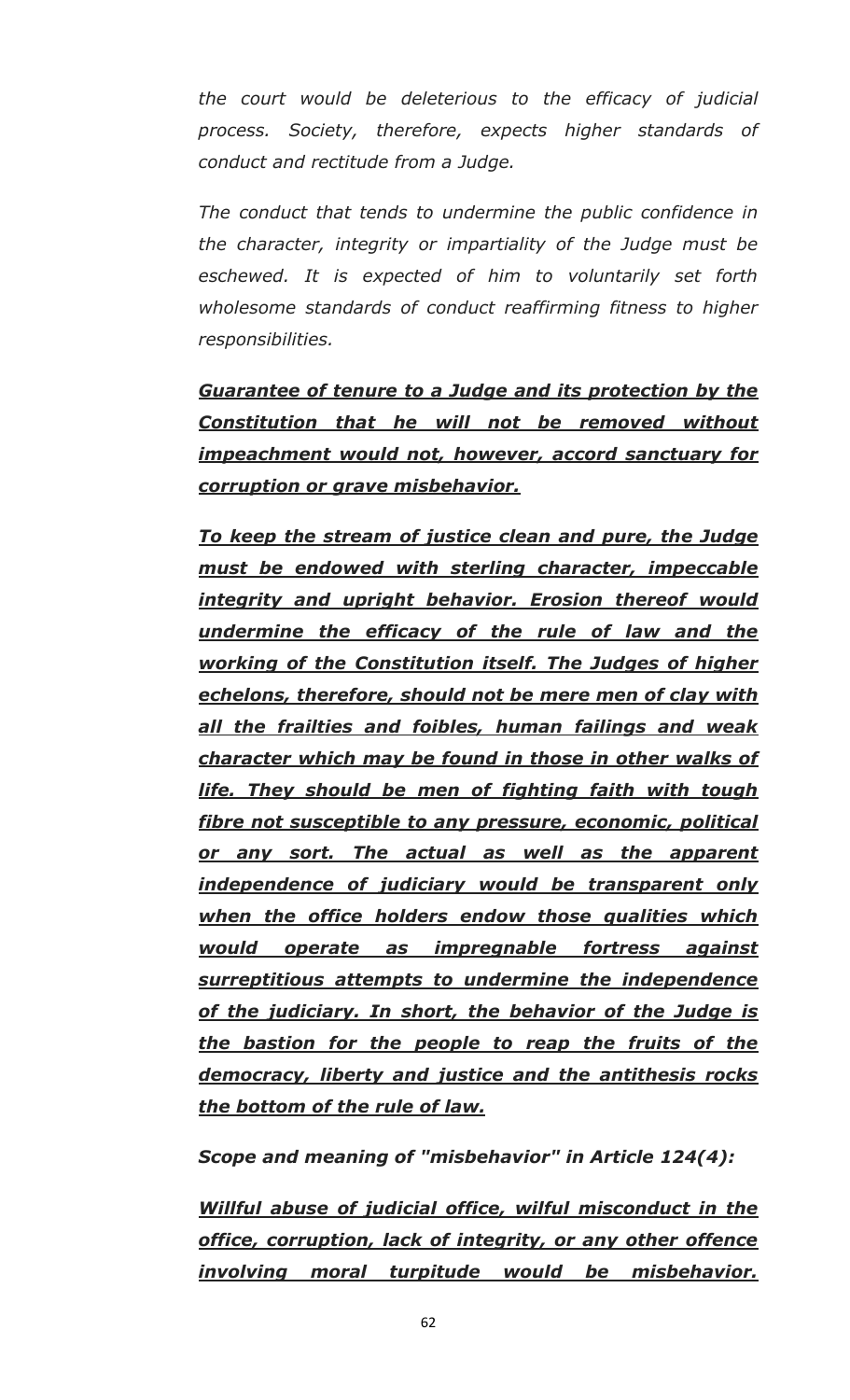*Misconduct implies actuation of some degree of mensrea by the doer. Judicial finding of guilt of grave crime is misconduct. Persistent failure to perform the judicial duties of the Judges or wilful abuse of the office dolusmalus would be misbehavior. Misbehavior would extend to conduct of the Judge in or beyond the execution of judicial office.*

*A misbehavior which is ' a good behaviour may be improper conduct not befitting to the standard expected of a Judge.*

*The bad behaviour of one Judge has a rippling effect on the reputation of the judiciary as a whole. When the edifice of judiciary is built heavily on public confidence and respect, the damage by an obstinate Judge would rip apart the entire judicial structure built in the Constitution.*

*26. Bad conduct or bad behavior of a Judge, therefore, needs correction to prevent erosion of public confidence in the efficacy of judicial process or dignity of the institution or credibility to the judicial office held by the obstinate Judge.*

*Rule of Law and Judicial Independence - Why need to be preserved?*

*10. The diverse contentions give rise to the question whether any Bar Council or Bar Association has the right to pass resolution against the conduct of a Judge perceived to have committed misbehavior and, if so, what is its effect on independence of the judiciary. -if there is one principle which runs through the entire fabric of the Constitution it is the principle of the rule of law, and under the Constitution it is the judiciary which is entrusted with the task of keeping every organ of the State within the limits of the law and thereby making the rule of law meaningful and effective. - The judiciary seeks to protect the citizen against violation of his constitutional or legal right or misuse or abuse of power by the*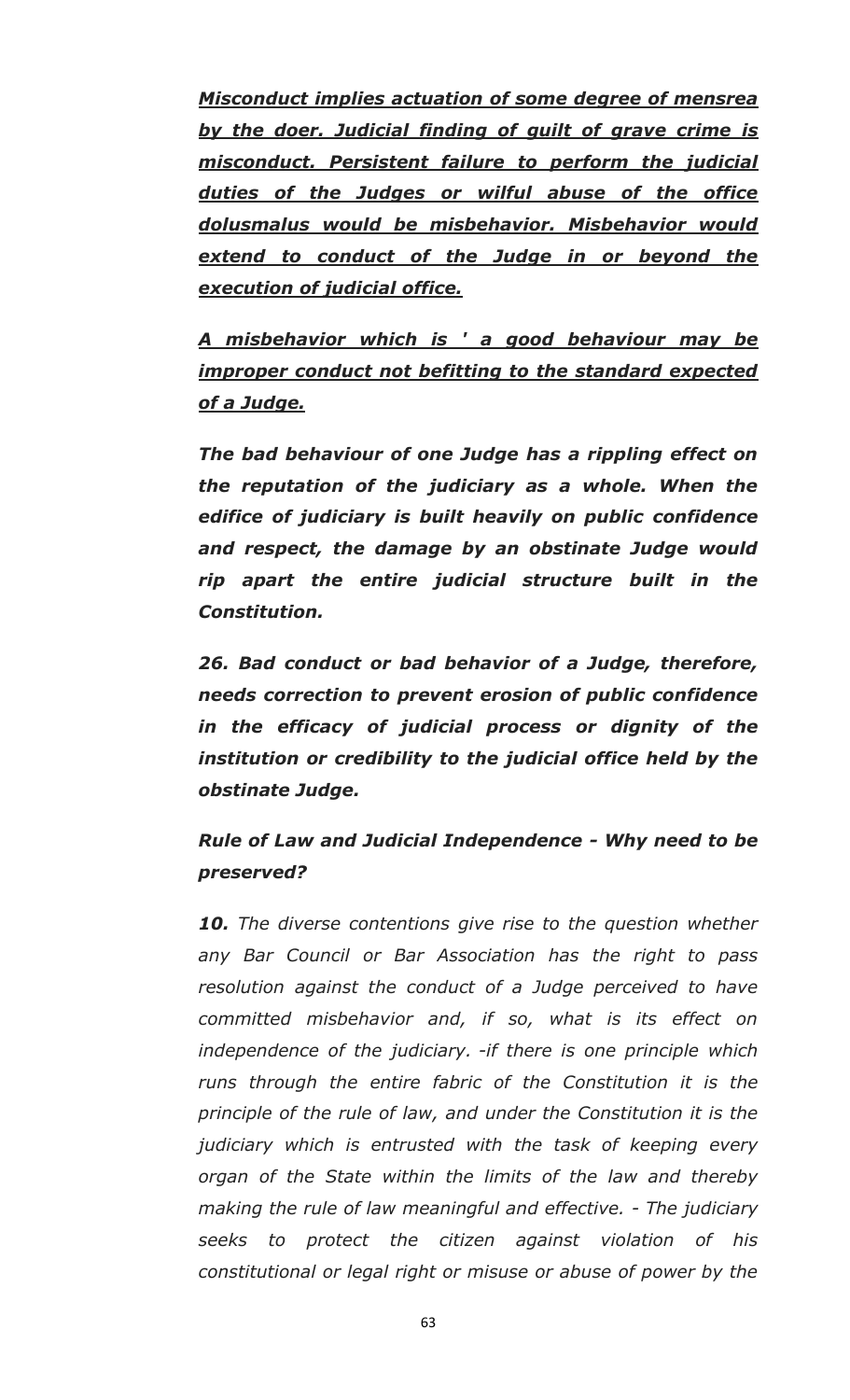*State or its officers. The judiciary stands between the citizen and the State as a bulwark against executive excesses and misuse or abuse of power by the executive. It is, therefore, absolutely essential that the judiciary must be free from executive pressure or influence which has been secured by making elaborate provisions in the Constitution with details. The independence of judiciary is not limited only to the independence from the executive pressure or influence; it is a wider concept which takes within its sweep independence from any other pressure and prejudices. It has many dimensions, viz., fearlessness of other power centers, economic or political, and freedom from prejudices acquired and nourished by the class to which the judges belong.*

*40. Bearing all the above in mind, we are of the considered view that where the complaint relates to the Judge of the High Court, the Chief Justice of that High Court, after verification, and if necessary, after confidential enquiry from his independent source, should satisfy himself about the truth of the imputation made by the Bar Association through its office bearers against the Judge and consult the Chief Justice of India, where deemed necessary, by placing all the information with him. When the Chief Justice of India is seized of the matter, to avoid embarrassment to him and to allow fairness in the procedure to be adopted in furtherance thereof, the Bar should suspend all further actions to enable the Chief Justice of India to appropriately deal with the matter.*

*The Bar Association could remain a useful arm of the judiciary and in the case of sagging reputation of the particular Judge, the Bar Association could take up the matter with the Chief Justice of the High Court and await his response for the action taken thereunder for a reasonable period.*

*42. It would thus be seen that yawning gap between proved misbehavior and bad conduct in consistent with the high office on the part of a non cooperating Judge/ Chief Justice of a High Court could be disciplined by self-regulation through in house procedure. This in-house procedure would fill in the*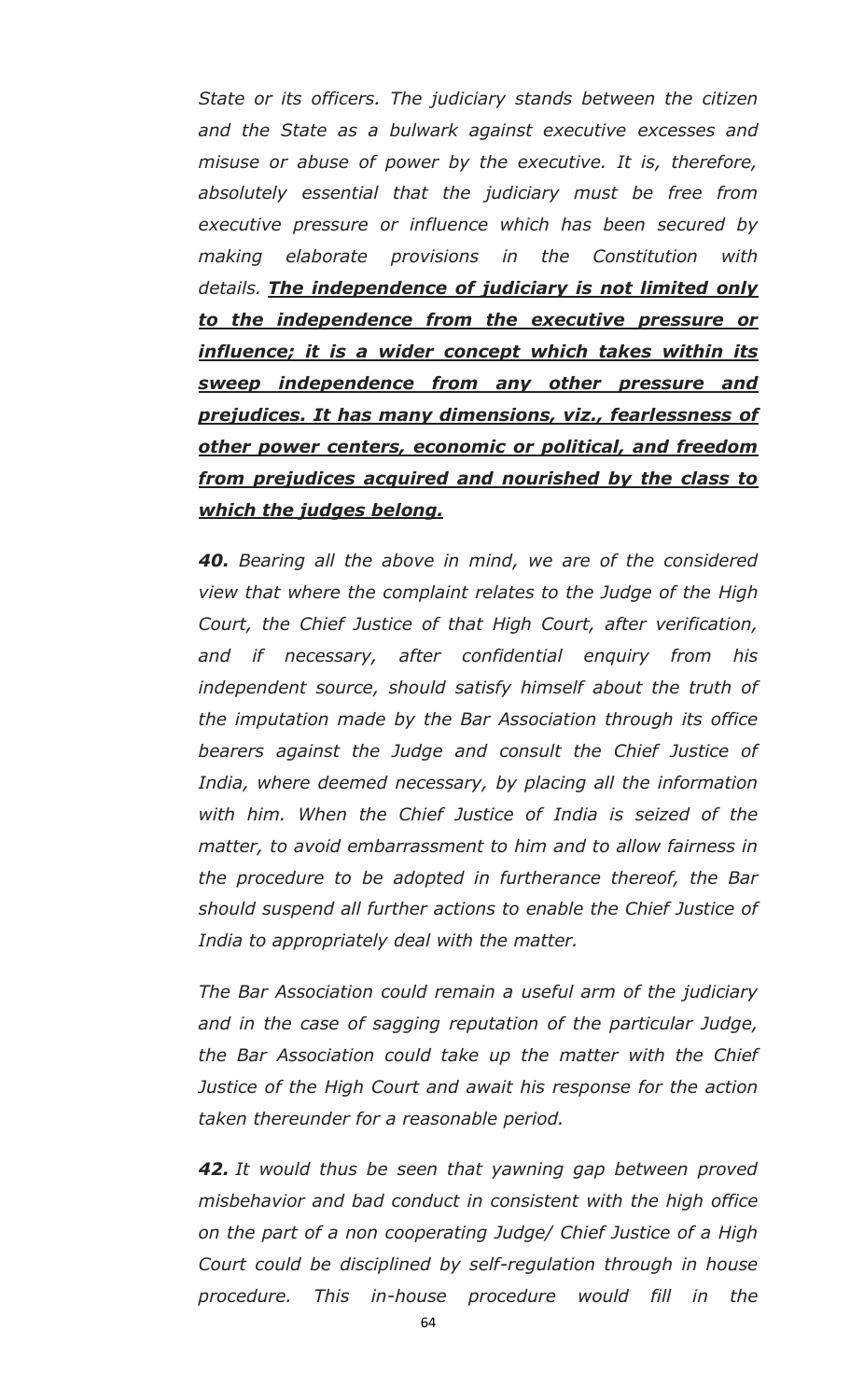*constitutional gap and would yield salutary effect. Unfortunately, recourse to this procedure was not taken in the case at hand, may be, because of absence of legal sanction to such a procedure.*

*43. Since the 1st respondent has already demitted the office, we have stated as above so that it would form a precedent for future."*

**22.** Despite the above law & direction Advocate Milind Sathe & his associates are always committing gross Contempt of above directions and taking a stand in Criminal Contempt Petition No. 03 of 2017 and all other Communication that, no one can file Complaint against Judge. Judges cannot be prosecuted.

> This is also Contempt of the law laid down by Constitution Bench of Hon'ble Supreme Court in **K. Veeraswami Vs. Union Of India (1991) 3 SCC 655** it is ruled as under;

> *"It is not objectionable to initiate criminal proceedings against public servant before exhausting the disciplinary proceedings, and a fortiori, the prosecution of a Judge for criminal misconduct before his removal by Parliament for proved misbehaviour is unobjectionable.*

> *……….But we know of no law providing protection for Judges from criminal prosecution. Article 361(2) confers immunity from criminal prosecution only to the President and Governors of States and to no others. Even that immunity has been limited during their term of office. The Judges are liable to be dealt with just the same way as any other person in respect of criminal offence. It is only in taking of bribes or with regard to the offence of corruption the sanction for criminal prosecution is required."*

> *Let us take a case where there is a positive finding recorded in such a proceeding that the Judge was habitually accepting bribe, and on that ground he is removed from his office. On the argument of MrSibal, the matter will have to be closed with his removal and he will escape the criminal liability and even the ill-gotten money would not be confiscated. Let us consider another*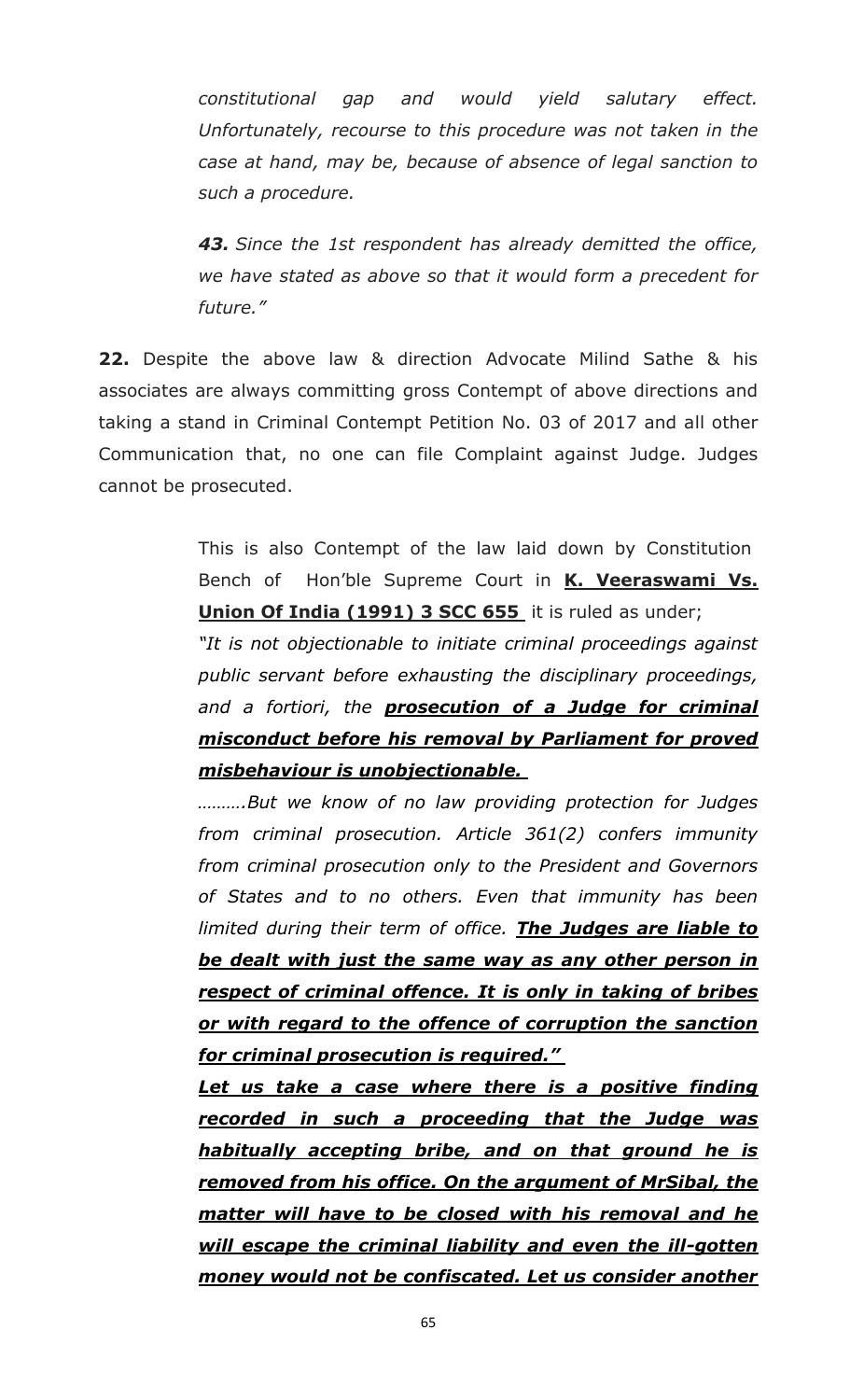*situation where an abettor is found guilty under S. 165-A of the Indian Penal Code and is convicted. The main culprit, the Judge, shall escape on the argument of the appellant. In a civilized society the law cannot be assumed to be leading to such disturbing results."*

> *In Prominant Hotel's case 2015 it is ruled that 'The person taking stand aginst settled law is guilty of contempt'*

# **23. # CHARGE 6 # CONTEMPT OF COURT AND PROFESSIONAL MISCONDUCT BY APPEARING BEFORE A JUDGE FOR WHOM THEY HAVE FILED PETITION AND MADE REPRESENTATION**:-

That, it settled law by Hon'ble Supreme Court and also Bar Council of India that, if any advocate had acted for a Judge then he should not represent any case before the said Judge or the said Judge should recuse himself from hearing the case **[Fakhruddin Vs. Principal Consolidation Training Institute (1995)4 SCC 538, P.K.Ghosh Vs. J. G. RajputAIR 1996 SC 513,Justice P.D. Dinakaran Vs. Hon'ble Judges Inquiry Committee (2011) 8 SCC 380, S. Sengkodi Vs State 2009 SCC OnLine Mad 626, State Vs. Davinder Pal Singh Bhullar (2011) 14 SCC 770 , Suresh Ramchandra Palande Vs. The Government of Maharashtra 2016 (2) ALL MR 212.**

In the case of Adv. Kapil Sibbal & Adv. Abhishek Manu Singhvi on 1<sup>st</sup> April 2018 Bar Council of India had given following submission before Hon'ble Supreme Court;

*"BCI Chairman Manan Kumar Mishra stated that, " The BCI has come to a final conclusion that we cannot stop or ban MPs from practicing in the courts, but there is an exception to it. The lawyer-MPs or MlAs, if they start any motion of impeachment or removal proceedings against any high court or Supreme Court Judge, will not be allowed to practice in that particular court. This is the majority view of the council."*

But Advocate Milind Sathe and his Associates Advocate Aspi Chinoy, Advocate Rajeev Chavan who appeared and fought for protecting rights of Justice S. J. Kathawalla, Justice (Retd.) Mohit Shah , Justice B.P. Collabwalla, Justice K.K. Tated Etc. are appearing before the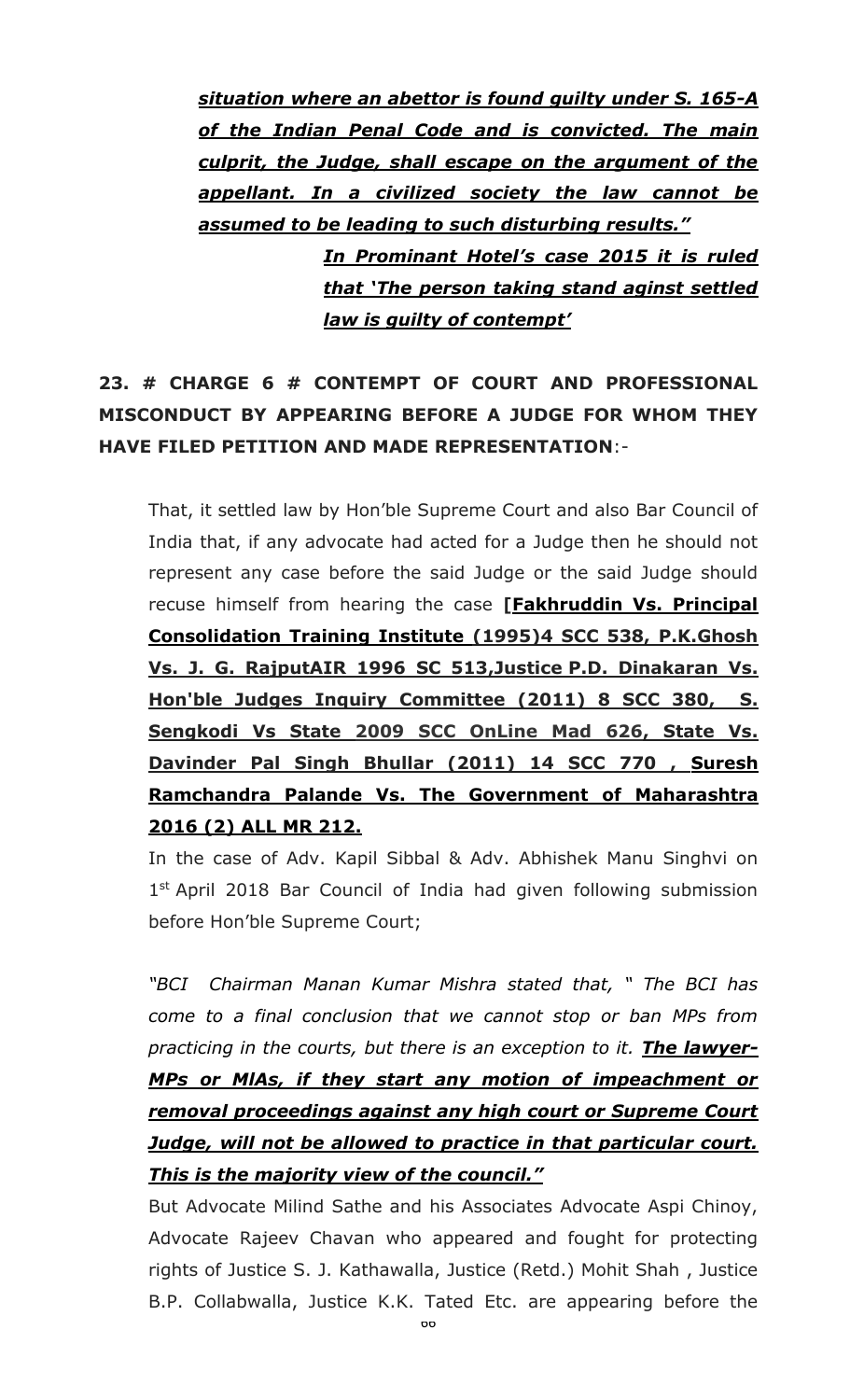same Judges in various litigations and obviously prejudice is being caused to many lawyers and litigants for opposite side. This is a gross professional misconduct on their part.

**24.** Recently, Hon'ble Supreme Court in **Shrirang Waghmare Vs. State 2019 SCC OnLine SC 1237** had termed it as a corruption. It is ruled as under;

**"10***. There can be no manner of doubt that a judge must decide the case only on the basis of the facts on record and the law applicable to the case. If a judge decides a case for any extraneous reasons then he is not performing his duty in accordance with law.*

**11.** *In our view the word 'gratification' does not only mean monetary gratification. Gratification can be of various types. It can be gratification of money, gratification of power, gratification of lust etc., etc. In this case the officer decided the cases because of his proximate relationship with a lady lawyer and not because the law required him to do so. This is also gratification of a different kind."*

### **25. # CHARGE 7 # FRAUD ON BOMBAY HIGH COURT:-**

That, Adv. Milind Sathe, Adv. Nitin Thakkar filed a false affidavit before Bombay High Court. Respondent No.1 filed on application under section 340 of Cr.P.C. before Hon'ble High Court in Criminal Contempt Petition No. 03 of 2017 for prosecuting the accused Milind Sathe, Nitin Thakkar & Ors. under section 191, 192, 193, 199, 200, 465, 466, 471, 474 r/w 120 (B) & 34 of IPC.

Since then the matter is not being taken for hearing by said Adv. Milind Sathe.

# **26. # CHARGE # CONTEMPT OF CONSTITUTION BENCH JUDGMENT OF SUPREME COURT IN BARADKANTA MISHRA Vs. REGISTRAR OF ORISSA HIGH COURT (1974) 1 SCC 374.**

Hon'ble Supreme Court in judgement in **Baradakanta Mishra Vs. Registrar of Orissa High Court (1974) 1 SCC 374** had ruled as that:

That pendency of any Contempt Petition have no legal impact and cannot be taken in to consideration for any case. In fact every respondent in Contempt Proceedings have constitutional protection of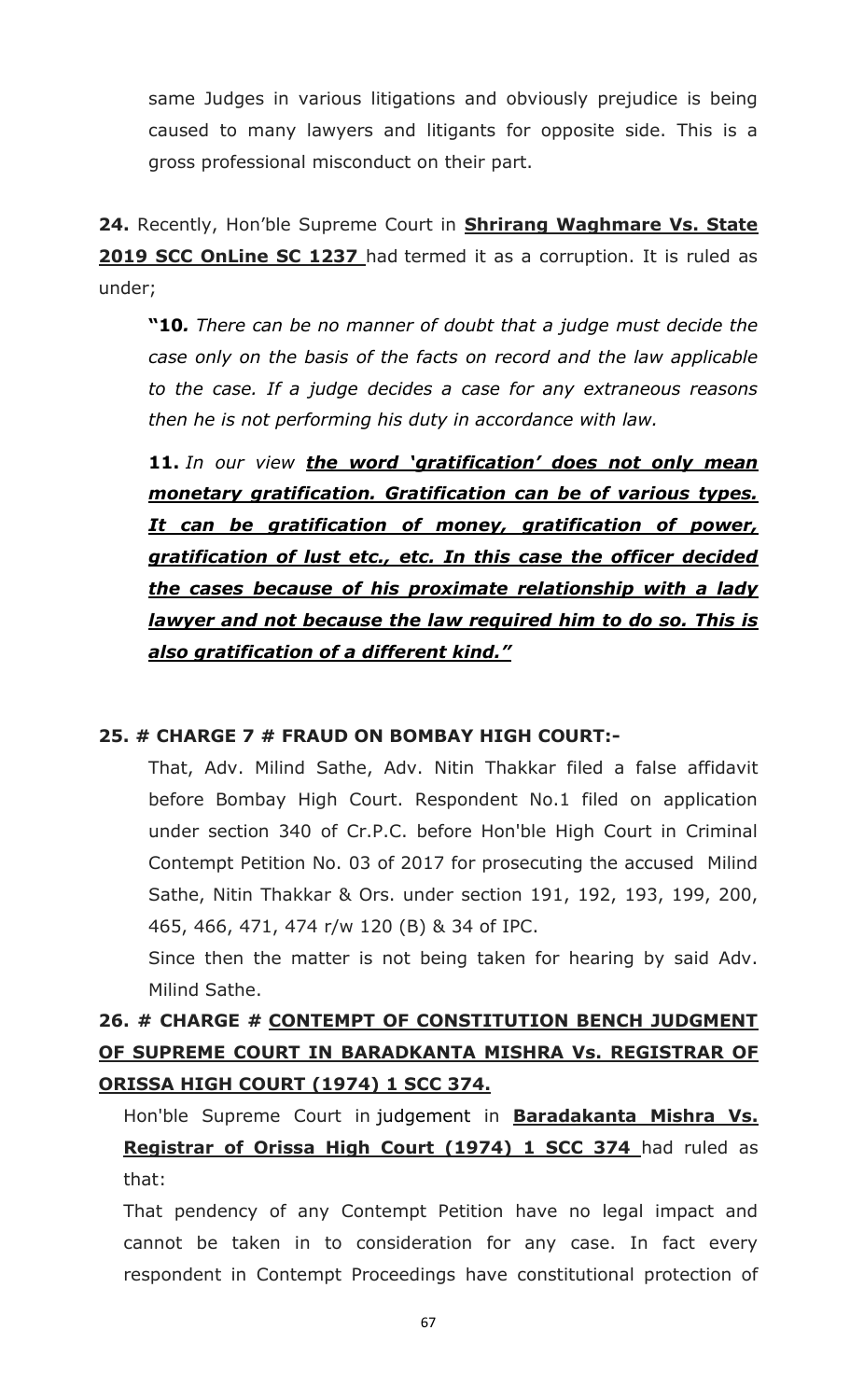presumption of innocence.

But Advocate Milind Sathe in his letter dated **23rd March, 2019** addressed to many Judges had taken a reference of Pendency of Contempt cases against Adv. Vijay Kurle & Adv. Nilesh Ojha, Shri. Rashid Khan Pathan.

This is a gross Contempt on the part of Advocate Milind Sathe & Mr. Kaiwan Kalyaniwalla.

They also intereferred with the Fundamental Right and duty of an advocates and citizens of their right to make complaint against Judges as mandated under Article 51 (A) (h) of the Constitution and Bar Council of India Rules as ruled by Hon'ble Supreme Court in the case of **R. Muthukrishnan Vs. The Registrar General of the High Court of Judicature at Madras AIR 2019 SC 849** ruled as under ;

*"The protection of the basic structure of the Constitution and of rights is possible by the firmness of Bar and Bench and by proper discharge of their duties and responsibilities. We cannot live in a jungle raj.*

*Making the Bar too sycophant and fearful which would not be conducive for fair administration of justice. Fair criticism of judgment and its analysis is permissible. Lawyers' fearlessness in court, independence, uprightness, honesty, equality are the virtues which cannot be sacrificed. It is duty of the lawyer to lodge appropriate complaint to the concerned authorities as observed by this Court in Vinay Chandra Mishra (supra), which right cannot be totally curtailed."*

**26.1.** In **Indirect Tax Practitioners Association Vs. R.K. Jain, (2010) 8 SCC 281,** it is ruled as under ;

*"Exposing corruption in Judiciary is Duty of every citizen as per Art. 51 - A (h) of Constitution of India - Let Truth and Falsehood grapple - whoever knew Truth put to the worse, in a free and open encounter - Truth is strong, next to the Almighty; she needs no policies, no stratagems, no licensings to make her victorious; those are the shifts and defences that error makes against her power."*

**27.** Disaffiliation of Bombay Bar Association & Ors. and action for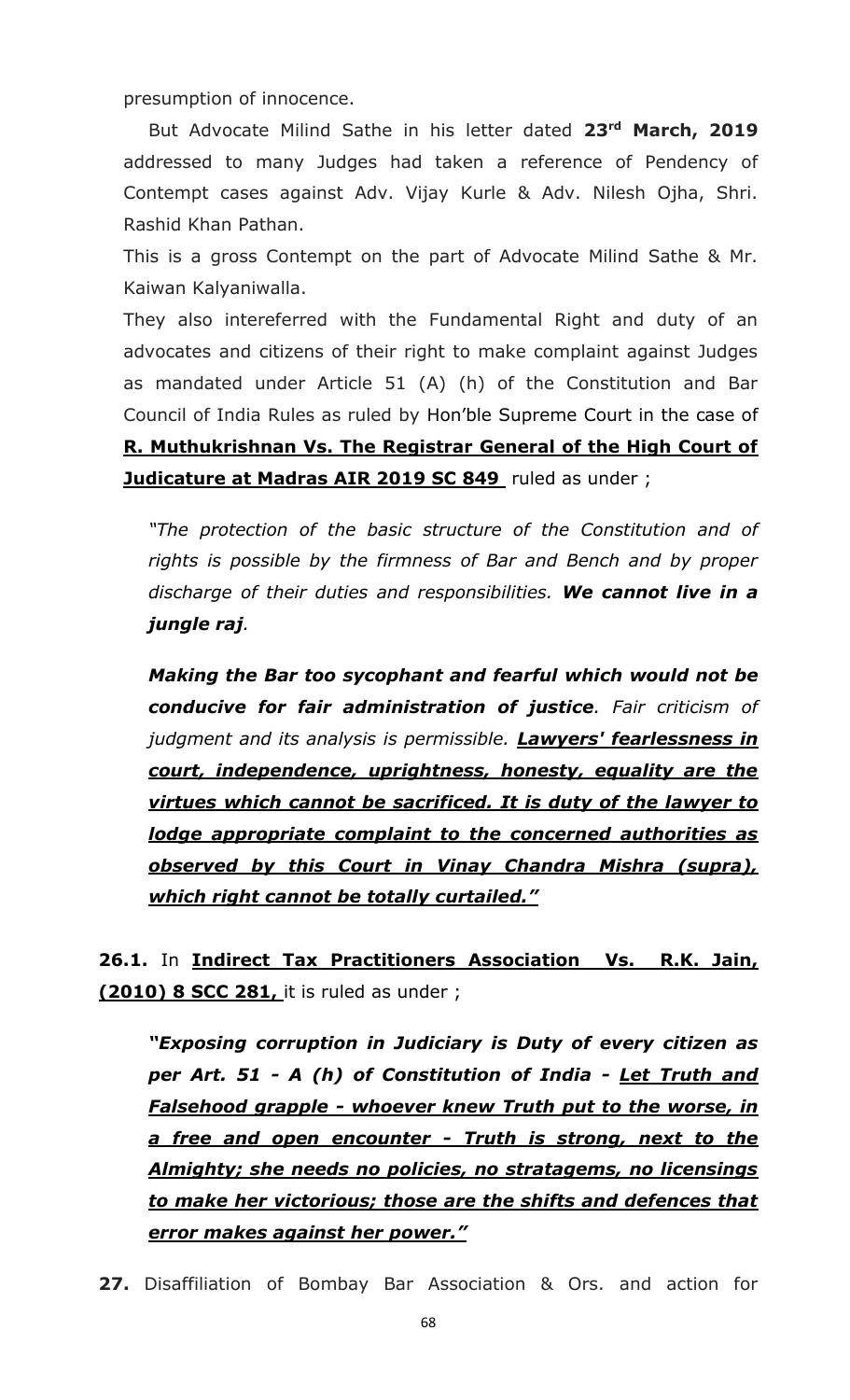professional misconduct for Passing resolution to welcome conviction of an advocate without defended by Lawyer and sending letter in a pending case.

In a recent judgment it is ruled that, the Bar Association like (BBA) obstructing the duty of a lawyer and citizen should be disaffiliated and criminal prosecution, Contempt proceedings be initiated against such Bar Associations.

**28.** Hon'ble Uttarakhand High Court in the case of **Kuldeep Agarwal Vs. State 2019 SCC OnLine Utt 856** it is ruled as under;

> *"No lawyer can be visited with any adverse consequences by the Bar Association or the Bar Council, and no threat or coercion of any nature, including that of expulsion, can be held out against him for performing his duty . If anyone does it, he commits a criminal offence, interferes with the administration of justice, commits contempt of Court, and is liable to be proceeded against on all these counts. (Sri JayendraSaraswathy Swamigal3 and B.L. Wadhera Vs. State of (NCT of Delhi)7).*

> *"If the advocate refuses to defend from what he may think of the charge or of the defence, he assumes the character of the judge; nay he assumes it before the hour of the judgment; and in proportion of his rank and reputation puts the heavy influence of perhaps a mistaken opinion into the scale against the accused in whose favour the benevolent principles of English law make all assumptions, and which commands the very Judge to be his Counsel"*

> *The nobility of the profession, and the high traditions of the Bar, are best reflected in the views of Clarence Darrow (widely renowned as the Attorney for the Damned), that a person, however wicked, depraved, vile, degenerate, perverted, loathsome, execrable, vicious or repulsive he may be regarded by society, has a right to be defended in a court of law and, correspondingly, it is the duty of the lawyer to defend him. (A.S. Mohammed Rafi1).*

> *Justice Hugo Black of the US Supreme Court, in his dissenting judgment in Re Antastaplo2, said :- "Men like Lord Erskine, James Otis, Clarence Darrow, and a*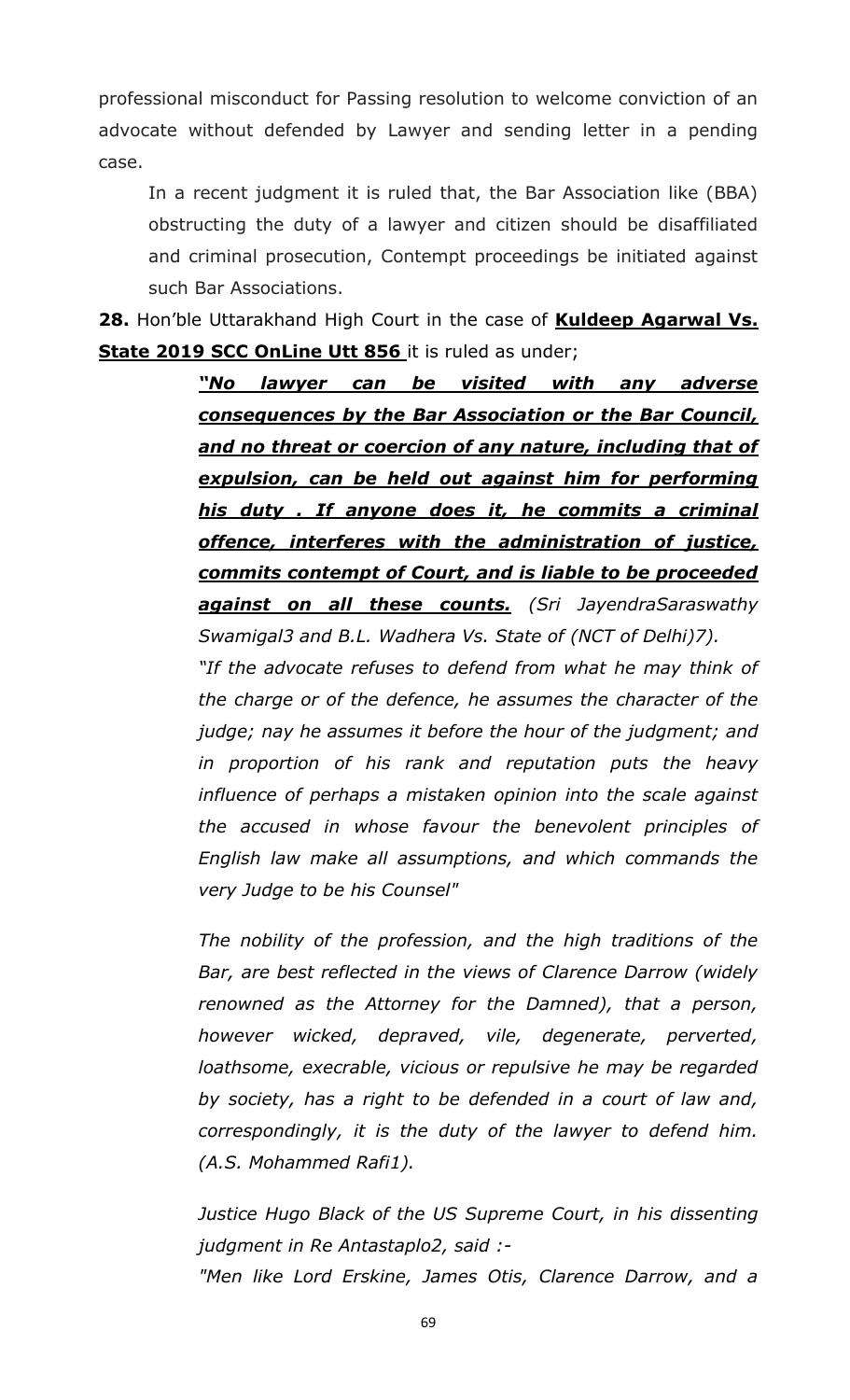*multitude of others have dared to speak in defense of causes and clients without regard to personal danger to themselves. The legal profession will lose much of its nobility and its glory if it is not constantly replenished with lawyers like these. To force the Bar to become a group of thoroughly orthodox, timeserving, government-fearing individuals is to humiliate and degrade it."*

*Instead of following the path which these eminent lawyers have shown, we face a situation today where the miniscule few, who dare to tread the solitary path of taking up the cause of the damned, are threatened with dire consequences, for nothing more than the discharge of their duties as an Advocate. Unlike Sir Thomas Erskine, the threat which lawyers, such as the petitioner, face is not from outside but from within i.e. from the Association of Advocates of which they are members. Several Bar Associations (in the present case, the Kotdwar Bar Association) have been passing resolutions that no member of their association should defend a particular person or persons in a particular case, or a person accused of a brutal or a heinous crime, though such resolutions are wholly illegal, against all traditions of the Bar, and against professional ethics. (A.S. Mohammed Rafi1).*

*Such illegal threats of expulsion from the Bar Association was in violation of Rules 11 and 15 of Chapter II of Part VI of the Bar Council of India Rules made under the Advocates Act, 1961; the second respondent had locked down the Court premises of the premises of the Kotdwar District Court protesting against the hearing of the case of the accused In our interim order, in Writ Petition (PIL) No.71 of 2019 dated 13.06.2019, we had, after noting that the petitioner, a senior member of the Kotdwar Bar Association, had invoked the writ* 

*jurisdiction of this Court complaining of the resolution passed by the Kotdwar Bar Association that nobody should represent the accused in Case Crime No.281 of 2017, observed:-*

*"Since, by way of the said resolution, the Bar Association has already determined the guilt of the accused in Case Crime No. 281 of 2017, though such a conclusion can only be arrived at*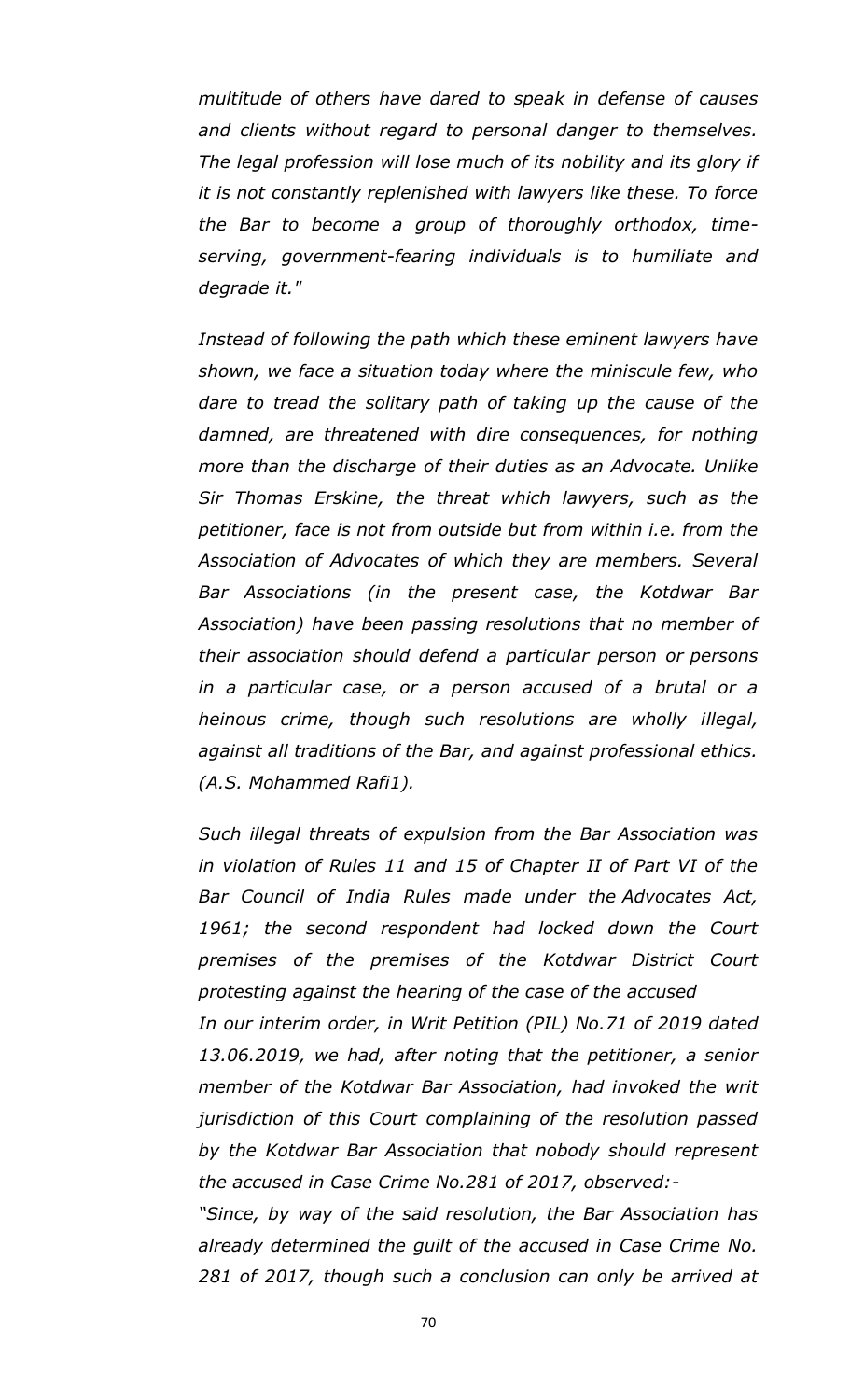*by a competent court, that too after completion of a free and*  fair trial. It is the obligation of an Advocate, subject to his *being paid the fees he is entitled to, to represent the accused, and in case the accused is not able to afford legal representation then the State is obligated to provide him legal aid. We are disturbed by the resolution passed by the Advocates Association, who were responsible for such acts." The resolution of the Kotdwar Bar Association, restraining Advocates from defending a particular accused, is antithetical to the idea of "Justice", "Equality" and "the dignity of the individual" as embedded in the preamble to the Constitution of India; the said resolution, passed by the KotdwarBar Association, is violative of the fundamental right enshrined in [Article 21](https://indiankanoon.org/doc/1199182/) of the Constitution; denial of the right to be defended in a case would result in depriving the accused of his right to life and liberty as guaranteed under [Article 21](https://indiankanoon.org/doc/1199182/) of the Constitution, that too when no procedure by law has been established for denial of such a right to any accused, no matter how heinous be the nature of the offence so committed; the Constituent Assembly, while debating Article 15-A of the draft constitution on the 16th of September, 1949, specifically added "the right to defense by the counsel of his choice" as a fundamental right; the right to speedy trial was also discussed, and left out from the Part relating to fundamental rights only because there existed statutory provisions, although by later interpretation of the Supreme Court it has been made as a part of the right to life; the Bar Association resolutions, barring Advocates from appearing for a particular accused, is in violation of Articles 21, 22 (1) and 39-A of the Constitution of India; the said Bar Association resolution is also in violation of the Bar Council of India Rules contained in Part VI- Chapter II "Standards of Professional Conduct and Etiquette"; it is also in violation of Section-I : duty to the Court and Section II : duty to the Client; and the State Bar Council should be directed to take action against the resolution of the Kotdwar Bar Association for restraining advocates from defending a particular accused.*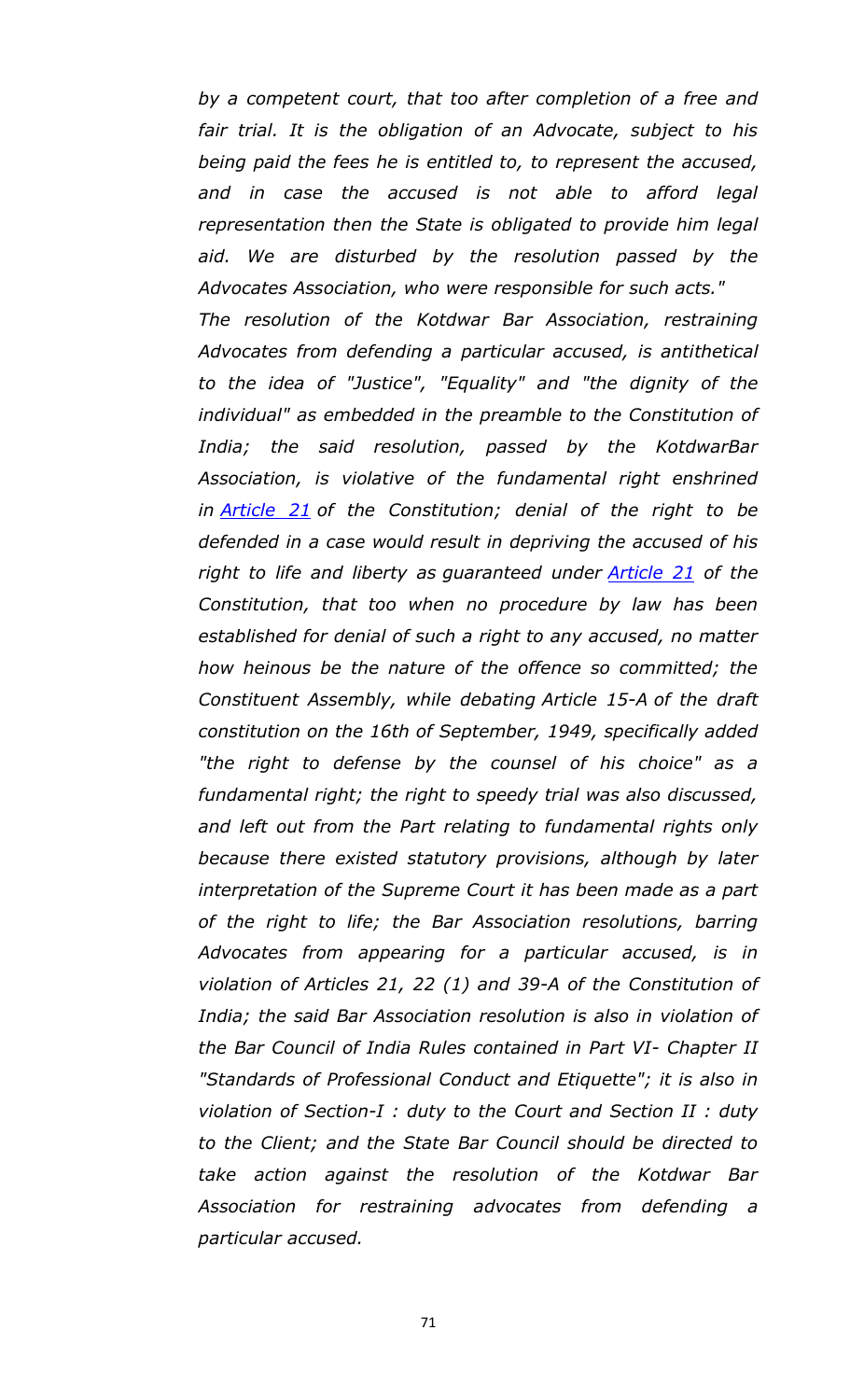*Every accused has a fundamental right, under Article 22(1) of the Constitution of India, not to be denied the right to consult, and to be defended by, a legal practitioner of his choice. Paragraph No. 1 of the Resolution dated 16.05.2019, as noted hereinabove, whereby members of the Kotdwar Bar Association were directed not to represent the accused, has, in effect, resulted in the accused being denied his fundamental right to be defended by a lawyer of his choice. Article 39-A, in Part IV of the Constitution, relates to equal justice and free legal aid, and requires the State to secure the operation of a legal system which promotes justice on the basis of equal opportunity and, in particular, to provide free legal aid by suitable legislation, or scheme or in any other way, to ensure that opportunities for securing justice are not denied to any citizen by reason of economic or other disabilities. The object sought to be achieved thereby is that no accused is denied his fundamental right to be defended by a lawyer merely on the ground of economic or other disabilities which he may suffer from; and the State is obligated to provide such an accused free legal aid. If that be the laudable object of Article 22(1) in Part III of the Constitution, and Article 39-A in Part IV, any fetter placed on the fundamental right of the accused, to be defended by a lawyer of his choice, be it for economic or other reasons, is illegal and unconstitutional.*

*A resolution, such as that passed by the Kotdwar Bar Association (which is impugned in this Writ Petition), and the petitioner's claim to have been threatened by lawyers to desist from representing the accused, also affects the fundamental right of the accused to have a free and fair trial, which is the sine qua non of Article 21 of the Constitution (Sri Jayendra Saraswathy Swamigal (II) vs. State of T.N.3) and K. Anbazhagan vs. Supdt. ofPolice4). Obstructions, caused to the case of the accused being heard, result in denial of speedy justice which is also a threat to public confidence in the*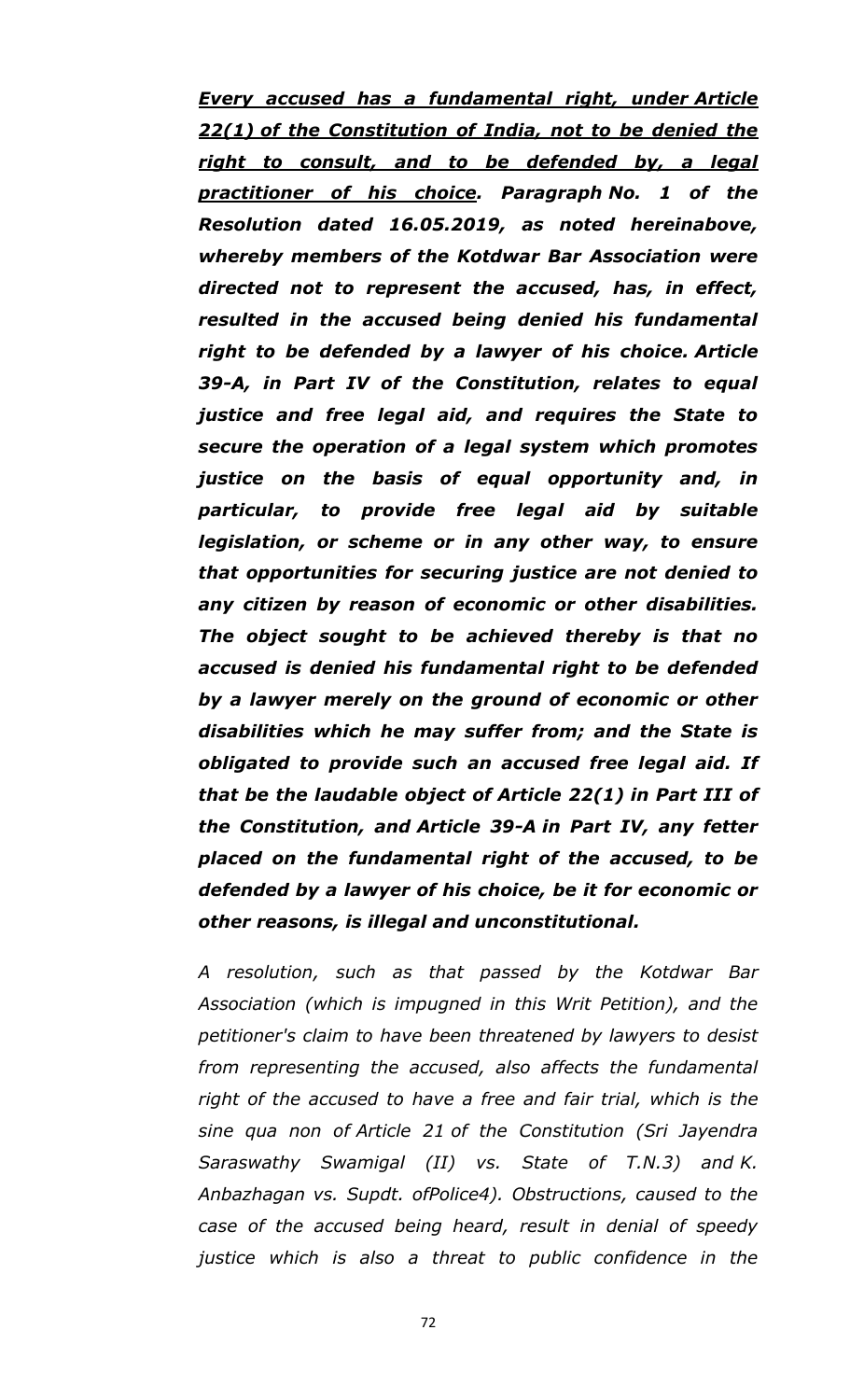*administration of justice. [\(Hussain and another vs. Union of](https://indiankanoon.org/doc/70780578/)  [India5\)](https://indiankanoon.org/doc/70780578/).*

*Whatever the offence may be, had the inherent right to be represented by a counsel of his choice; the traditions of the Bar, and the fundamental concept pertaining to access to justice, did not permit any Bar Association to pass such a resolution; despite the assurance, that none of the members of the Bar would create any kind of hindrance or obstruction for the smooth hearing of the case, they were obliged to hold that none of the members of the Bar should create any kind of impediment in the ingress and egress of any counsel representing the petitioner; it shall be the responsibility of the office-bearers of the Bar to see that the order was complied with in its entirety; and any deviation would be seriously dealt with.*

*It requires him to defend a person accused of a crime r egardless of his personal opinion as to the guilt of the accused, bearing in mind that his loyalty is to the law which requires that no man should be convicted without adequate evidence. It is this duty of an Advocate, to defend a person accused of a crime, which is sought to be interfered with by the Kotdwar Bar Association by the threat of action being taken against him for removal of his membership of the Bar Association. No lawyer (or for that matter an Association of Lawyers) can obstruct or prevent another lawyer from discharging his professional duty of appearing in Court on behalf of his client.* 

*Irrespective of the belief of the members of the Kotdwar Bar Association regarding his guilt, the accused cannot be denied the benefit of effective legal representation, and to be defended by an Advocate of his choice, provided, of course, he is in a position to pay the fees which the Advocate is entitled to.*

*The anguish of the members of the Kotdwar Bar Association notwithstanding, it is not for them to pronounce upon the guilt or otherwise of the accused even before investigation is completed, a charge-sheet is filed, and the accused is tried in accordance with law. It is only the Criminal Court of Competent jurisdiction which can decide upon the guilt or otherwise of the accused. Whatever the*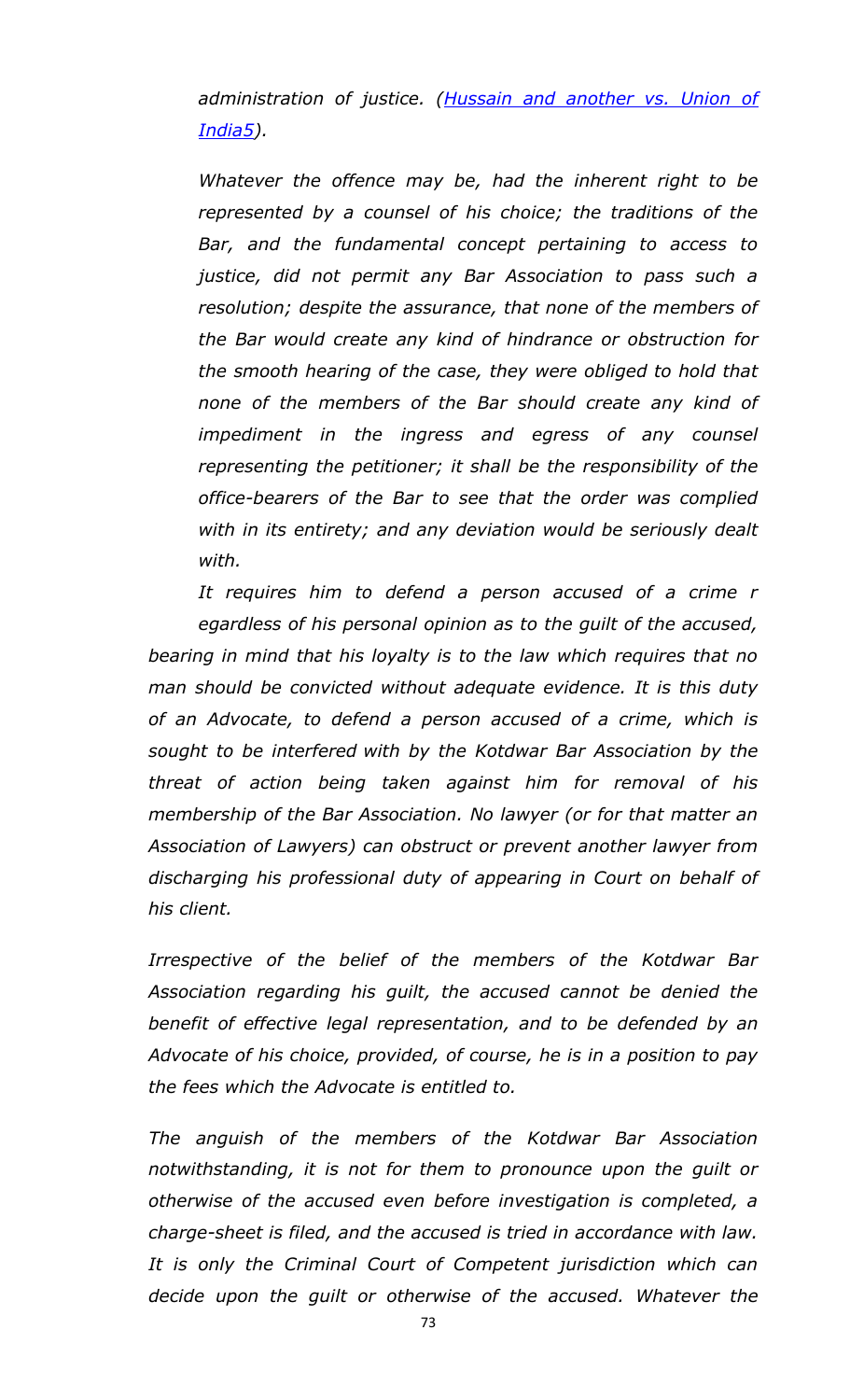*belief of the members of the Kotdwar Bar Association may be, the fundamental postulates of criminal jurisprudence, and the penal laws in India, are primarily based upon certain procedural values which are the right to a fair trial and the presumption of innocence. A person is presumed to be innocent till proven guilty, as envisaged under Article 14(2) of the International Covenant on Civil and Political Rights. In a criminal trial innocence of an accused is presumed, unless there is a statutory presumption against him. The Kotdwar Bar Association was, therefore, not justified in predetermining the guilt of the accused even before investigation is completed, and in passing such a resolution based on this premise.*

*We see no reason, in the absence of a specific denial in the counter affidavit, to disbelieve the petitioner's assertion that the Kotdwar District Court premises had been locked in protest against the case of the accused Sri Vinod Kumar being heard. It does appear that the District Court at Kotdwar has not only failed to take action against these acts of hooliganism, but has also kept the High Court in the dark of such unruly acts which the members of the Kotdwar Bar Association had indulged in. The High Court is requested to examine, on its administrative side, whether or not the Additional District Judge, Kotdwar has failed to discharge his duties in preventing such incidents of lawlessness by members of the Kotdwar Bar Association.*

*The Additional District Judge, Kotdwar shall, henceforth, ensure that interruption, in any form, being caused to Court proceedings, by any member of the Kotdwar Bar Association is sternly dealt with, and prompt action is taken against those who may cause any impediment to the petitioner in the discharge of his obligations as an Advocate for the accused. The Superintendent of Police, PauriGarhwal shall provide adequate police protection to prevent any untoward incident taking place in the Court precincts, and to ensure that court proceedings continue uninterrupted. In case of any such recurrence, the Additional District Judge, Kotdwar shall, forthwith, submit a report making a reference to the High Court, to enable it to consider whether cognizance of criminal*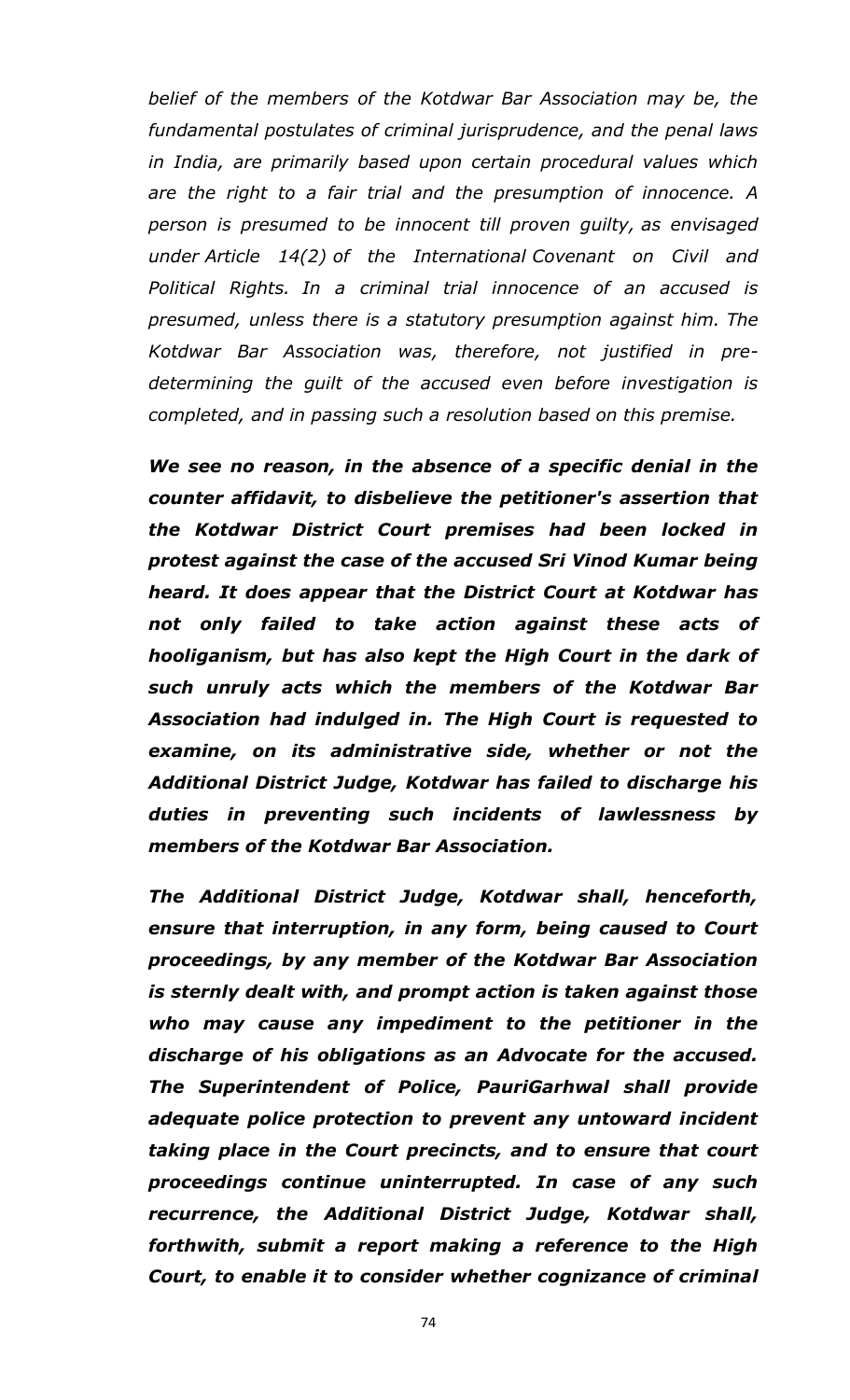*contempt should be taken, under Section 15(2) of the Contempt of Courts Act, 1971, against such of those Advocates who interrupt Court proceedings, or lock down Court premises, protesting against the hearing of the case of the accused. The Superintendent of Police, PauriGarhwal, and the concerned police officials at Kotdwar, shall, in case any request is made by the Additional District Judge, promptly provide necessary police protection in the Court precincts to enable justice to be administered unhindered. In case the petitioner faces any kind of physical threat to his person, for representing the accused, the Superintendent of Police, PauriGarhwal, shall, on being informed of any such threats, promptly examine whether he should be provided police protection, and take such steps as are necessary to ensure his physical safety and well-being.*

*The resolution, passed by the Kotdwar Bar Association dated 16.05.2009 is declared null and void in its entirety. The second respondent-Bar Association shall ensure that none of its members, henceforth, restrain or cause any impediment to the petitioner in appearing for the accused, and refrain from issuing any threats to him, much less of termination of his membership of the second respondent- Bar Association.*

*Section 6 of the Advocates Act relates to the functions of the State Bar Council and, under Sub-Section (1)(c) thereof, the functions of the State Bar Council include entertaining and determining cases of misconduct against advocates on its rolls.*

*Members of the Kotdwar Bar Association are Advocates enrolled with the Uttarakhand State Bar Council, and for holding out such threats, the State Bar Council has undoubtedly the power to proceed and take disciplinary action against the errant Advocates including the office- bearers of the Kotdwar Bar Association.*

*The State Bar Council also has the power to take action against the Bar Associations under the Advocates Welfare Fund Act, 2001. Chapter IV of the said Act relates to recognition of any association of advocates, and Section 16 thereunder, relates to the recognition by a State Bar*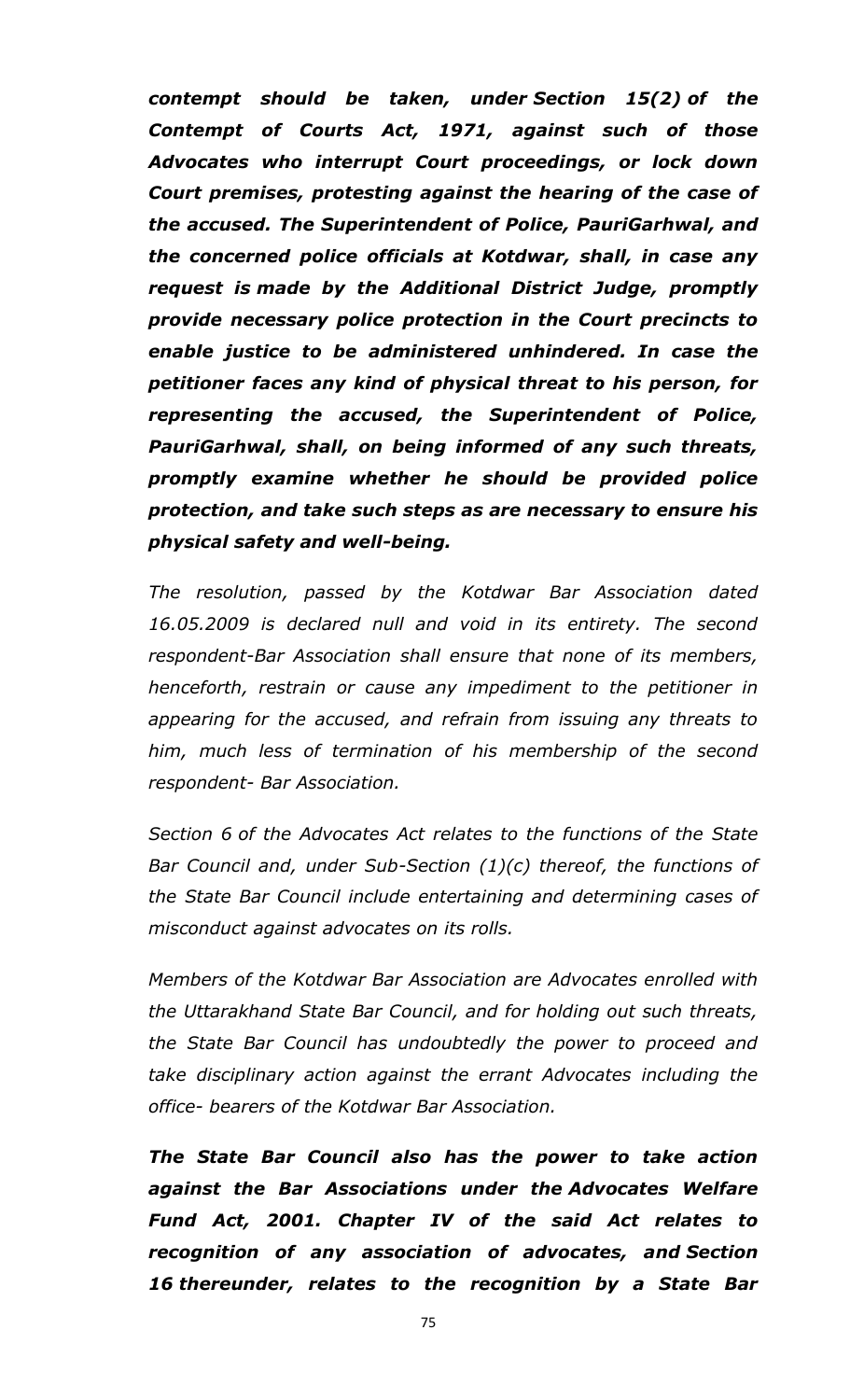*Council of any association of advocates. Sub-sections (1) and (2) of Section 16 permit any association of advocates, registered as an association, to apply for recognition to the State Bar Council. The explanation below Section 16(4) defines the word 'registered', for the purposes of Section 16, to be registered or deemed to be registered under the Societies Registration Act, 1860. Section 16(4) enables the State Bar Council, after such enquiry as it deems necessary, to recognize the association and issue a certificate of recognition in such form as may be prescribed. Section 16(5) stipulates that the decision of the State Bar Council on any matter, regarding recognition of an association under sub-section (4), shall be final. In view of Section 21 of the General Clauses Act, 1897, the power conferred on the State Bar Council, to issue a certificate of recognition, would include the power to rescind the certificate issued by them, which power they can exercise in exceptional circumstances. We may not be understood to have held that theUttarakhand State Bar Council should rescind the certificate of recognition issued earlier to the Kotdwar Bar Association. We merely remind the Uttarakhand State Bar Council of its powers to control recalcitrant Bar Associations which continue to flout the law, and indulge in acts which affects the rights of advocates to appear on behalf of an accused, as also the fundamental right of the accused to be defended by a lawyer of his choice.*

*In case such resolutions are passed in future by any of the recognized Bar Associations, including the Kotdwar Bar Association, the Uttarakhand State Bar Council shall forthwith initiate action against the office-bearers of such an Association, and the Advocates guilty of such acts of misconduct, referring the complaint to its Disciplinary Committee. Even, in the absence of the elected members of the State Bar Council, the Special Committee of the Uttarakhand State Bar Council, constituted under Section 8(A) of the Advocates Act, has the power to take action, and shall do so accordingly.*

76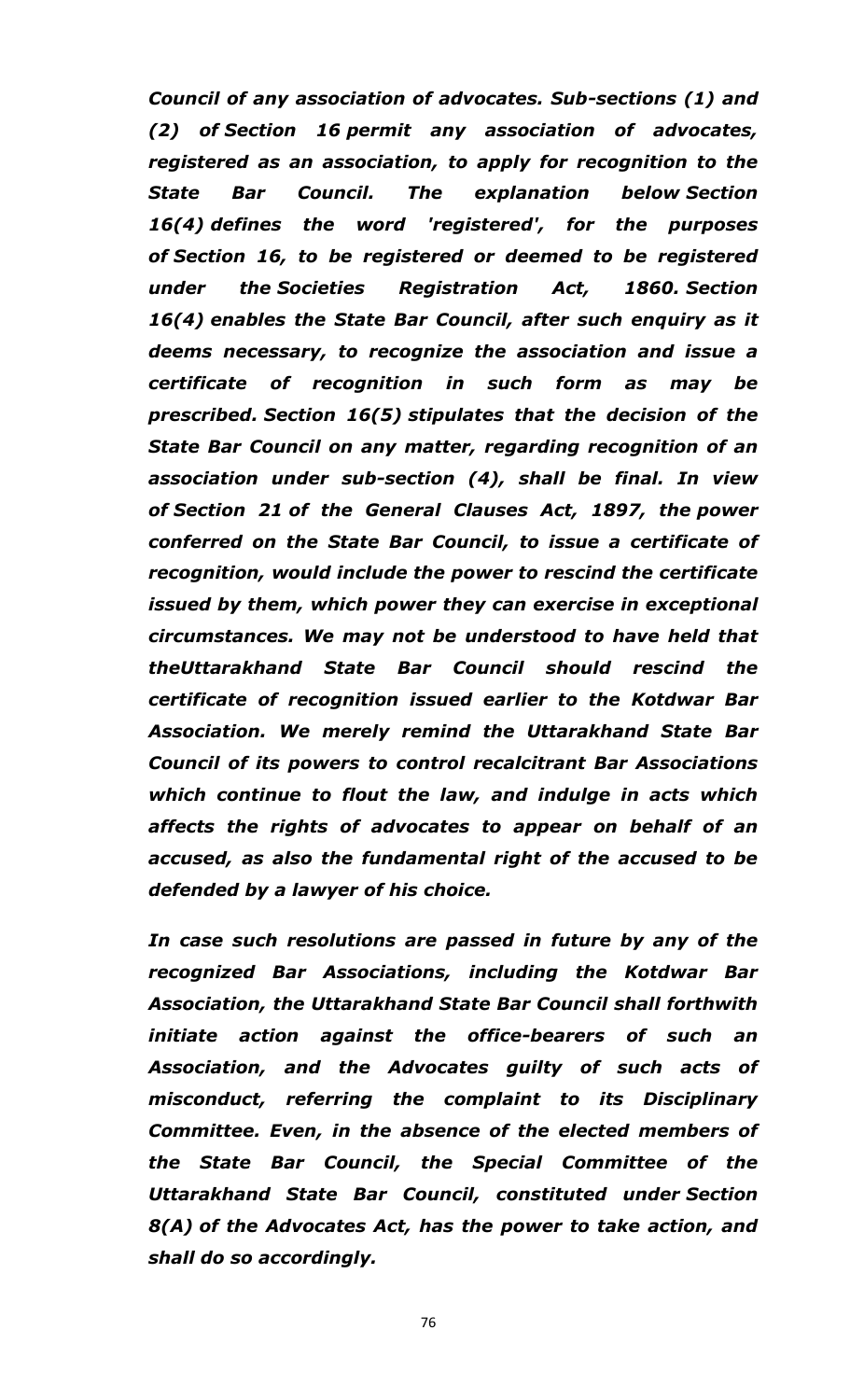*The resolution passed by the Kotdwar Bar Association dated 16.05.2019 is declared null and void, and is accordingly quashed in its entirety. The writ petition is allowed with costs of Rs.25,000/- which the Kotdwar Bar Association shall pay the petitioner within four weeks from today, failing which it shall be open to the petitioner to recover the said amount in accordance with law."*

**29.** The executive members of Bombay Bar Association (BBA), Advocates Association of Western India (AAWI), & Bombay Incorporated Law Society (BILS) have passed a resolution welcoming the conviction of an Advocate Mr. Mathews Nedumpara, who was declared guilty by the Court without any trial and without being represented by any lawyer. They also sent the copy of the said resolution in a subjudice matter to the court hearing the case on sentence.

This is an indirect attempt to promote the violation of fundamental rights of a party to be defended by a lawyer of his choice. In fact it was expected from a lawyer to raise voice against any such violation. Hence the abovesaid Bar Association i.e. BBA & ors by their act of commission and omission have committed serious criminal offences and they are also guilty of gross professional misconduct. Sending a letter in a sub-judice case is also gross contempt.

**30.** Hon'ble High Court in **State Vs. Radhagobinda Das 1953 Cr.L.J. 1906,** it is ruled as under;

*"37. That position was clarified there in the following terms:*

*"Any extra-judicial interference whatsoever directed towards influencing the manner of disposal of a pending case amounts to serious contempt of Court. A Court can be approached in one way only, that is, by a judicial application in proper form. Any instance of approach with reference to a pending case in any other manner must be immediately reported to the High Court."*

*26. The mischief of the letter arises from the statement therein that "this is a spectacular case in which large quantity of clothes was hoarded by the accused dealer (a Marwari Merchant), by fabricating false accounts of the sale." Here are two categorical assertions as of fact, viz., (1) that large quantity of clothes was hoarded, and (2) that the modus operandi was the fabrication of false accounts for the sale. Obviously, these two are issues of fact involved in the very case*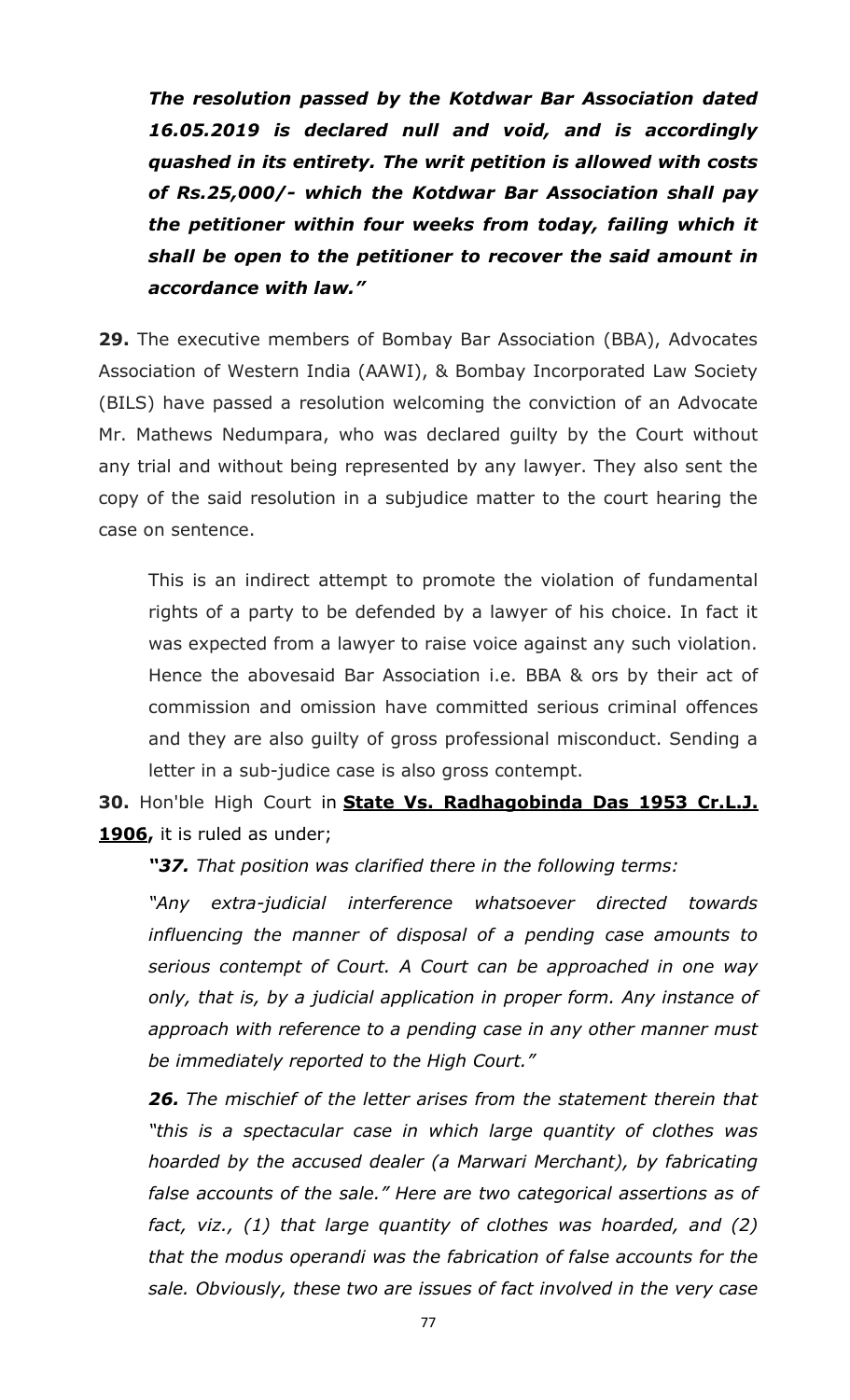*which was sent up to the 1st class Magistrate Shri C.V. Murty, for trial. A communication, therefore, of this letter to him through the channel of superior higher authorities, to whom in his executive capacity he is subordinate, is a course which has the necessary tendency to embarrass and hamper the trying Magistrate in the free and unbiased exercise of his judicial function.*

*24. The contemner no. 3, Sri S.N. Patnaik, is also guilty of the offence of contempt of Court in having forwarded this letter to the Trying Magistrate simultaneously while transferring the case for trial.*

*23. I am, therefore, definitely of the view that the letter expressing the opinion of a superior Officer of the position of the Deputy Secretary to the Government (Enforcement) of Orissa that it is a spectacular case in which a large quantity of clothes was hoarded by the accused by fabricating a false account of sale, with the endorsement of the District Magistrate "Show this to S.D.M. Sadar for needful", and further containing similar endorsement of the Subdivisional Magistrate, when it reaches the Trying Magistrate, is bound to embarrass him and has a definite tendency of seriously affecting the fair trial of the case. The contemner No. 1, in having forwarded this letter to the Sub-divisional Magistrate when it is manifest from the contents of the letter that the filing of the case was at least*  imminent if cognisance had not already been taken with the *endorsement, as quoted above, knowing that the Sub-divisional Magistrate was to exercise a judicial discretion under Section 204 of the Cr PC, in taking cognisance of the case and that it is quite likely that the Sub-divisional Magistrate may himself try the case, "has undoubtedly committed the offence of contempt of Court."* 

*22. The act of Sri Patnaik, who was in charge of the current duties of the Sub Divisional Magistrate on 28-4-1952, in transmitting this letter to the trying Magistrate, while he was on that very day transferring the case with an endorsement "To Trying Magistrate for needful" is more serious. In usual course, he must have read the letter, and, as is expected, he ought to have realised the implications of the contents and the influence it might exert upon the Magistrate before whom the accused, as recognised by all civilised jurisprudence, is certainly entitled to the fairest trial in a perfectly unbiased atmosphere.*

*25. This is not the first instance of its kind. We had the sad*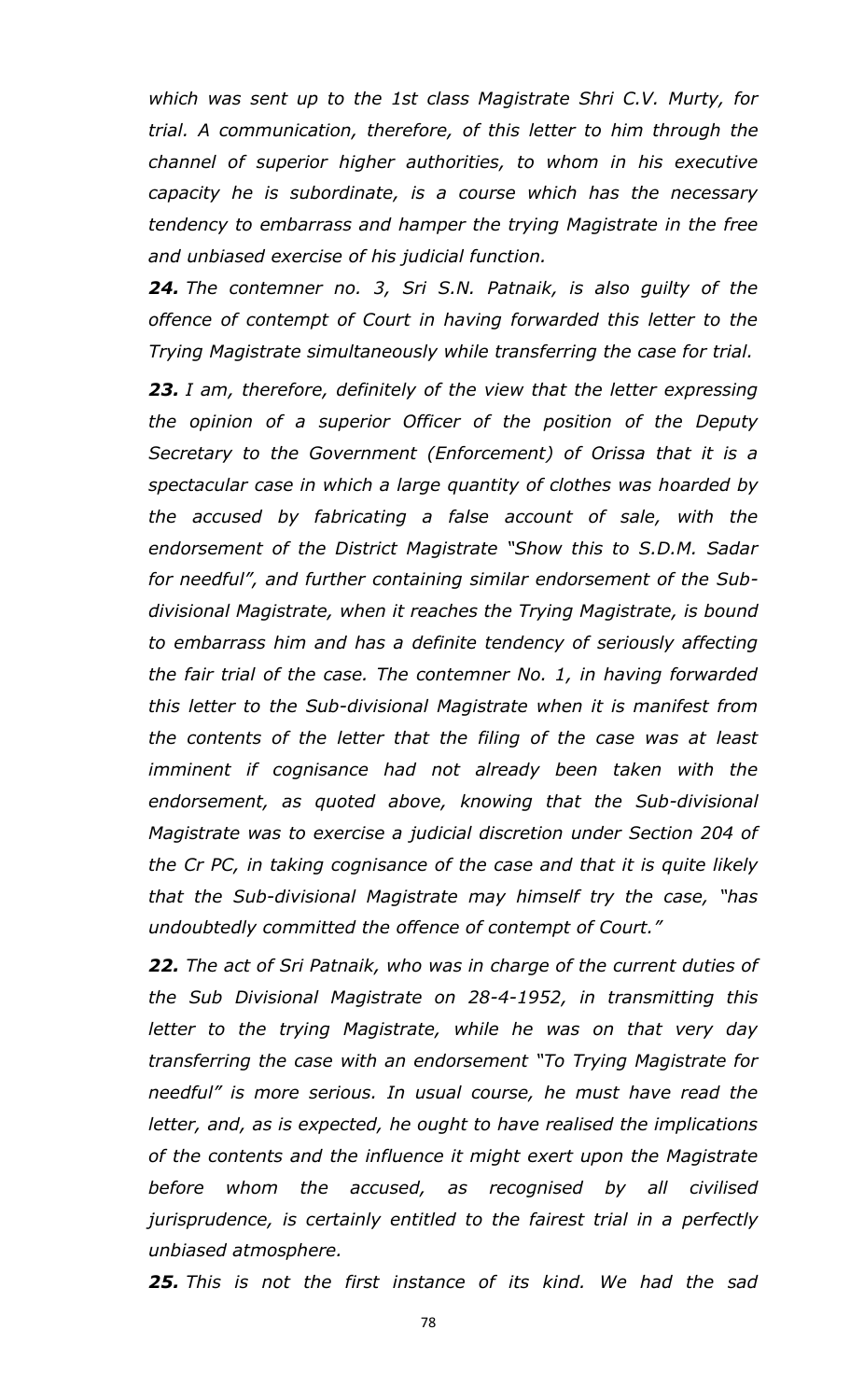*experience of several cases during the recent years with such attempt at extra-judicial interference with the administration of justice. This Court had to issue General Letter No. 1 of 1949 (Criminal), dated 26-4-49 giving directions against any such extrajudicial interference. The Home Department of the Government also had issued letter dated 24-8-50 with similar directions. But in spite of our repeated warnings and directions, if such an act comes to our notice which has a definite tendency of interfering with the fair trial, we are definitely of the view that if we do not take any serious notice of such an act we would be failing in our duties if we do not maintain an atmosphere of complete assurance to the public of the State of a fully unbiased and fair trial of the case free from any extra-judicial interference whatsoever. I, therefore, entirely agree with the order which is being passed by My Lord the Chief Justice.*

*29. In the context of the previous contents of the letter and the statement that it was a 'spectacular case' it might well be taken to convey a hint that the District Magistrate is to keep an eye on the result of the case, though ostensibly, it may pass off as a routine matter, having regard to what he states to be his normal duty to keep in touch with the District Magistrate with reference to his branch of the work. Even the request for a speedy trial emanating from a Deputy Secretary to the Government to the District Magistrate and intended to be communicated to the trial Magistrate, might well be a source of serious embarrassment to the trial Magistrate and affect the judicial discretion that he may be called upon to exercise when one or other of the parties to the case feel the necessity to ask for adjournments.*

*32. But as pointed out by my learned brother, it is the Sub-Divisional Magistrate that takes cognizance of a case and exercises the preliminary function of summoning the accused to appear as, in fact, he has done in this case (vide the order-sheet). Taking cognizance is not a mere routine or ministerial function. Section 204 of the Cr PC, shows that the Magistrate who takes cognizance of an offence is to issue summonses to the accused only if, in his opinion, there is sufficient ground for proceeding. He, therefore, exercises a judicial function even at that stage. As pointed out in — 'Boywalla J.D. v. Sorab Rustomji Engineer', AIR 1941 Bom 294 at p. 295 (H), the wording of Section 204 of the Cr PC, seems to suggest that there may be a case in which a Magistrate has taken cognizance, but in* 

79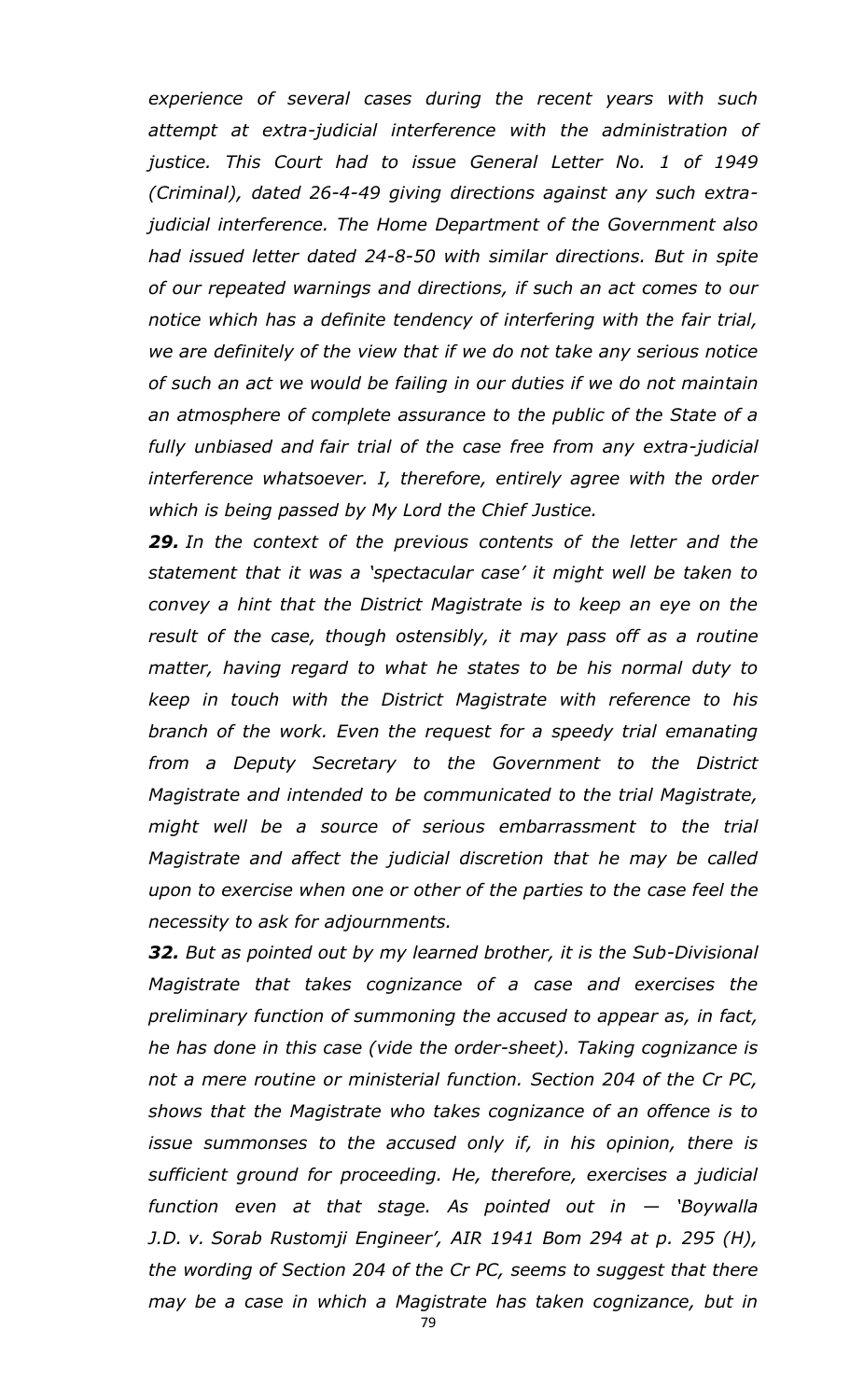*which, in his opinion, there is no sufficient ground for proceeding. It seems to follow by necessary implication that the Magistrate in such a case has the power to discharge the accused. If this view be correct — and I am respectfully inclined to agree with it*  $-$  *it is quite clear that the communication of this letter even to the Sub-Divisional Magistrate himself with the knowledge that in the ordinary course he is at least bound to take cognizance clearly constitutes contempt of Court.*

*33. Both the District Magistrate contemner No. 1 and the Sub-Divisional Magistrate, contemner No. 3 justify their action by suggesting that they forwarded the letter sent by the Deputy Secretary to the Government to the trial Magistrate, as a routine measure, in order to convey the request of the Deputy Secretary for ensuring the speedy trial. They assert that they had no intention of prejudicing the fair trial of the case on its merits. But, as pointed out by my learned brother, it is well settled that it is the clear tendency of the letter and not the intention with which the sender has sent it, that is the determining criterion in such cases. Some further question has been raised that the District Magistrate was not aware at the time that the case was already taken cognizance of by the Sub-Divisional Magistrate. But this clearly is also immaterial as shown by my learned brother. I have, therefore, no hesitation in agreeing with my learned brother in adjudging both the District Magistrate, contemner No. 1 and the Sub-Divisional Magistrate, contemner No. 3, as being guilty of the offence of contempt of Court in respect of the criminal proceeding then pending or at least known to be imminent.*

**PRAYER:-** It is therefore humbly requested for;

**1. Investigation in to the serious conspiracy of Mr. M. A. Rashid editor 'Live-Law' Milind Sathe, of Bombay Bar Association, P. Chidambaram, Adv. Fali Nriman and other co-conspirators to excite disaffection, hatred, contempt, disloyalty, feelings of enemity towards our Indian Army, Indian Judiciary and Indian Government with ulterior motive and malafide intention to serve their anti-**